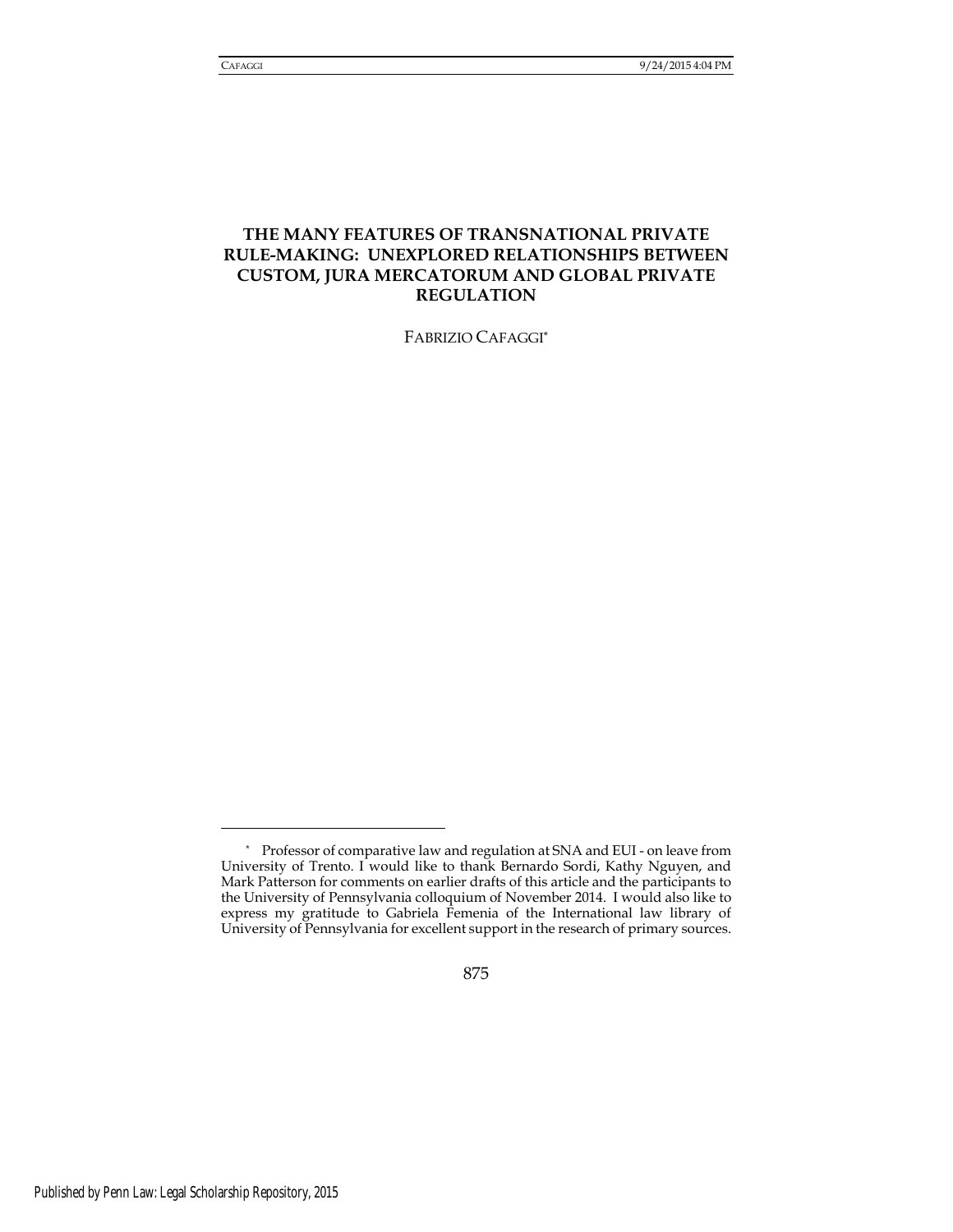# TABLE OF CONTENTS

| $\mathbf{1}$ . |                                                             |
|----------------|-------------------------------------------------------------|
| 2.             | COMPLEMENTARITY IN TRANSNATIONAL PRIVATE                    |
|                | RULE-MAKING: THE HISTORICAL PERSPECTIVE884                  |
| 3.             |                                                             |
|                | 3.1. The Composition of the Private Sphere 889              |
|                | 3.2. Conflicts of Interests and Organizational Responses893 |
| 4              | THE PROCEDURAL FEATURES OF TRANSNATIONAL PRIVATE            |
|                |                                                             |
|                |                                                             |
|                | 4.2. Review and Enforcement Mechanisms903                   |
|                | 4.3. Separation of Functions in the Regulatory Process908   |
| 5.             |                                                             |
| 6.             | USAGES, CUSTOM, AND JURA MERCATORUM  913                    |
| 7              | COMPARING PRIVATE TRANSNATIONAL FORMS OF                    |
|                | RULE-MAKING: DIFFERENCES AND COMMON                         |
|                |                                                             |
|                |                                                             |
|                |                                                             |
|                |                                                             |
|                |                                                             |
| 8.             |                                                             |
| 9.             |                                                             |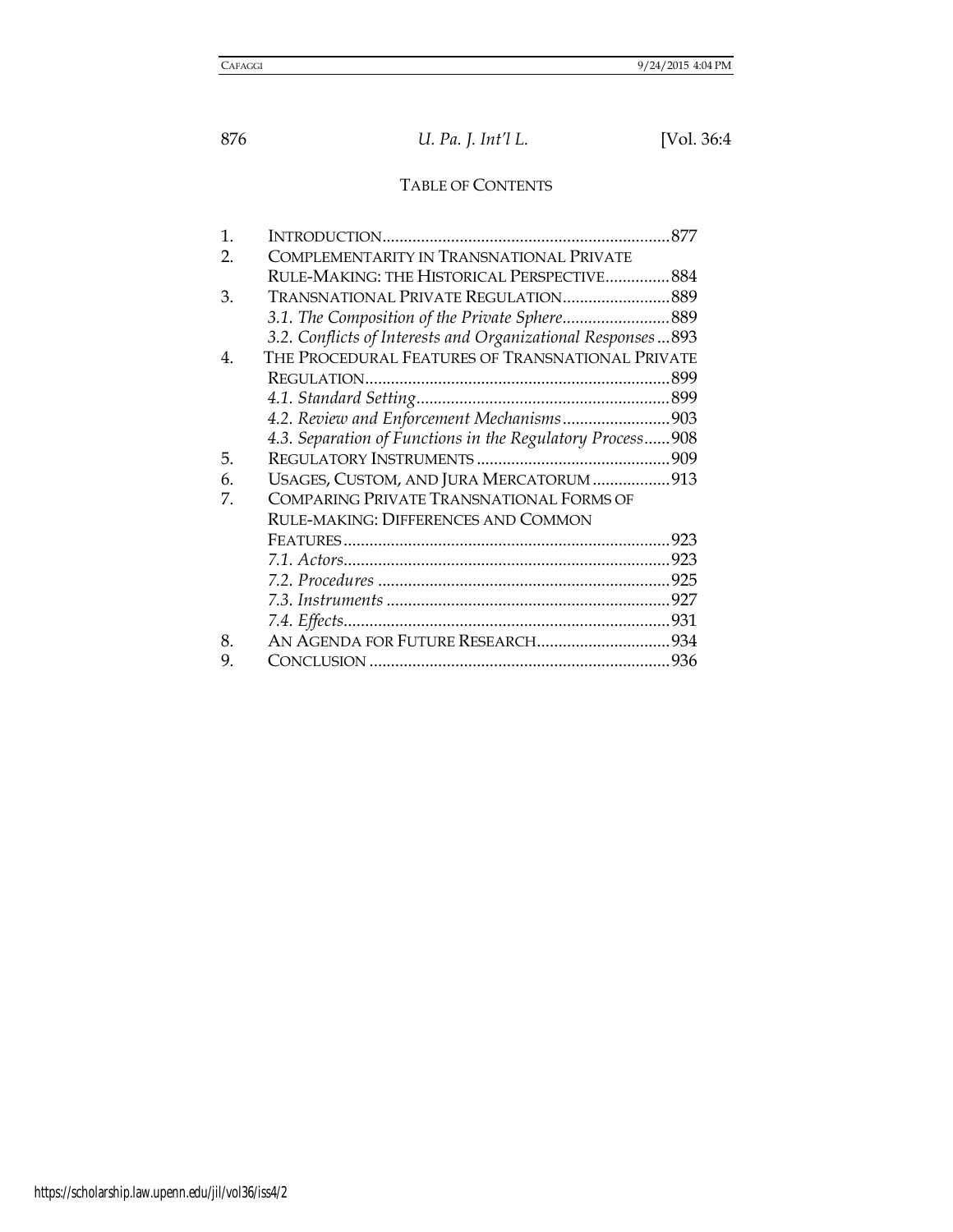#### 1. INTRODUCTION

 Every-day life of businesses and consumers is pervaded by the references to global private standards: from the cars we drive to the computers we use, from the food we eat to the movies we watch. Private rule-making at the transnational level is increasingly gaining scope and traction, quickly expanding in both old and new territories, from e-commerce to data protection, from food safety to human rights protection, from financial markets to environment, from professional regulation to corruption and anti-money laundering, from civil aviation to private security. This is partly the result of weaknesses in conventional international public law and partly the result of the emergence of new modes of governance. Stimulated by the actions of states and private actors, these new modes of governance include public, private, and hybrid instruments.<sup>1</sup>

Private actors engage in transnational rulemaking in different forms depending on their objectives, the geographical and functional scope, and the effects of the regimes on the entities being regulated.<sup>2</sup> Some regimes have personal scope since they apply to supply chains wherever their participants are located. Other regimes have territorial scope and concern, for example, advertising in the UK, or lawyering in Europe.

Private regimes can both set standards for supply chains or design and regulate markets. On the one hand, there are standards concerning firms - in particular multinational corporations (MNCs) - regulating their own activities and even governance in order to ensure compliance in multiple jurisdictions.<sup>3</sup> On the other hand,

<sup>1</sup> For example, agreements and memoranda of understanding between international organizations and private actors whose legal status is neither that of exchange contract nor that of an international treaty.

<sup>2</sup> *See* Fabrizio Cafaggi, *A Comparative Analysis of Transnational Private Regulation: Legitimacy, Quality, Effectiveness and Enforcement*, 8 (Eur. U. Inst., Working Paper No. 15/2014, 2014), [http://cadmus.eui.eu/b](http://cadmus.eui.eu/)itstream/handle/ 1814/33591), [hereinafter *A Comparative Analysis*]; TIM BÜTHE & WALTER MATTLI, THE NEW GLOBAL RULERS: THE PRIVATIZATION OF REGULATION IN THE WORLD ECONOMY 18 (2011); Tim Büthe, *Private Regulation in the Global Economy: A (P)Review*, 12 BUS. & POL. 1 (2010); David Vogel, *Private Global Business Regulation*, 11 ANN. REV. POL. SCI*.*, 261, 263 (2008); JOHN BRAITHWAITHE & PETER DRAHOS, GLOBAL BUSINESS REGULATION (2000).

<sup>3</sup> *See* OECD, INTERCONNECTED ECONOMIES: BENEFITING FROM GLOBAL VALUE CHAINS, (2013), *available at* http://www.oecd.org/sti/ind/interconnectedeconomies-GVCs-synthesis.pdf (last visited Mar. 26, 2015).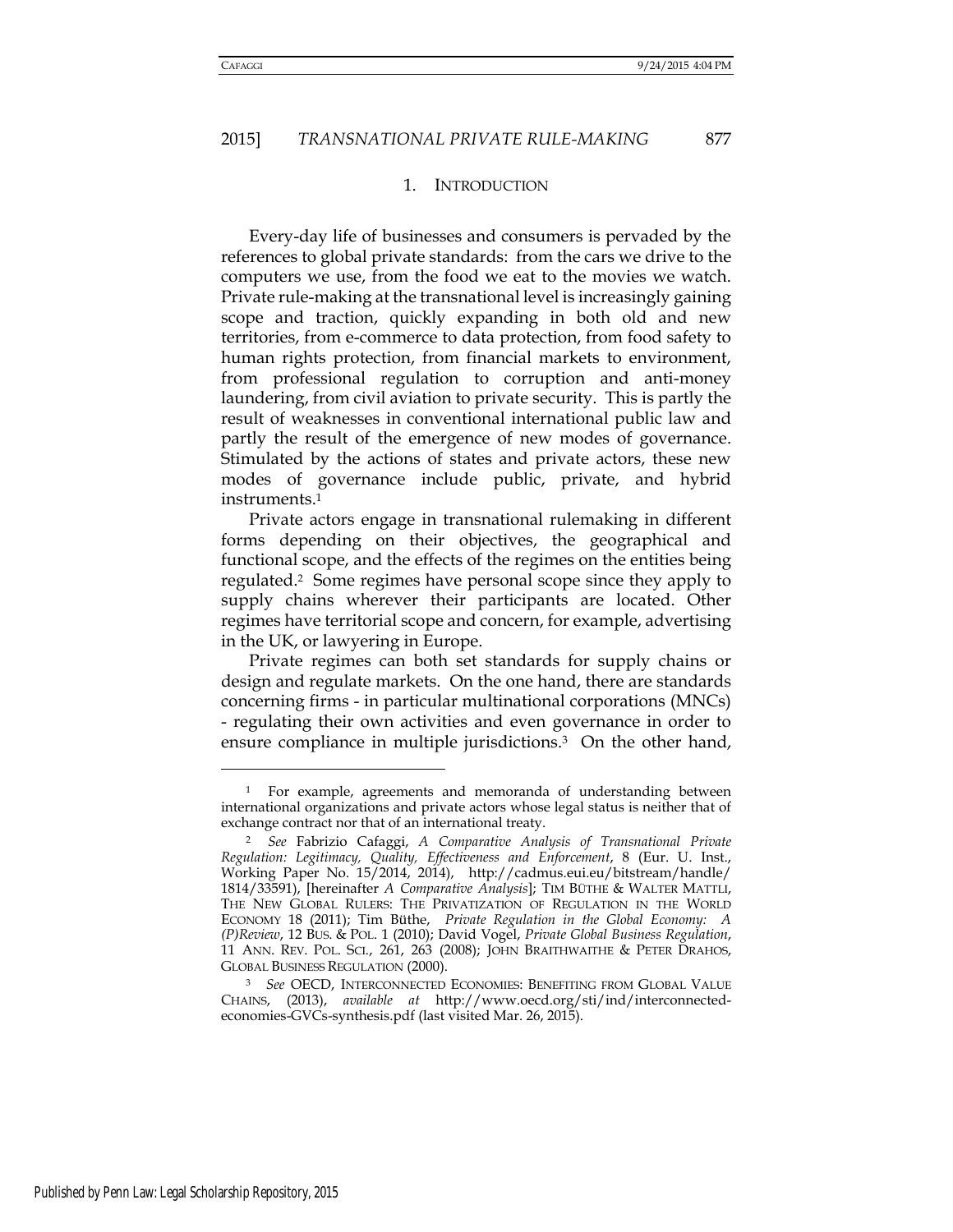there is a proliferation of new markets privately designed and regulated via international electronic platforms. The more conventional stock and commodities exchanges are now complemented by electronic trading platforms regulated by private firms, associations, by cooperatives where multiple buyers and sellers exchange goods and services.

The emergence of many regulatory regimes is frequently driven by the changes in global value chains (GVCs) and in international trade.<sup>4</sup> GVCs have become the locus of policy implementation concerning regulatory issues, since they increasingly trade services and transfer technical and managerial capabilities from buyers to suppliers.<sup>5</sup> Donors, like international institutions, often endow GVC leaders with resources to promote policies aimed at facilitating smallholders' access to international markets, reducing poverty, and improving environmental conditions on the basis of private standards.<sup>6</sup> International regulatory policies incorporated in private standards are implemented through different forms of cooperation between international organizations, MNCs, and civil society organizations (CSOs).<sup>7</sup>

<sup>4</sup> *See* Gary Gereffi, *Global Value Chains in a Post-Washington Consensus World*, 21 REV. INT'L POL. ECON., (2014); Stefano Ponte & Timothy Sturgeon, *Explaining Governance in Global Value Chains: A Modular Building Theory Effort*, 21 REV. INT'L POL. ECON., 79, 86 (2014); Gary Gereffi et al., *The Governance of Global Value Chains*, 12 REV. INT'L POL. ECON., (2005) [hereinafter *Governance of GVC*].

<sup>5</sup> *See* OECD, WTO, & WORLD BANK GROUP, GLOBAL VALUE CHAINS: CHALLENGES, OPPORTUNITIES AND IMPLICATIONS FOR POLICIES (2014), [http://www.](http://www/) oecd.org/tad/gvc\_report\_g20\_july\_2014.pdf; WTO, TEMASEK FOUNDATION & FUNG GLOBAL INSTITUTE, GLOBAL VALUE CHAINS IN A CHANGING WORLD (Deborah Elms & Patrick Low eds., 2013), [https://www.wto.org/english/res\\_e/](https://www.wto.org/english/res_e/) booksp\_e/aid4tradeglobalvalue13\_e.pdf. (last visited Mar. 26, 2015).

<sup>6</sup> *See, e.g.*, FAO, FAO STRATEGY FOR PARTNERSHIP WITH THE PRIVATE SECTOR (2013), http://www.fao.org/docrep/018/i3444e/i3444e.pdf (last visited Mar. 26, 2015); FAO, FAO Strategy *for Partnership with Civil Society Organizations* (2013), http://www.fao.org/docrep/018/i3443e/i3443e.pdf; *see also* IFAD, DEEPENING IFAD'S ENGAGEMENT WITH THE PRIVATE SECTOR (2011), http://www.ifad.org/gbdocs/eb/104/e/EB-2011-104-R-4-Rev-1.pdf. (last visited Mar. 26, 2015).

<sup>7</sup> *See* Gary Gereffi, *A Global Value Chain Perspective on Industrial Policy and Development in Emerging Markets*, 24 DUKE J. COMP. &INT'L L., 433, 454 (2014) (stating that "[p]ublic governance will likely be called upon to play a stronger role in supplementing and reinforcing corporate codes of conduct, product certifications, process standards, and other voluntary, non-governmental types of private governance that have proliferated in the last two decades, and multi-stakeholder initiatives involving both public and private actors will arise to deal with collective action problems."). For a broader conceptual framework, *see generally*, the famous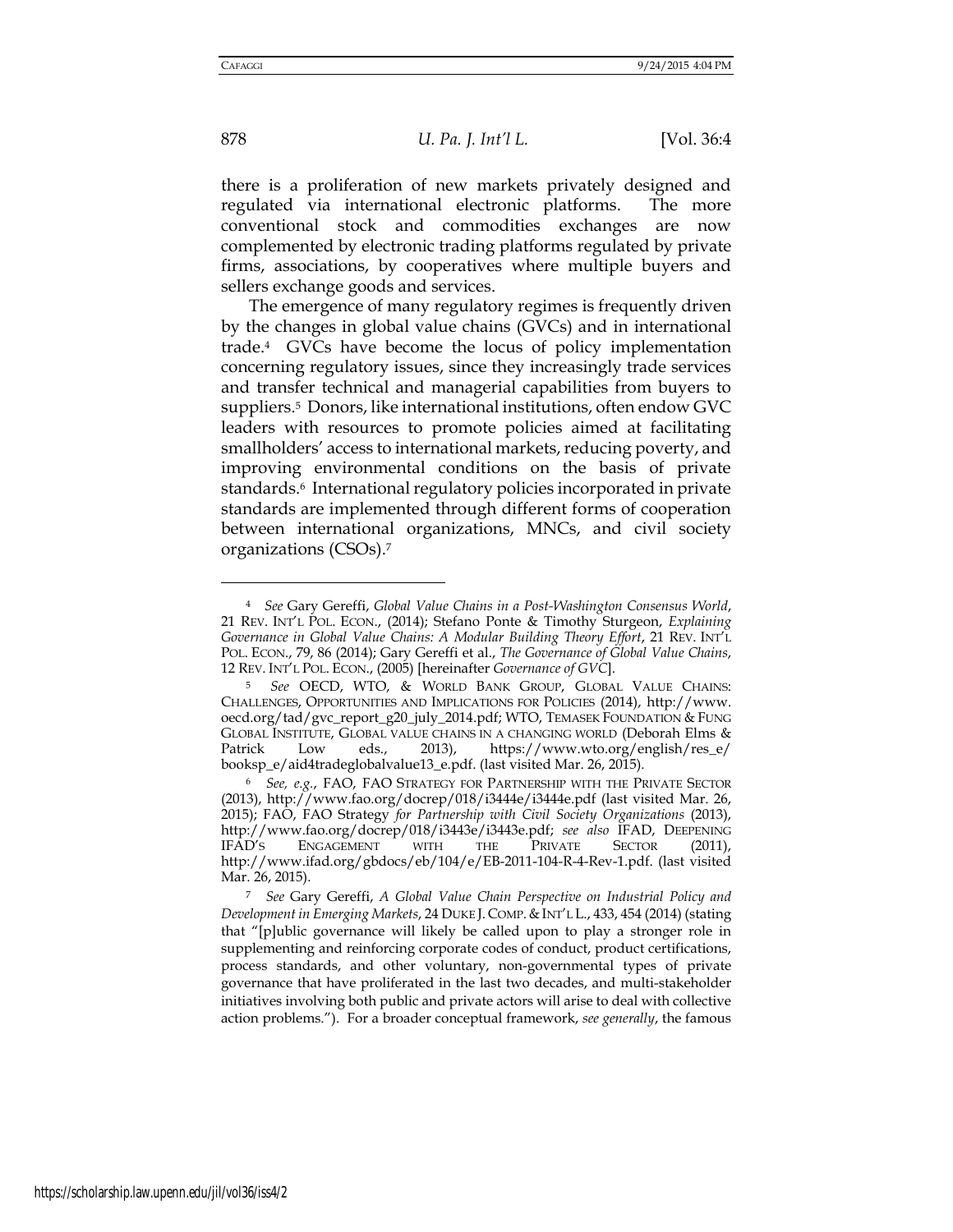Transnational private standards are voluntary; most of them become binding when regulated entities subscribe to them or join the organization managing the regime (e.g. become members). The adoption of standards is voluntary but compliance is mandatory.<sup>8</sup> Whether these regimes effectively monitor compliance and enforce standards once violations arise varies across sectors.9 The focus of these standards is regulatory.10 They regulate externalities like environmental harms, product safety, human rights violations in global supply chains;11 they contribute to stability and transparency in financial markets.12 The same industry (the diamond industry for

<sup>9</sup> *See* Fabrizio Cafaggi & Andrea Renda, *Measuring Effectiveness of Transnational Private Regulation*, 1, 74-76 (2014), *available at* http://ssrn.com/abstract=2508684 (last accessed Mar. 26, 2015).

<sup>12</sup> *See* IFRS FOUNDATION, DUE PROCESS HANDBOOK (2013), [http://www.i](http://www/)frs. org/DPOC/Documents/2013/Due\_Process\_Handbook\_Resupply\_28\_Feb\_2013\_ WEBSITE.pdf (describing the function of financial reporting standards); *see also* ISDA, IMPROVING REGULATORY TRANSPARENCY OF GLOBAL DERIVATIVES MARKETS: KEY PRINCIPLES (2015), <http://www2.isda.org/attachment/NzI4NQ==/> Improving%20Regulatory%20Transparency%20FINAL.pdf.

piece by Kenneth Abbott & Duncan Snidal, *The Governance Triangle: Regulatory Standards Institutions and the Shadow of the State*, *in* THE POLITICS OF GLOBAL REGULATION, 44 (2009).

<sup>8</sup> *See, e.g*., THE EQUATOR PRINCIPLES, *available at* http://www.equatorprinciples.com/resources/equator\_principles\_III.pdf (last accessed Mar. 26, 2015) (stating "(5) b): Adoption of the principles by a financial institution is voluntary but once such adoption has been made, the adopting entity must take all appropriate steps to implement and comply with the principles," and drawing the distinction between transnational private regulation and international soft law).

<sup>10</sup> *See A Comparative Analysis*, *supra* note 2 at 18.

<sup>11</sup> *See, e.g.*, THE WORLD DIAMOND COUNCIL, *Standard Guidance: (COP 27) Kimberley Certification Process and World Diamond Council System of Warranties* at 2, *available at* http://www.responsiblejewellery.com/files/Kimberley-Process-Certification-Scheme-and-WDC-SoW-RJC-Guidance-draftv1.pdf (last visited Mar. 26, 2015) ("In addition to KP and SoW adherence, all diamond and jewelry industry organizations and their members have adopted the following principles of selfregulation, obliging them to: trade 'only with companies that include warranty declarations on their invoices;' not buy diamonds from suspect sources or unknown suppliers, or which originate in countries that have not implemented the Kimberley Process Certification Scheme; not buy diamonds from any sources that, after a legally binding due process system, have been found to have violated government regulations restricting the trade in conflict diamonds; not buy diamonds in or from any region that is subject to an advisory by a governmental authority indicating that conflict diamonds are coming from or available for sale in such region, unless diamonds have been exported from such region in compliance with the Kimberley Process Certification Scheme; not knowingly buy, sell or assist others to buy or sell conflict diamonds; ensure that all company personnel that buy or sell diamonds are well informed regarding trade resolutions and government regulations restricting the trade in conflict diamonds.").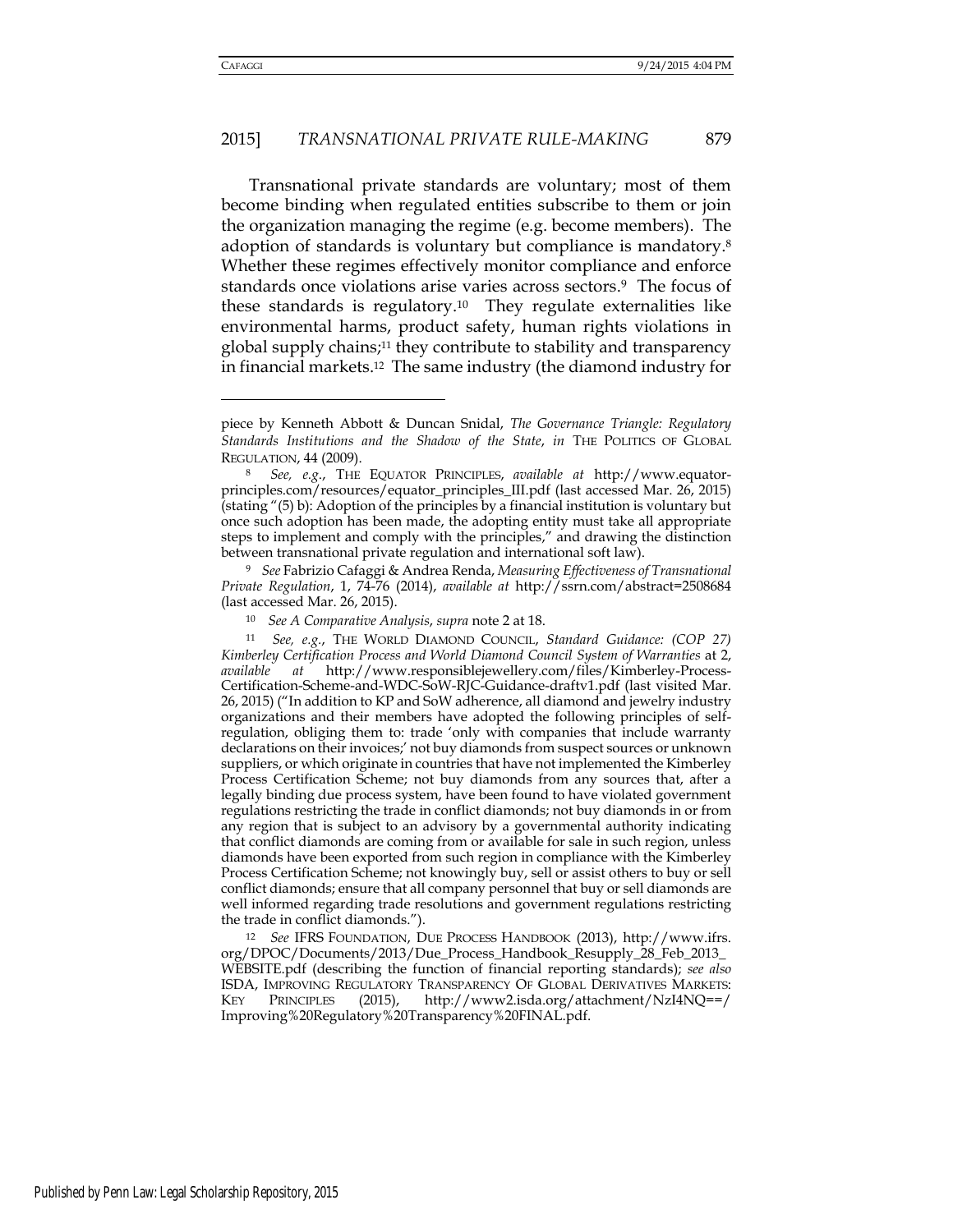example) can at the same time be the subject of different transnational private regimes, some focused on market design, others on regulatory objectives.13 When they relate to the market making, the standards define general rules for traders in order to increase efficiency, reduce transaction costs and information asymmetries, decrease risks of opportunistic behavior, and enhance mutual trust both among traders and between traders and consumers.14 When they concern regulation, they address externalities, collective action problems and govern production or access to global public goods.<sup>15</sup>

The fields of application go well beyond those traditionally occupied by '*jura mercatorum,'* including agriculture, human rights, social and labor regulation, environment, and the more conventional areas, such as finance, banking, professions, and trade, including e-commerce.16 These private regimes are sector specific but not self-contained. They presuppose the existence of international and domestic institutions that can support their

<sup>13</sup> Interestingly, within the same industry we can find examples of TPR and examples of custom in very close business communities. The World Diamond Council with the System of Warranties represents one of the most well-known forms of transnational private regulation along global supply chains. On the other hand, communities of merchants like the Orthodox Jewish community in New York constitutes one of the most studied phenomena of contemporary law merchants. *See* Haufler, *infra* note 64; The Kimberly process certification scheme: An innovation in Global governance and conflict prevention. Lisa Bernstein, *Opting Out of the Legal System: Extralegal Contractual Relations in the Diamond Industry*, 21 J. LEGAL STUD. 115, 149 (1992).

<sup>14</sup> Daniel Spulber, *Solving the Circular Conundrum: Communication and Coordination in Internet Markets*, 104 NW. U. L. REV. 537, 542 (2010) ("[F]irms acting as intermediaries enhance transaction efficiency by pooling and diversifying risks, lowering the costs of matching and searching, alleviating adverse selection, mitigating moral hazard and opportunism, and supporting commitment through delegation of authority.").

<sup>15</sup> *See, e.g*.*,* Responsible Jewelry Council's activities contribute to "supply chain due diligence, legal compliance, anti-corruption, better environmental management and reduction of impacts, safe and healthy workplace, rights and benefits for workers and impacted stakeholders, community engagement and development, Improved market access, consumer confidence." *RJC Theory of Change, available at* http://www.responsiblejewellery.com/files/4-RJC-Theory-of-Change.pdf. (Apr. 4, 2015).

<sup>16</sup> I use the term *jura mercatorum* to capture the idea that they are multiple and may differ depending on the type of commodity or services. Hence, I do not subscribe to the idea that a single and common lex mercatoria is in place. I use the term *jus* rather than *lex* to express the plurality of sources including private and scholarly sources.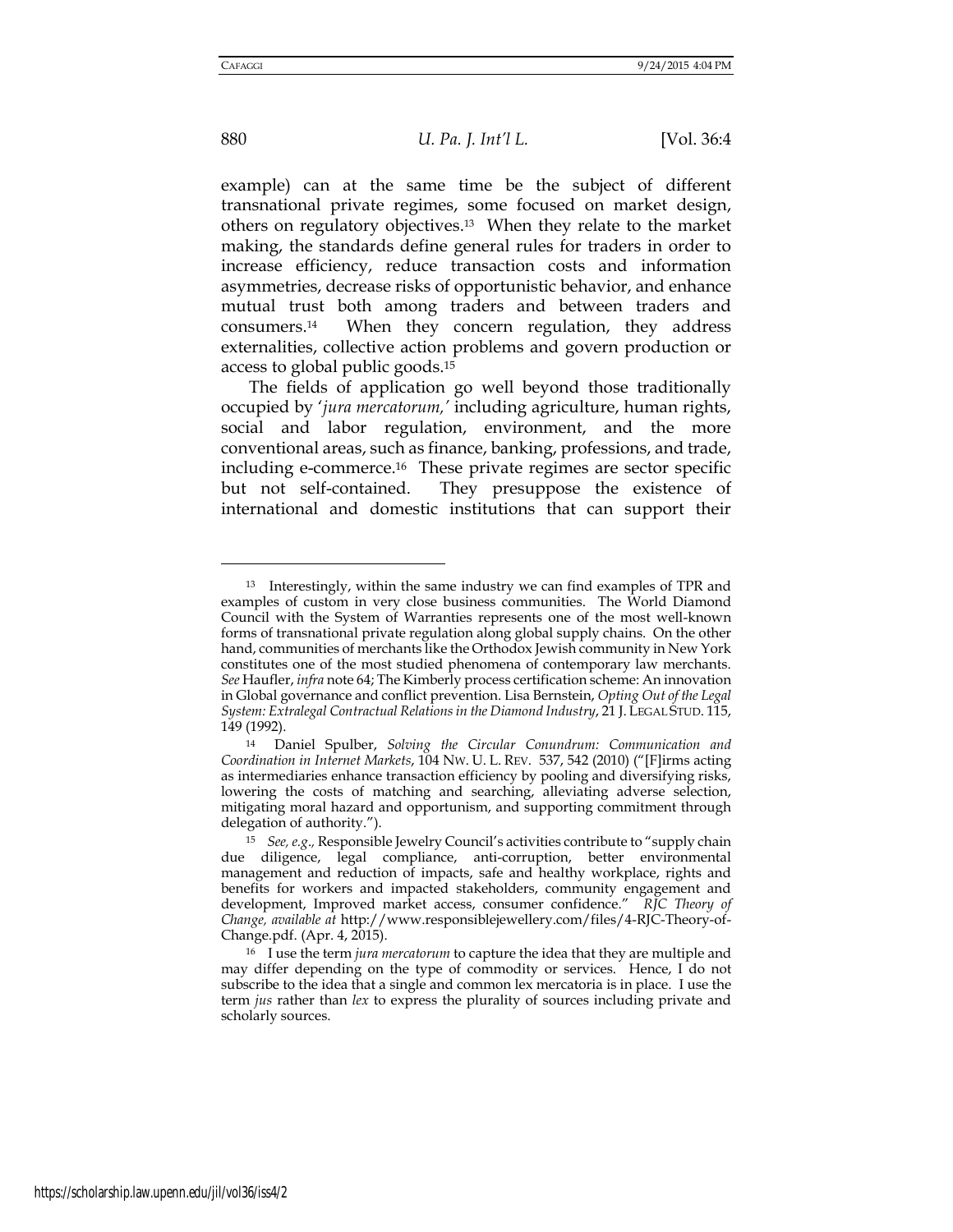functioning.17 They interact by both giving rise to conflicts or by mutually reinforcing one another.18 The premise of the analysis that follows is that of institutional complementarity rather than that of separate and autonomous private orderings. The conceptual puzzle concerns the definition of different types of complementarity between private and public actors.<sup>19</sup>

Is the expansion of transnational private rule-making simply an evolution of more conventional forms of custom and *jus mercatorum* or does it depart from these forms of private rule-making? In the latter case is there a common denominator of current forms of transnational private rule-making? How does private rule-making correlate with international and domestic public legal orders? Do they constitute separate private orderings? Do they complement, supplement or replace public legal orders? What is the combination between legal and non-legal norms? Not only these questions have theoretical relevance but they also shape important regulatory policy choices at the international level concerning legitimacy, compliance and enforcement of global private standards?<sup>20</sup>

Private regulatory regimes are often the outcome of an interactive process with international and domestic public organizations.21 Examples range from the collaboration between IOSCO and ISDA on the regulation of over the counter (OTC) derivative markets to collaboration between International Civil

<sup>17</sup> *See* Ralf Michaels, *The True Lex Mercatoria. Law Beyond the State*, 14 IND. J. GLOBAL LEGAL STUD. 447, 458 (2007); *see also*, Kenneth Abbott, *International Organisations and International Regulatory Cooperation: Exploring the Links*, *in* INTERNATIONAL REGULATORY CO-OPERATION AND INTERNATIONAL ORGANISATIONS: THE CASES OF THE OECD AND THE IMO, 17 (2014). For a different perspective claiming the independence and autonomy of lex mercatoria, *see* CLIVE SCHMITOFF, COMMERCIAL LAW IN A CHANGING ECONOMIC CLIMATE (1977); Roy Goode, *Rule, Practice and Pragmatism in Transnational Commercial Law*, 54 INT'L & COMP. L. Q. 539, 546 (2005); ROY GOODE, THE HAMLYN LECTURES: COMMERCIAL LAW IN THE NEXT MILLENNIUM 545 (1998).

<sup>18</sup> *See* Robert Wai, *The Interlegality of Transnational Private Law*, 71 LAW & CONTEMP. PROBS. 107, 127 (2008); Burkard Eberlein et al., *Transnational business interaction: Conceptualization and framework for analysis*, 8 REG. & GOV. 1 (2014).

<sup>19</sup> As Avinash Dixit puts it, "the issue in the study of different governance institutions is not the old-style contrast 'market versus government.' Rather it is the interaction of the whole system of governance and transactions—what combinations work well, under which conditions." Avinash Dixit, *Governance Institutions and Economic Activity*, 99 AM. ECON. REV. 5, 8 (2009).

<sup>20</sup> *See A Comparative Analysis*, *supra* note 2 at 1.

<sup>21</sup> S*ee* Jurgen Basedow, *The State's Private Law and the Economy- Commercial Law as an Amalgam of Public and Private Rule-Making*, 56 AM. J. COMP. L. 703, 709 (2008).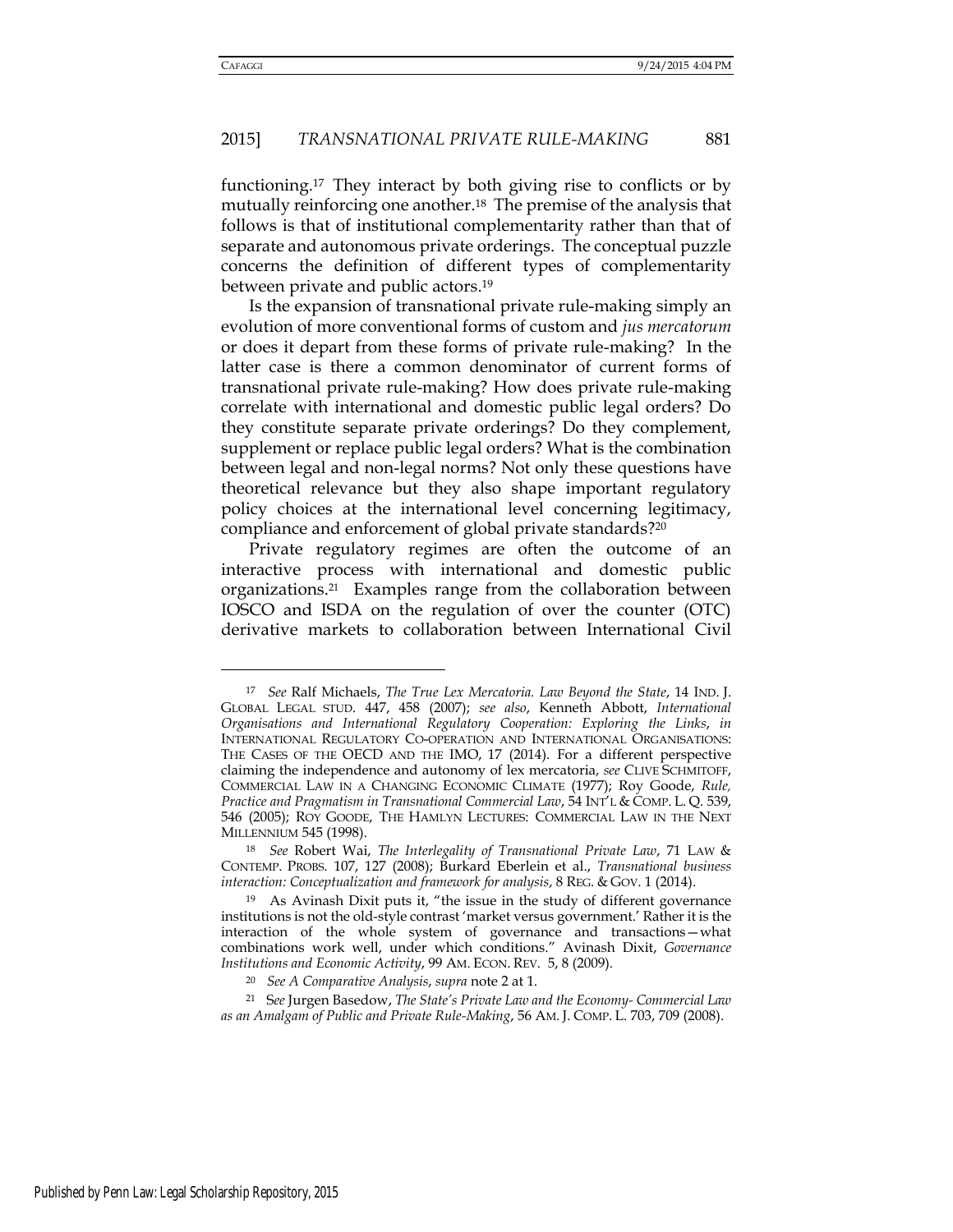aviation organization (ICAO) and International Air Transport Association (IATA) on civil aviation standards and compliance.<sup>22</sup> The effectiveness of transnational private regulation, TPR, often depends on the existence of good collaborative platforms among domestic public regulators.23 If differences across jurisdictions are significant, transnational private standards might not be able to work even if they comply with the strictest domestic regulation. In these situations, active cooperation with transnational regulatory networks or international organizations is needed.

Many of the new private regimes complement those developed by traders are conventionally labeled as *lex mercatoria*. For example, rules concerning quality and prices are now complemented by rules related to safety and environmental protection.25 In areas such as banking and professional regulations, there is some overlap, a significant transformation of conventional private rule-making with an increasing regulatory component.26 In other areas such as agriculture, good practices are incorporated into codes of conduct that suppliers are required to comply with in order to be certified.27 Other regimes, instead, cover new areas, pursuing primarily a regulatory function, as in the case of environmental protection and sustainability or internet governance and electronic commerce. In some instances they address directly the regulated entities, in other instances they constitute meta-rules directed at private standard setters.<sup>28</sup>

<sup>22</sup> See the comments and suggestions given by ISDA to IOSCO on cross-border regulatory cooperation in derivatives, International Organization of Securities Commissions [IOSCO], *IOSCO Task Force on Cross-Border Regulation Consultation Report,* IOSCO Doc. CR09/2014 (2014). [hereinafter *ISDA Comments*].

<sup>23</sup> *Id*. (suggesting principles IOSCO should adopt in order to promote cross border regulatory cooperation. ISDA examines the toolkit of regulatory cooperation proposed by IOSCO including national treatment, pass-porting, and benchmarking, expressing a preference for the last).

<sup>24</sup> *See* FRANCESCO GALGANO, LA GLOBALIZZAZIONE NELLO SPECCHIO DEL DIRITTO, 43 (2005).

<sup>25</sup> An example of these developments is the evolution of IATA in its standard setting function.

<sup>26</sup> GEOFFREY P. MILLER & FABRIZIO CAFAGGI, THE GOVERNANCE AND REGULATION OF INTERNATIONAL FINANCE (2013).

<sup>27</sup> *See, e.g.*, GLOBALG.A.P., GENERAL REGULATIONS (4th ed. 2012)[, http://www1.](http://www1/) globalgap.org/north-america/upload/Standards/IFA/v4\_0-1/120206\_gg\_gr\_ part\_i\_eng\_v4\_0-1.pdf (providing a mandatory set of regulations for members).

<sup>28</sup> *See, e.g.*, ISEAL Alliance, ISEAL CREDIBILITY PRINCIPLES: PRINCIPLES FOR CREDIBLE AND EFFECTIVE SUSTAINABILITY STANDARDS SYSTEMS 4 (2013), http:// www.isealalliance.org/sites/default/files/Credibility%20Principles%20v1.0%20l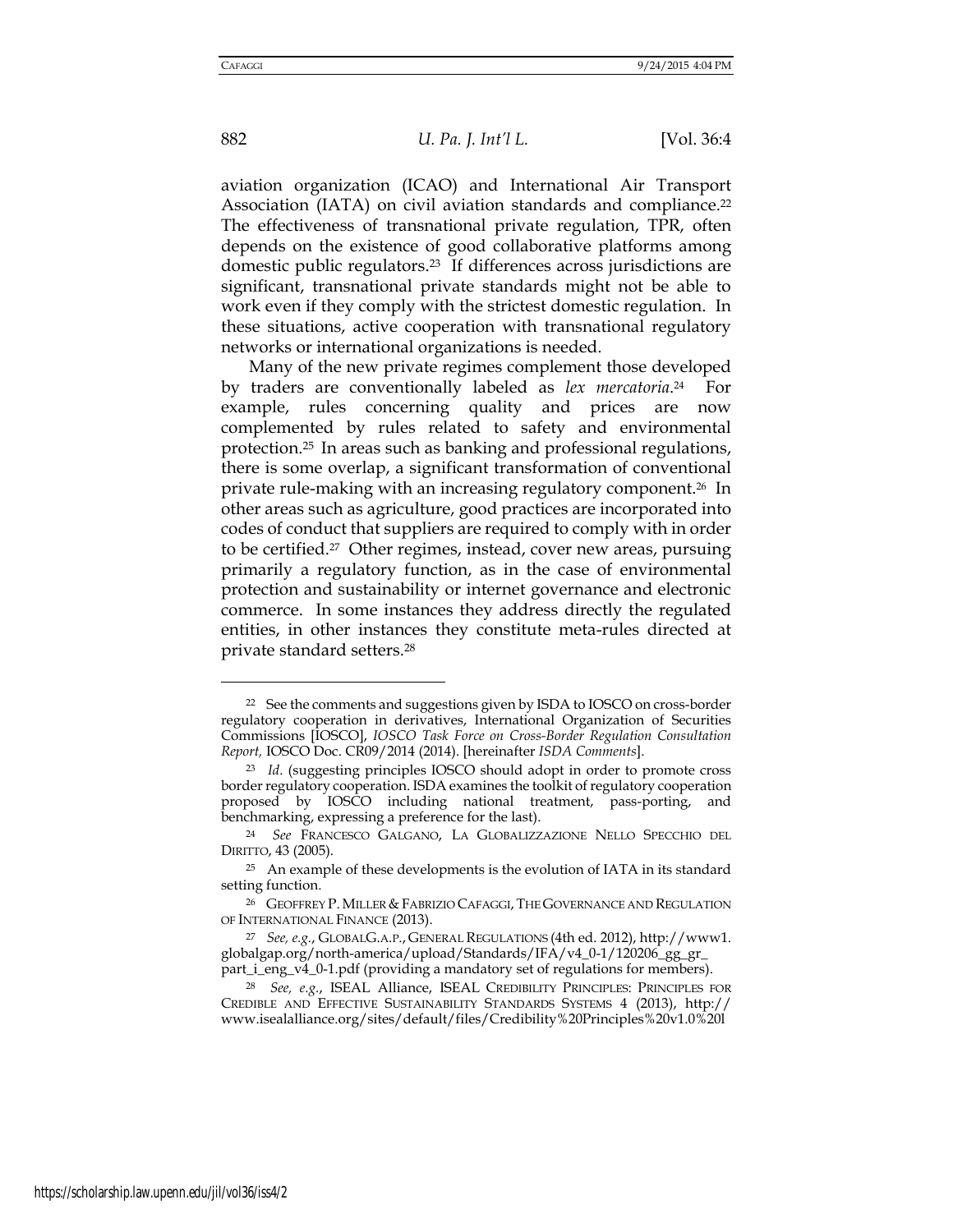Transnational private regulatory regimes –it is contended- do not represent an alternative to *jus mercatorum* since their functional focus is regulation driven by market failures rather than a set of prescriptions related to individual transactions between market participants. They integrate current public market regulation or contribute to the creation of new markets through market design.<sup>29</sup>

The multifarious forms of transnational private rule-making pose daunting questions concerning their origins, functions and scope. This article addresses the different forms of transnational private rule-making; it tries to examine their differences and the consequences for their normative foundations and policy objectives. After a brief historical overview, section I analyses transnational private regulation (TPR), and section II examines usages, customs and *jura mercatorum*. Section III presents a comparative assessment between TPR and custom. Section IV defines an agenda for future research and it is followed by the conclusion.

ow%20res.pdf (directing standard setters focusing on sustainability: "The ISEAL Credibility Principles apply to all standards systems that focus on sustainability performance and that incorporate a standard and a mechanism for assuring compliance with that standard. . . . While these Principles offer a high level overview, additional guidance and information about the interpretation and application of these Principles is necessary and is captured in current and future ISEAL Codes of Good Practice. The Credibility Principles are not intended to be used in isolation as a normative evaluation tool. In applying these Principles, stakeholders should consider how the Credibility Principles are embraced and incorporated by a standards system, rather than attempting to determine whether a standards system meets – or complies with – the Credibility Principles. Standards systems may choose to combine these Principles in different ways, recognizing that there are tensions and trade-offs between the various Principles, e.g. between the rigor of a system and how accessible it is.").

<sup>29</sup> The distinction between market design and market regulation is not as clearcut as neoclassical economics claims it to be. Within the regulatory function of private regimes I include rules concerning access and use of resources, both material and immaterial, like environment and knowledge. Examples of private standards related to market regulation include sustainability standards concerning safety, labor and environmental regulation that go beyond international and domestic law and ensure a higher degree of harmonization for MNCs operating across multiple national jurisdictions.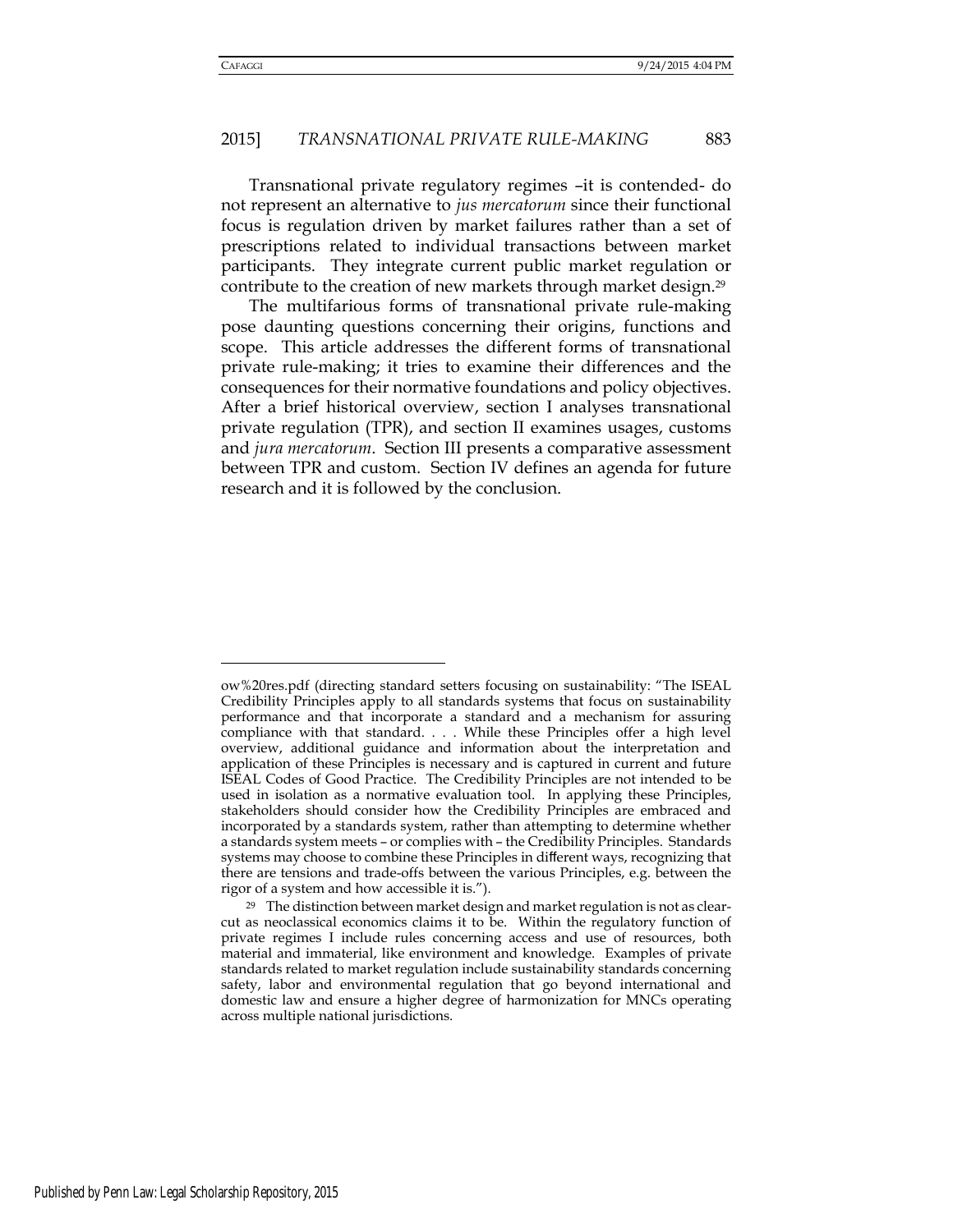# 2. COMPLEMENTARITY IN TRANSNATIONAL PRIVATE RULE-MAKING: THE HISTORICAL PERSPECTIVE

The existence of global private law making forms is not new. It dates back to the middle ages, when merchants, artisans, and farmers were collectively conferred regulatory and often normative power by the public authorities to regulate business relationships and commerce between domestic and foreign traders. Towns conferred 'çorporationes' (guilds) power to regulate fairs and commerce but also prices, qualities and the labor market.30 Crowns conferred private entities power to regulate fairs and later to govern colonies through 'statuta' and charters. <sup>31</sup> At the same time, merchants, artisans, and farmers created their own customary rules, independently from any institutional support within guilds but also independently from guilds.32 New contracts, like *commenda* and *compagnia*, were created and standardized by merchants with the crucial contribution of Italian notaries. Clearly, the absence of a single authority, like the modern regulatory state, presents difficulties for such historical comparison, as the concept of public and private has transitioned and changed over time.<sup>33</sup>

The conceptual framework for inter-temporal comparison of global private law making ought to take into account the changing relationship between local and global legal systems. The role of custom in medieval times must be framed within the relationship

<sup>30</sup> Avner Greif et. al, *Coordination Commitment, and Enforcement: the Case of the Merchant Guild*, 102 J. POL. ECON. 745, 749 (suggesting that merchant guilds permitted foreign merchants to trade with the merchants of the town's guild. "If the purpose of the guilds was to create monopoly power for the merchants and to increase their bargaining power with the rulers, why did *powerful* rulers during the late medieval period cooperate with alien merchants to establish guilds in the first place?").

<sup>31</sup> *See, e.g.*, Stephen E. Sachs, *From St. Ives to Cyberspace: The Modern Distortion of the Medieval 'Law Merchant*,' 21 AM. U. INT'L L. REV. 685, 708 (comparing the English crown in relation to St. Yves or the French in relation to the fair of Champagne). [hereinafter St. Ives].

<sup>32</sup> Michaels, *supra* 17 at, 447-68; Ralf Michaels, *The Mirage of Non-State Governance*, 1 UTAH L. REV. 31 (2010).

<sup>33</sup> *See* John F. Padgett, *Early Capitalism and State Formation*, *in* THE EMERGENCE OF ORGANIZATIONS AND MARKETS, 115, 119 (2012) (suggesting a process of coevolution of markets and states. Even more dramatic changes have occurred in the private sphere with the creation of corporate entities and the development of global supply chains.); Henry Hansmann et. al, *Law and Rise of the Firm*, 119 HARV. L. REV. 1335 (2006).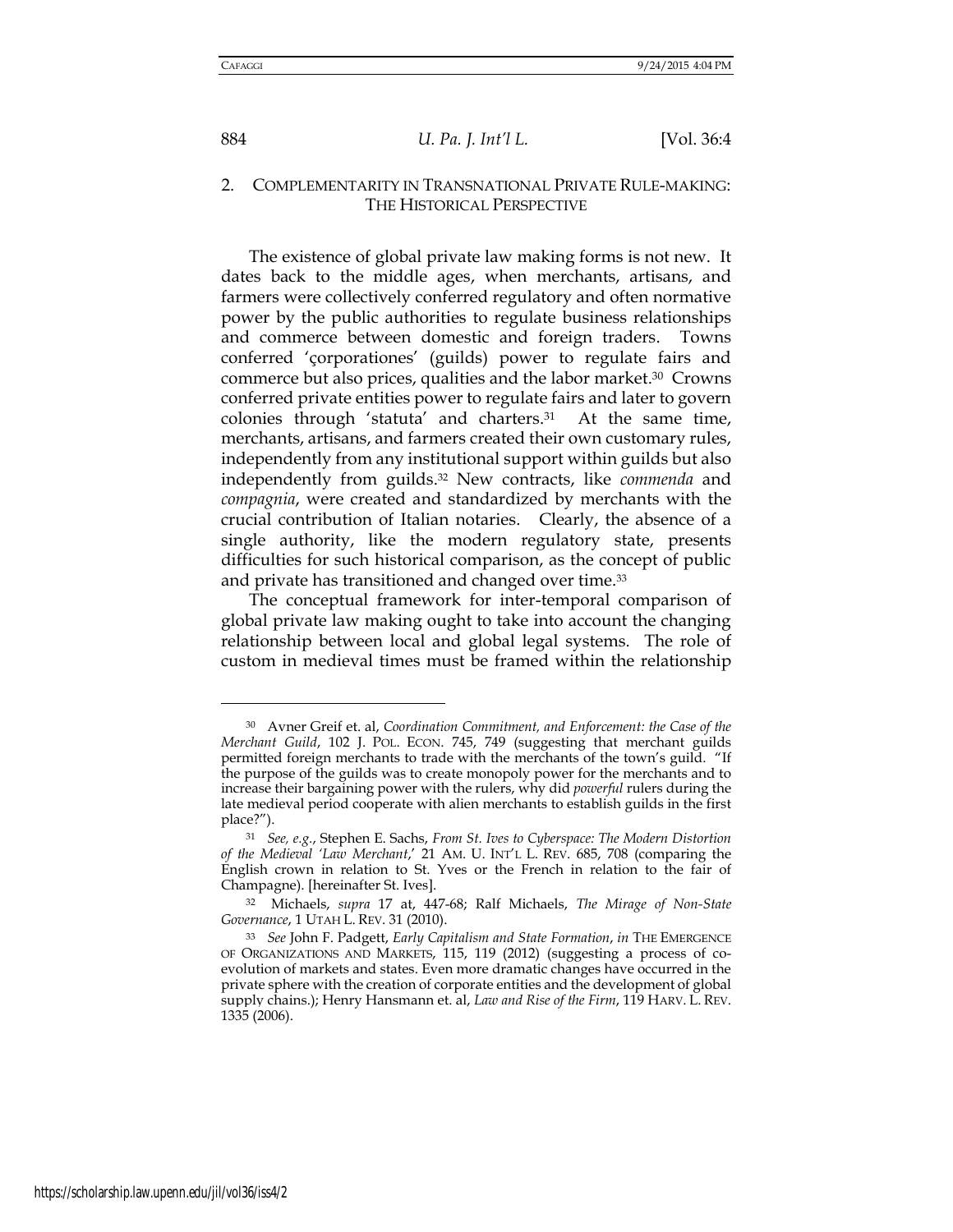between *jus commune* and *jura propria*. <sup>34</sup> The role of transnational custom nowadays must instead be framed between public international law and transnational private law.

The coexistence and interaction between *jus commune* and *jura propria* characterized many legal orders in continental Europe.<sup>35</sup> Private actors played a role in the development of both. The guild system as it developed in medieval Italy and spread across Europe in the twelfth, thirteen, and fourteen century represents a clear illustration of private actors entrusted with regulatory, tax and sanctioning power.<sup>36</sup> In some instances there was even coincidence between town governments and guilds; for example, the members of the guilds were running town governments. In other instances there was separation between the guilds and town governments, albeit close collaboration between the two.<sup>37</sup> Guilds regulated trade,

<sup>34</sup> *Jus commune* is the medieval set of common rules applied in continental Europe coming from Roman law (the Justinian Digest) and canon law; *jura propria* are the local legal orders designed and administered by towns and cities. The two were continuously interacting. *See* DAVID IBBETSON, COMMON LAW AND JUS COMMUNE (2001); R.C. VAN CANAEGEM, AN HISTORICAL INTRODUCTION TO PRIVATE LAW (1992).

<sup>35</sup> *See* PAOLO GROSSI, L'ORDINE GIURIDICO MEDIEVALE 223, 235 (2006) ("Jus commune has a deeper penetration also in the most hostile and closed areas of jus proprium: think to Venice that claims to be founded on the sea and for this reason able to avoid any influence from mainland, and yet compelled to face the common legal heritage.") (translation by author).

<sup>36</sup> *See* Sylvia L. Thrupp, *The Gilds*, *in* 3 ECONOMIC ORGANISATION AND POLICIES IN THE MIDDLE AGES 230, 232 ("Town governments were then making increasingly systematic use of gilds in general administrative work, treating the officers as quasipublic officials."). The double identity of the guilds as both private and semi-public is well captured by the description of the officers. *Id*. at 238 ("They were an organ of the commune and they were a private group concerned with technical and trade interests."); *see also* Avner Greif*, Institutional and Impersonal Exchange from Communal to Individual Responsibility*, 158 J. INST'L & THEORETICAL ECON. 168, 283 n.20 (2002) ("[I]n many towns the mercantile and municipal organizations were identical, since the merchant guild was the governing body of the borough.")

<sup>37</sup> The conventional examples are Florence, Bologna, and Milan. The first was characterized by a high degree of coincidence between guilds and town government, the latter by the separation. "According to Valsecchi, who dedicated one of his early book to this subject, the process by which corporations would come to conquer fully or partially the control over the City start swith the establishment among them of a union or a confederation, but then would then progress along three different stages. An example of of the first stage is the one of Milan, where the confederation, founded in the area of St. Ambrose, failed in the process without reaching the control of the City, nor exercising a strong political influence over it, rather it aimed mainly at preventing the municipality to interfere in the fields that corporations want strictly reserved to themselves. In the second group, the proposed prototype is Bologna, where the corporations organized as a political and military force are able to achieve control over the City. But they [ . . . ] can not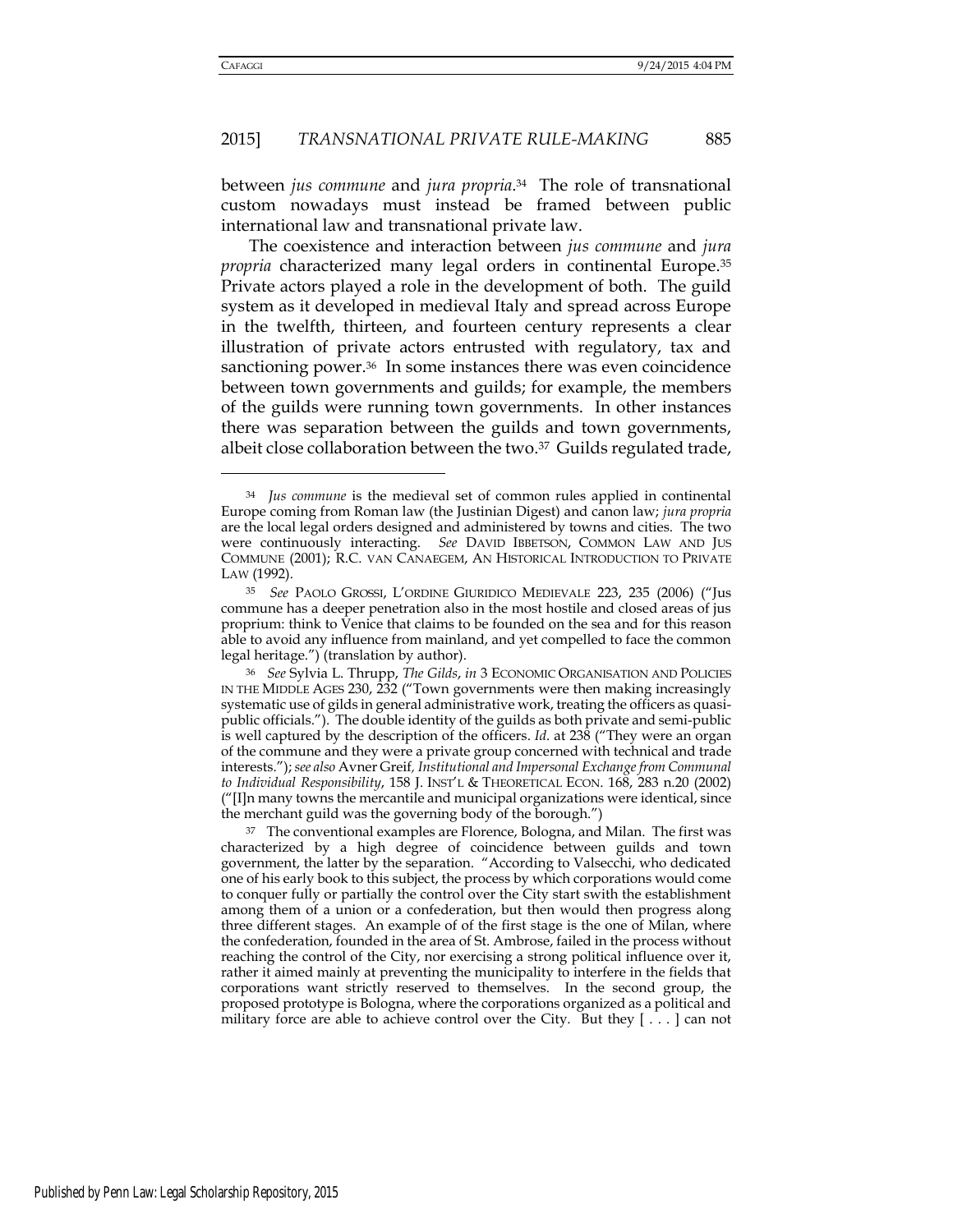prices, quality and, to a limited extent, even product safety.38 Guilds enacted *statuta* that could be the expression of autonomous normative power or the result of a ''delegation" based on the conferral of privileges.39 Their normative power was only limited by *jus commune*. Guilds' regulatory activities differ from customary law, which developed without any formal 'delegation' by town governments or other 'public' authorities. 41 *Corporationes*  (guilds) had both a 'delegated' and an autonomous power to regulate trade and production.<sup>42</sup>

Medieval fairs and their regulation represent another example of trade regulation by private actors entrusted with regulatory

<sup>41</sup> They were both part of *jus mercatorum*. *See* FRANCESCO GALGANO, STORIA DEL DIRITTO COMMERCIAL 38 (1976) ("Fonti del jus mercatorum erano gli statuti delle corporazioni mercantili, le consuetudini mercantili, la giurisprudenza della curia dei mercanti.") (Sources of the law merchants are the acts of merchants guilds, merchants customs, and jurisprudence of merchants courts) (translated by author).

<sup>42</sup> *See* Piergiovanni, *supra* note 40, at 1108 n.15 (stating "Sul tema della potestà condendi statuta Baldo, seguendo una tradizione dottrinale ormai consolidata, non dubita che essa spetti alla corporazione senza necessita' di una superiore conferma.") (on the subject of the regulatory power, Baldo following a well established academic approach, does not doubt that it belongs to the guilds without any confirmation by higher authorities) (translation by author).

achieve the result of having the City their own property, and can not prevent foreign elements to be part of it, and therefore, in order to protect their position, opposed to the old Comune maius their own vision, namely the City of the people (comune del popolo). In the third group, finally, where Florence is the best known example, the political ascension of the art guilds reaches its climax: after a path fairly similar to Bologna's one, the art guilds could, with the well-known law of 1282, to ensure the full control of the City, excluding any other constitutency." (translation by author) Gino Luzzatto, *Corporazione*, *in* ENCICLOPEDIA DEL DIRITTO, 669 (1962).

<sup>38</sup> *See* Thrupp, *supra* note 38, at 230-32.

<sup>39</sup> Statuta were legal acts that had binding effects over members of guilds and beyond. In particular, statute enacted by merchants regulated both internal relationships among merchants and external relationships between merchants and third parties.

<sup>&</sup>lt;sup>40</sup> "Mercatores et alii artificaes possunt facere inter se statuta et ista statute sunt confirmata a jure communi et ideo non est necesse quod confirmetur per legem municipalem . . . ." (Merchants and other artisans may adopt *statuta* and these act are confirmed by *jus commune*, thus authorization by municipal law is not required . . . .) But then he specified, "non possunt statuere quod sit natura iter et evidentem iniustum . . . . Item non possunt statuere contra jus publicum totius civitatis." (They cannot regulate what should be the natural path nor what is unfair . . . . Similarly they cannot regulate against the public law of the law of the city.) (translation by author) n. 4, Lugduni, MDXLIV, c. 32 v. *quoted in* Vito Piergiovanni, *Statuti Diritto Comune e Processo Mercantile*, *in* NORME, SCIENZA E PRATICA GIURIDICA TRA GENOVA E L'OCCIDENTE MEDIEVALE E MODERNO 1105, 1108-09 nn.17 & 20 (2012).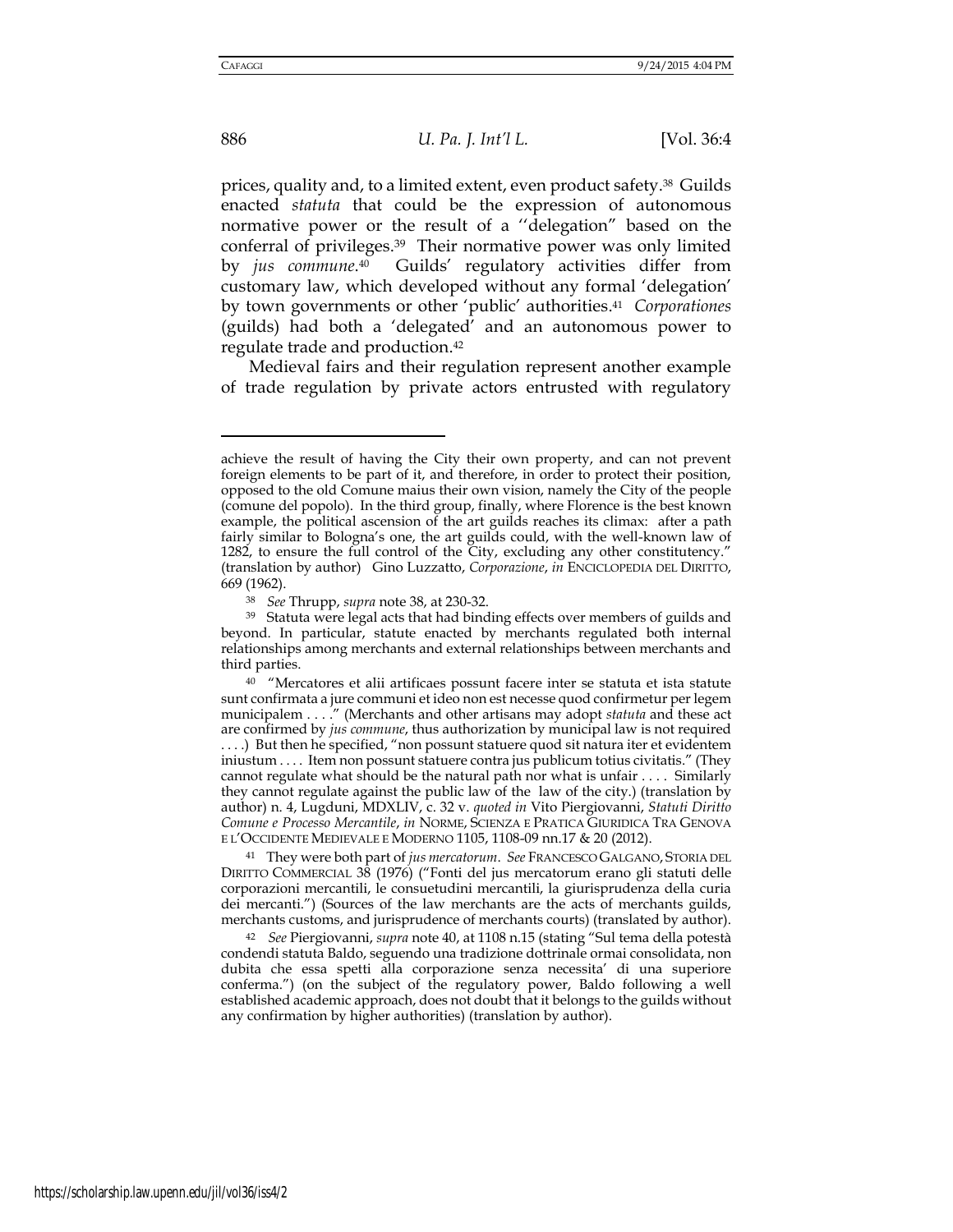<u>.</u>

### 2015] *TRANSNATIONAL PRIVATE RULE-MAKING* 887

power.43 Unlike guilds, which enacted mainly local regulation, fairs had a number of transnational regulatory aspects in relation to the regulated entities.44 Their regulatory power was conferred by the local public authority to the church or to other communities of private actors.45 They not only regulated the transactions in the trade, but also the liability and the sanctions for participants committing violations.<sup>46</sup> In some instances, the role of collective responsibility in the trade became highly important, giving rise to a system where the entire community was made responsible for the default of an individual member.<sup>47</sup> As for example, when a trader delivered defective goods or did not pay the price and the community was liable.<sup>48</sup>

The delegation of normative power to private actors has been used repeatedly after the middle ages. The colonial expansion, for example, was characterized by the use of corporate entities with

<sup>43</sup> *See* O. Verlinden, *Markets and Fairs*, *in* THE CAMBRIDGE ECONOMIC HISTORY OF EUROPE FROM THE DECLINE OF THE ROMAN EMPIRE VOLUME 3: ECONOMIC ORGANIZATION AND POLICIES IN THE MIDDLE AGES 119–54, 133 (M.M. Postan, E.E. Rich and E. Miller eds., 1963) (discussing the regulatory framework for Medieval fairs).

<sup>44</sup> *See Id.* at 132 (" . . . at the end of the twelfth century and during the first half of the thirteenth, the Champagne fairs were indeed the centre of the commercial activity of the western world.").

<sup>45</sup> *See* Stephen E. Sachs*, From St. Ives to Cyberspace: The Modern Distortion of the Medieval 'Law Merchant'*, 21 AM. U. INT'L L. REV. 685, 693–694 ("The king and abbot had significant authority over the establishment of legal principles, the resolution of disputes, and the enforcement of the fair court's judgments.").

<sup>46</sup> *See* Verlinden, *supra* note 43 at 132 (noting that trade at fairs "must have been subjected to a fairly strict control on the part of the royal agents who superintended the customs store-rooms, which were "a kind of bonded warehouse").

<sup>47</sup> This is the so-called reprisal: " . . . the reprisal consisted of a sanction that differed from the standard penalty, taking the form of an exclusion and interdiction of all the defaulting debtor's co-citizens from the fair." Maura Fortunati, *The Fairs Between Lex Mercatoria and Ius Mercatorum*, *in* FROM *LEX MERCATORIA* TO COMMERCIAL LAW 143 (Vito Piergiovanni ed., 2005).

<sup>48</sup> *See* Avner Greif, *Institutions and Impersonal Exchange: From Communal to Individual Responsibility*, 158 J. INST'L & THEORETICAL ECON., 168, 169–170 (2002) (discussing the collective responsibility system and noting that an entire community would be held liable for the default of an individual community member); Lars Boerner & Albrecht Ritschl, *Individual Enforcement of Collective Liability in Premodern Europe: Comment*, 158 J. INST'L & THEORETICAL ECON. 205, 205 (2002) (examining the institution of communal responsibility for the debts of individual merchants across merchants' associations and towns).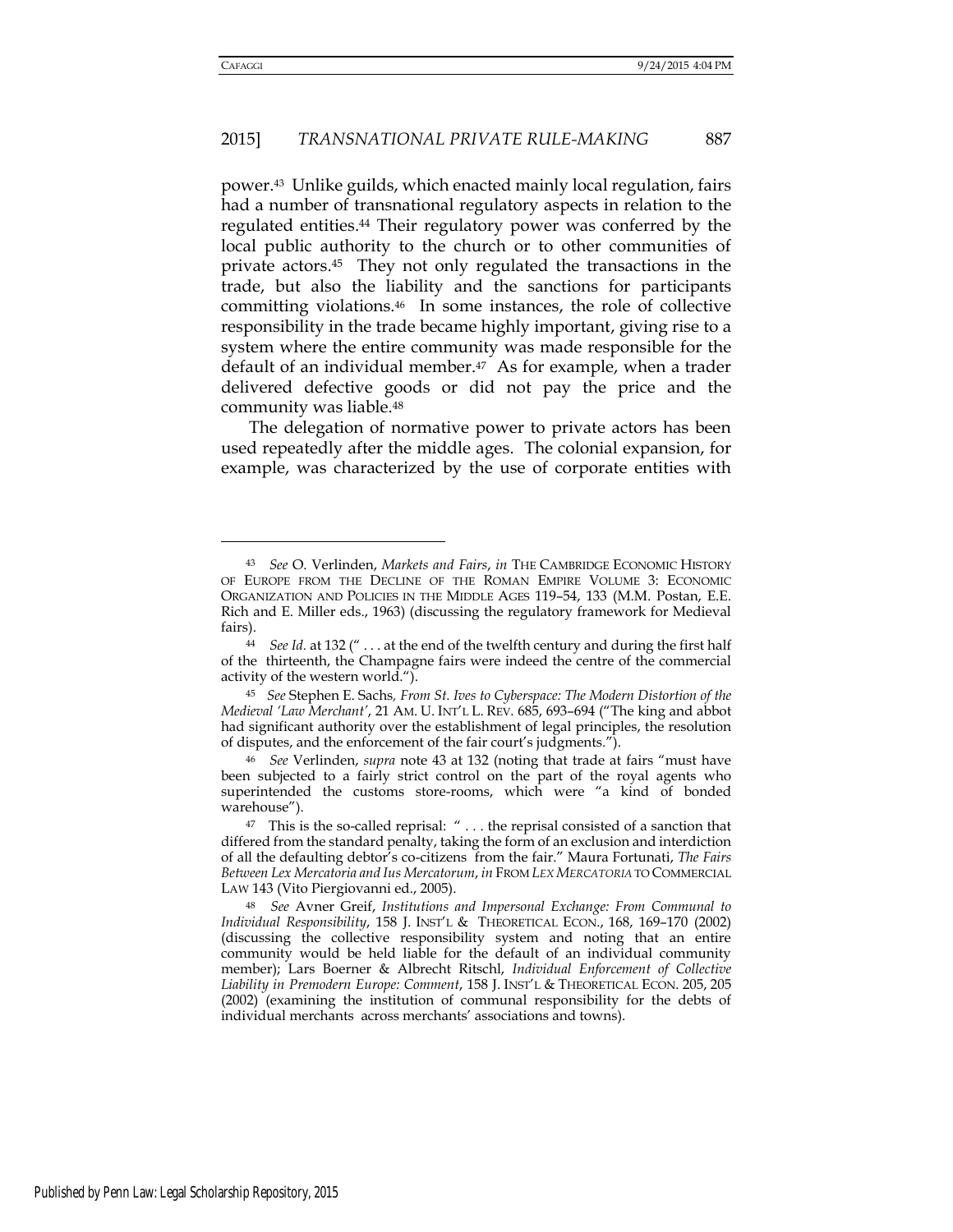governmental responsibilities, as the case of East and West Indian companies show.<sup>49</sup>

Both historical and contemporary analysis demonstrates that private legal regimes have never been fully independent from the public sphere. Well before the formation of the nation states, public authorities interacted with private actors in regulating markets, trades, and what today is called welfare (health care, education, public housing, and care for elderly the and disabled).<sup>50</sup> Even after the formation of the nation states, collaborative rule-making between public and private actors has taken place. States have promoted, steered, and orchestrated the activities of private actors.<sup>51</sup> What constitutes the public sphere has undoubtedly changed radically over time. The private sphere has also transformed over the centuries. When examining the different forms of regulatory power-sharing between the public and private spheres, one has to be aware of the changing meanings of those terms, and in particular the entry of new players in the last quarter of the 20th century. Yet it is possible to identify some common threads for interpreting the present with the awareness of the past.

<sup>49</sup> *See, ex plurimis,* PHILIP STERN, THE COMPANY STATE: CORPORATE SOVEREIGNTY AND THE EARLY MODERN FOUNDATIONS OF THE BRITISH EMPIRE IN INDIA 93 (2011). In relation to the Dutch East India Company, *see* John Padgett, *Country as Global Market: Netherlands, Calvinism and the Joint Stock Company*, *in* THE EMERGENCE OF ORGANIZATIONS AND MARKETS 208, 226 (John F. Padgett & Walter W. Powell eds., 2012).

<sup>50</sup> *See* John R. Commons, *American Shoemakers, 1648–1695: A Sketch of Industrial Evolution*, 24 Q.J.ECON., 39, 39 (1909) (demonstrating how the boot and shoe makers responded to commercial and industrial changes by seeking refuge provided by protective organizations).

<sup>51</sup> *See* Kenneth W. Abbott & Duncan Snidal, *Strengthening International Regulation Through Transnational New Governance: Overcoming the Orchestration Deficit*, 42 VAND. J. TRANSNAT'L L. 501, 501 (2009) (suggesting that the "Transnational New Governance" is well suited to international regulation because it places fewer demands on intergovernmental organizations and states); Kenneth W. Abbott & Duncan Snidal, *The Governance Triangle: Regulatory Standards Institutions in the Shadow of the State*, *in* THE POLITICS OF GLOBAL REGULATION 44, 44– 45 (Walter Mattli & Ngaire Woods eds., 2009) (discussing examples of the non-state and public-private governance arrangements that began in the 1980s to implement standards for global production in the areas of labor rights, human rights, and the environment). For an historical perspective, *see generally* GOVERNMENT AND MARKETS: TOWARD A NEW THEORY OF REGULATION (Edward Ballesein & David Moss eds., 2009).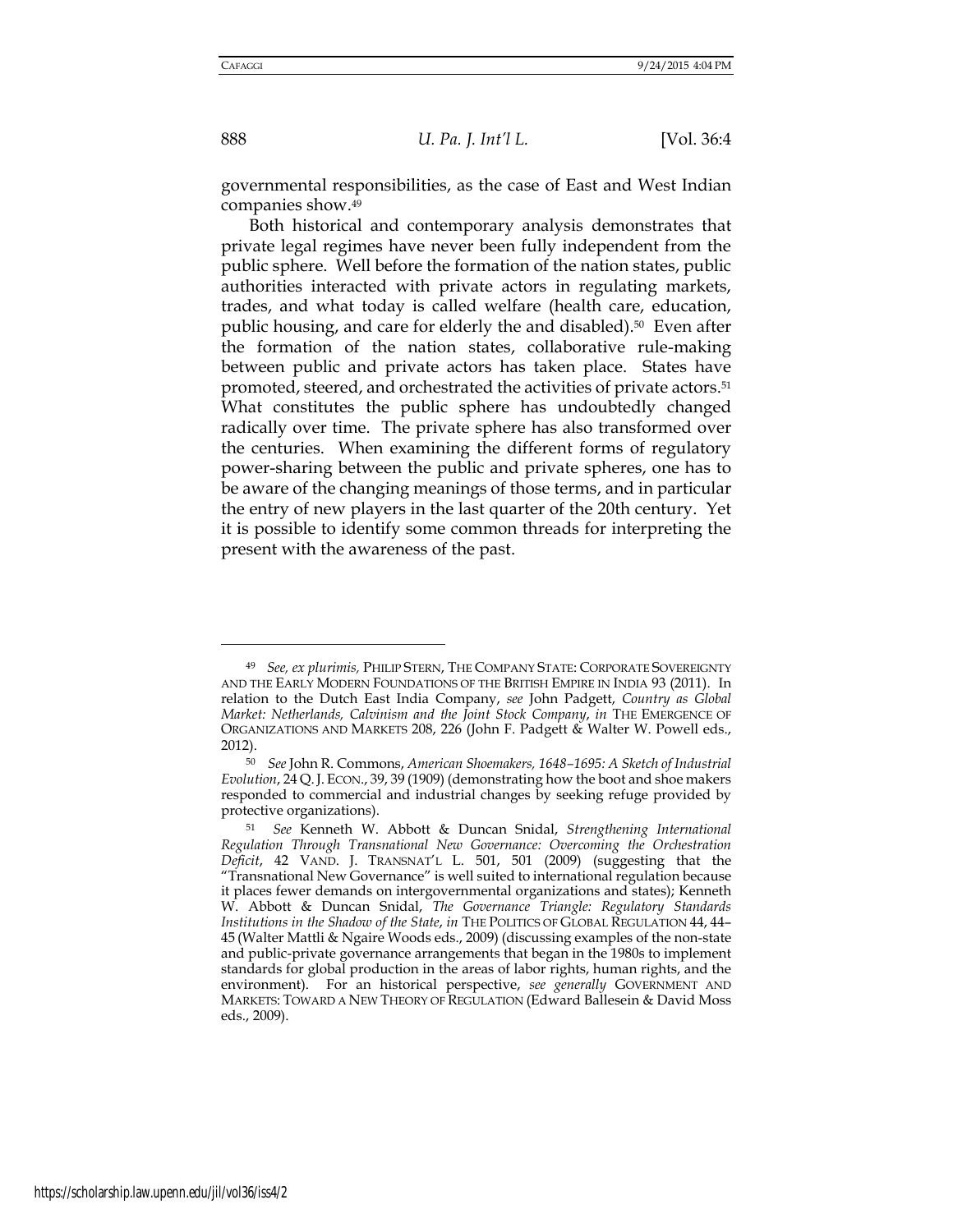<u>.</u>

# 2015] *TRANSNATIONAL PRIVATE RULE-MAKING* 889

#### 3. TRANSNATIONAL PRIVATE REGULATION

#### *3.1. The Composition of the Private Sphere*

Transnational private regulatory regimes are created by private actors, in collaboration, rather than in competition with public entities. Not only do they define standards to regulate firms' behavior, but they also both define organizational fields and partition the transnational regulatory space.52 Private standards state more or less clearly their regulatory objectives and define, often with some approximations, a metric to evaluate the effectiveness of regulatory performances.53 They aim at changing the status quo and improving the conditions of regulatory beneficiaries, including: increasing consumer safety, decreasing environmental pollution, enhancing human rights protection, granting smallholders access to international markets and global supply chains, banning the extraction of minerals in conflict zones, reducing corruption and money laundering, promoting financial stability and mitigating systemic financial risks, and ensuring access and use of internet.<sup>54</sup>

<sup>52</sup> *See* Paul J. DiMaggio & Walter W. Powell, *The Iron Cage Revisited: Institutional Isomorphism and Collective Rationality in Organizational Fields*, 48 AM. SOC. REV. 147, 147 (1983) (discussing the isomorphic processes that lead sets of organizations to become increasingly similar through rationalization and bureaucratization once they have emerged as a field).

<sup>53</sup> *See* Fabrizio Cafaggi & Andrea Renda, Strijbis Foundation Report, *Measuring the effectiveness of private regulatory organizations*, (Oct. 3, 2014) *available at* <http://ssrn.com/abstract=2508684>(stating the ways in which private standards evaluate the effectiveness of regulatory performances).

<sup>54</sup> In relation to the Internet, *see, e.g.*, *Section 2. Core Values*, *in* BYLAWS FOR INTERNET CORPORATION FOR ASSIGNED NAMES AND NUMBERS: A CALIFORNIA NONPROFIT PUBLIC-BENEFIT CORPORATION, (as amended July 30, 2014), *available at* https://www.icann.org/resources/pages/governance/bylaws-en.

<sup>&</sup>quot;In performing its mission, the following core values should guide the decisions and actions of ICANN:

<sup>1.</sup> Preserving and enhancing the operational stability, reliability, security, and global interoperability of the Internet.

<sup>2.</sup> Respecting the creativity, innovation, and flow of information made possible by the Internet by limiting ICANN's activities to those matters within ICANN's mission requiring or significantly benefiting from global coordination.

<sup>3.</sup> To the extent feasible and appropriate, delegating coordination functions to or recognizing the policy role of other responsible entities that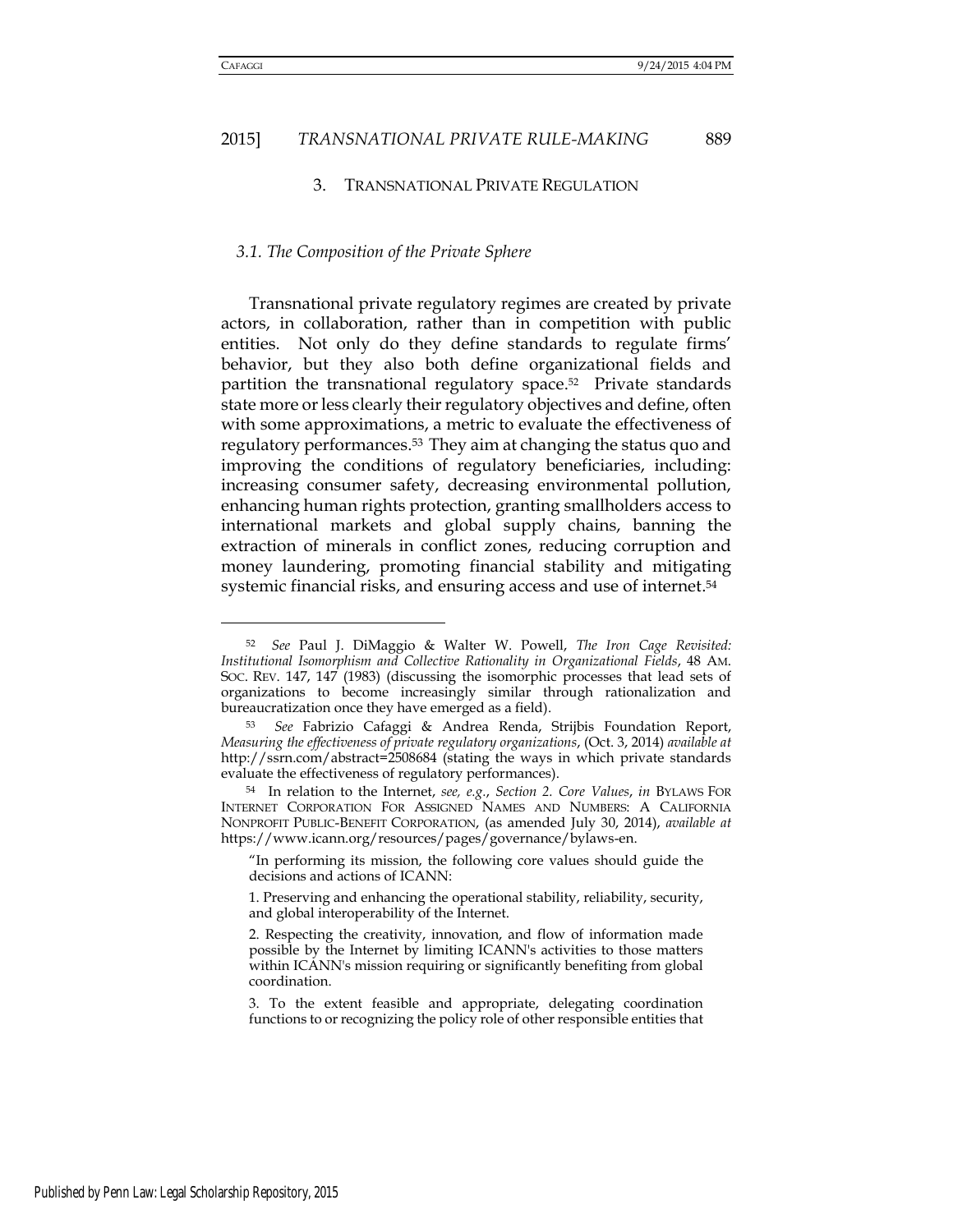### 890 *U. Pa. J. Int'l L.* [Vol. 36:4

**Who are the global private regulators?** Enterprises and trade associations, professionals, and civil society organizations (CSOs). Industries are often complemented by civil society organizations and non-governmental bodies. The single stakeholder model, with a single constituency, typically an industry or a profession, has been more recently complemented by the multi-stakeholder model where industries, CSOs, and often governments convene, trying to accommodate diverging objectives and conflicting interests.55 The most common legal form is nonprofit.<sup>56</sup>

**Who are the regulated?** Ever more frequently, regulated entities are the global chains rather than individual firms.<sup>57</sup> There is a shift

11. While remaining rooted in the private sector, recognizing that governments and public authorities are responsible for public policy and duly taking into account governments' or public authorities' recommendations."

<sup>55</sup> *See* Lucy Koechlin & Richard Calland, *Standard setting at the cutting edge: an evidence-based typology for multi-stakeholder initiatives*, *in* NON-STATE ACTORS AS STANDARD SETTERS 84, 84-85 (Anne Peters et al. eds., 2009) (describing multistakeholder initiatives).

<sup>56</sup> *See* Kevin E. Davis, *Privatizing the adjudication of international commercial disputes: the relevance of organizational form*, *in* ENFORCEMENT OF TRANSNATIONAL REGULATION: ENSURING COMPLIANCE IN A GLOBAL WORLD 211, 218 (Fabrizio Cafaggi ed., 2011) (listing well-known international commercial arbitration institutions that are organized as not-for-profit entities).

<sup>57</sup> For example, the World Diamond Council System of Warranties requires " . . . that all consignment of diamonds, whether rough, polished or set in jewellery

reflect the interests of affected parties.

<sup>4.</sup> Seeking and supporting broad, informed participation reflecting the functional, geographic, and cultural diversity of the Internet at all levels of policy development and decision-making.

<sup>5.</sup> Where feasible and appropriate, depending on market mechanisms to promote and sustain a competitive environment.

<sup>6.</sup> Introducing and promoting competition in the registration of domain names where practicable and beneficial in the public interest.

<sup>7.</sup> Employing open and transparent policy development mechanisms that (i) promote well-informed decisions based on expert advice, and (ii) ensure that those entities most affected can assist in the policy development process.

<sup>8.</sup> Making decisions by applying documented policies neutrally and objectively, with integrity and fairness.

<sup>9.</sup> Acting with a speed that is responsive to the needs of the Internet while, as part of the decision-making process, obtaining informed input from those entities most affected.

<sup>10.</sup> Remaining accountable to the Internet community through mechanisms that enhance ICANN's effectiveness.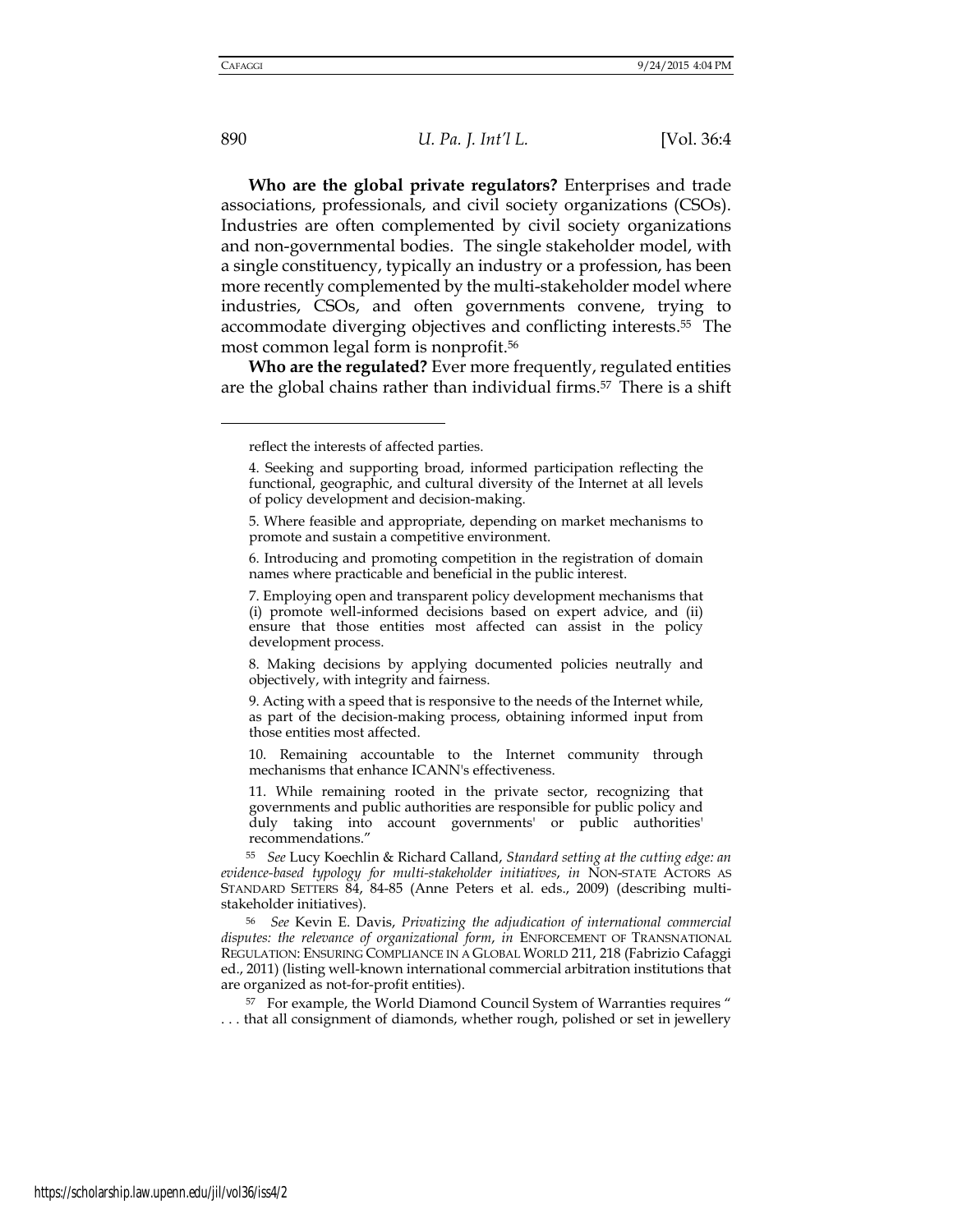# 2015] *TRANSNATIONAL PRIVATE RULE-MAKING* 891

from individual firms to groups of enterprises or to the entire supply chain.58 This change is driven by the need for effective regulation across national jurisdictional boundaries when chain leaders outsource activities to suppliers located in different jurisdictions. Private standards are addressed to the MNC and its whole supply chain linked via contracts. Even when the regulated is only the individual firm, the implementation of the standards often requires taking into account interdependencies between firms along the entire chain, and, as a result, regulatory networks are deployed. The chain leader is made responsible to ensure compliance with the standards by the suppliers in many due diligence regimes.<sup>59</sup> Hence, for example, if corruption takes place at the level of subcontracting the main contractor can be held liable for failure to monitor and ensure appropriate oversight or to set up the appropriate internal management system. In the agri-food sector processors and/or retailers may be held liable when pandemics arise because of process standards violations by farmers, located upstream in the supply chain not in privity of contract.

Compared to the conventional view that connects the private production of rules to merchants and the industry, the contemporary regimes are characterized by a much stronger presence of CSOs.<sup>60</sup> On one hand, transnational CSOs actively

be accompanied by a written warranty on all invoices through the supply chain." This approach is underlined in the OECD Guidelines: "In spite of the fragmented production process in the supply chain, and independent from their position or leverage over suppliers, companies are not insulated from the risk of contributing or being associated with adverse impacts occurring at various points in the mineral supply chain". OECD DUE DILIGENCE GUIDANCE FOR RESPONSIBLE SUPPLY CHAINS OF MINERALS FROM CONFLICT-AFFECTED AND HIGH RISK AREAS 16 (2d. ed. 2012) [hereinafter *OECD Due Diligence Guidance*], *available at* http://www.oecd. org/corporate/mne/mining.htm.

<sup>58</sup> The trend is quite clear in certification regimes where chain of custody and group certification are becoming the rule. See, for example, the Responsible Jewelry Council Chain of Custody, the Fair Trade Chain of Custody, the PEFC Chain of Custody Forest Based Products-Requirements, The Global Gap Chain of Custody Standard, and the Marine Stewardship Council Chain of Custody Standard Default Version.

<sup>59</sup> *See, e.g.*, *OECD Due Diligence Guidance*, *supra* note 57, at 20 (providing guidance for a model supply chain policy for carrying out a responsible global supply chain of minerals from conflict-affected and high-risk areas).

<sup>60</sup> *See* Anne Peters, Till Forster & Lucy Koechlin, *Towards Non-State Actors as Effective, Legitimate, and Accountable Standard-Setters*, *in* NON-STATE ACTORS AS STANDARD SETTERS 544, 552 (Peters et al. eds., 2009) (discussing "the shift towards more synergetic relationships between public and private actors").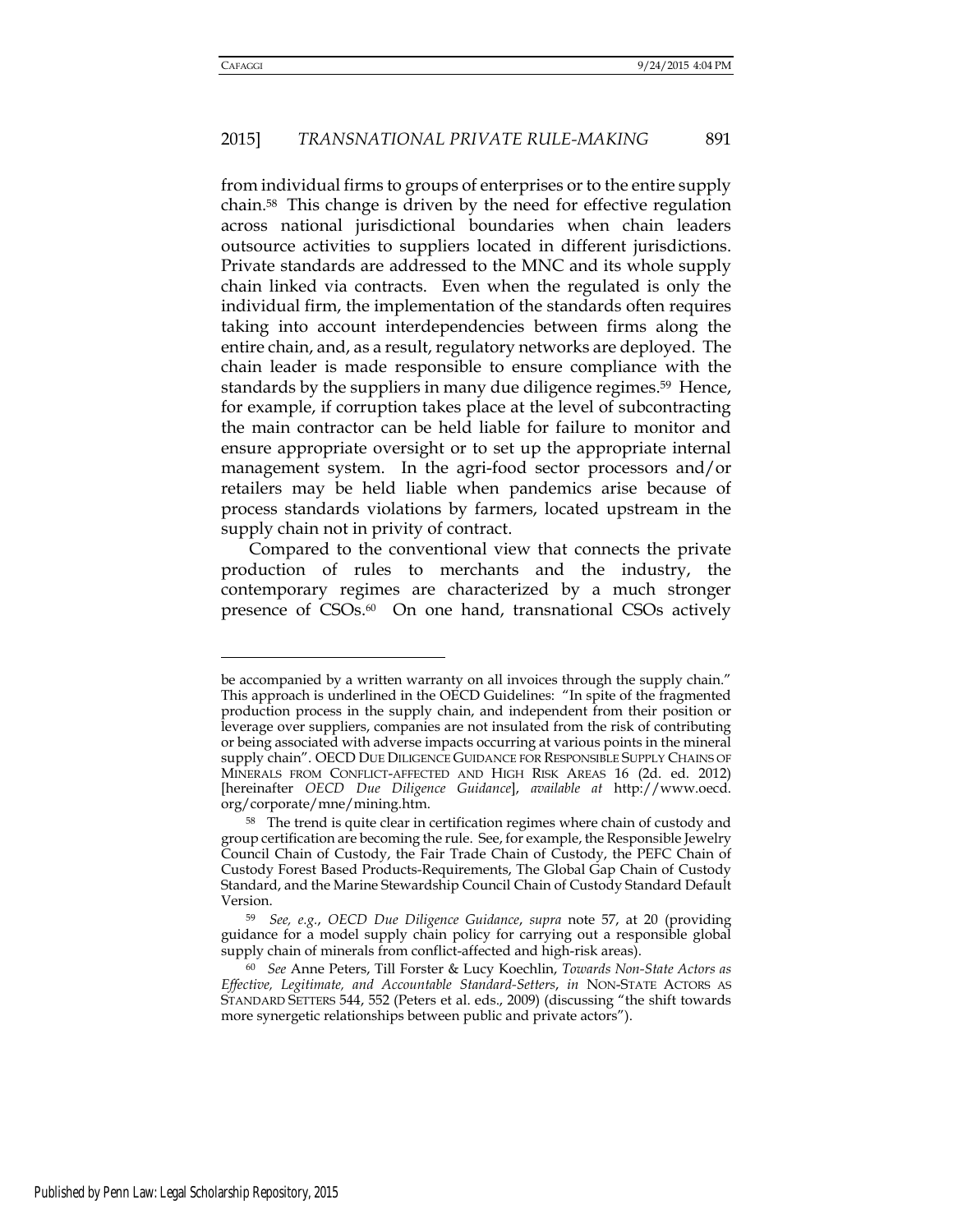892 *U. Pa. J. Int'l L.* [Vol. 36:4

participate in regulatory processes led by public entities.61 On the other hand, CSOs devise their own regimes, which sometimes compete with but most of the time complement the public regimes.<sup>62</sup> CSOs stimulate the birth of regimes, as in the case of conflict minerals, forestry, and sustainability.63 Furthermore, they monitor existing regimes and denounce violations and breaches, as do, for example happens in the field of human rights with Amnesty International, Global Witness, and Human Rights Watch.64 The strategies may differ, but often CSOs campaign first, promoting boycotts in market sensitive areas that induce multinationals to take initiatives and define regulatory regimes to protect their reputation and to preserve market values.<sup>65</sup> They then seek to build coalitions with industry and governments to establish new regulatory regimes, in order to reduce and mitigate the consequences of the human rights violations, environmental harms, and food safety crises that sparked the boycotts.

The growing role of CSOs contributes to extend the representation of interests affected by transnational private regimes, thus increasing inclusiveness and participation in transnational

<sup>61</sup> *See* Sabino Cassese, The Global polity: Global Dimensions of Polity and the Rule of Law, (2012) [hereinafter *Cassese, Global Polity*].

<sup>62</sup> *See* David Vogel, *Taming Globalization? Civil Regulation and Corporate Capitalism*, *in* THE OXFORD HANDBOOK OF BUSINESS AND GOVERNMENT, 472, 472 (David Coen et al. eds., 2010) (defining civil regulation and describing the actors involved); *A Comparative Analysis*, *supra* note 2, at 31.

<sup>63</sup> In relation to certification, *see* Tim Bartley & Shawna Smith, *Communities of practice as cause and consequence of transnational governance: the evolution of social and environmental certification*, *in* TRANSNATIONAL COMMUNITIES: SHAPING GLOBAL ECONOMIC GOVERNANCE, 347, 350 (Marie-Laure Djelic & Sigrid Quack eds., 2015) (discussing social and environmental certification associations and other organizations that are involved in the activity but are not dedicated certification associations); Graeme Auld, CONSTRUCTING PRIVATE GOVERNANCE: THE RISE AND EVOLUTION OF FOREST, COFFEE, AND FISHERIES CERTIFICATION (2014).

<sup>64</sup> In relation to conflict minerals and the role of CSOs, *see* Virginia Haufler, *Transnational Business Governance and the Management of Natural Resources*, *in* COMPARATIVE RESEARCH IN LAW & POLITICAL ECONOMY SERIES 16 (2012), *available at* http://digitalcommons.osgoode.yorku.ca/clpe/24 (explaining the differences between supply chain regimes in diamonds and other metals, specifically tin, tantalum, and gold).

<sup>65</sup> *See* Steven Bernstein & Benjamin Cashore, *Can non-state global governance be legitimate? An analytical framework*, *in* REGULATION & GOVERNANCE 1.4 355 (2007); T. Bartley, *Certification as a mode of regulation*, HANDBOOK ON THE POLITICS OF REGULATION 441 ( D. Levi Faure ed., 2011); Axel Marx, *Global Governance and the Certification Revolution: Types, Trends, and Challenges*, HANDBOOK ON THE POLITICS OF REGULATION 604 (D. Levi Faure ed., 2011); Auld, supra note 63.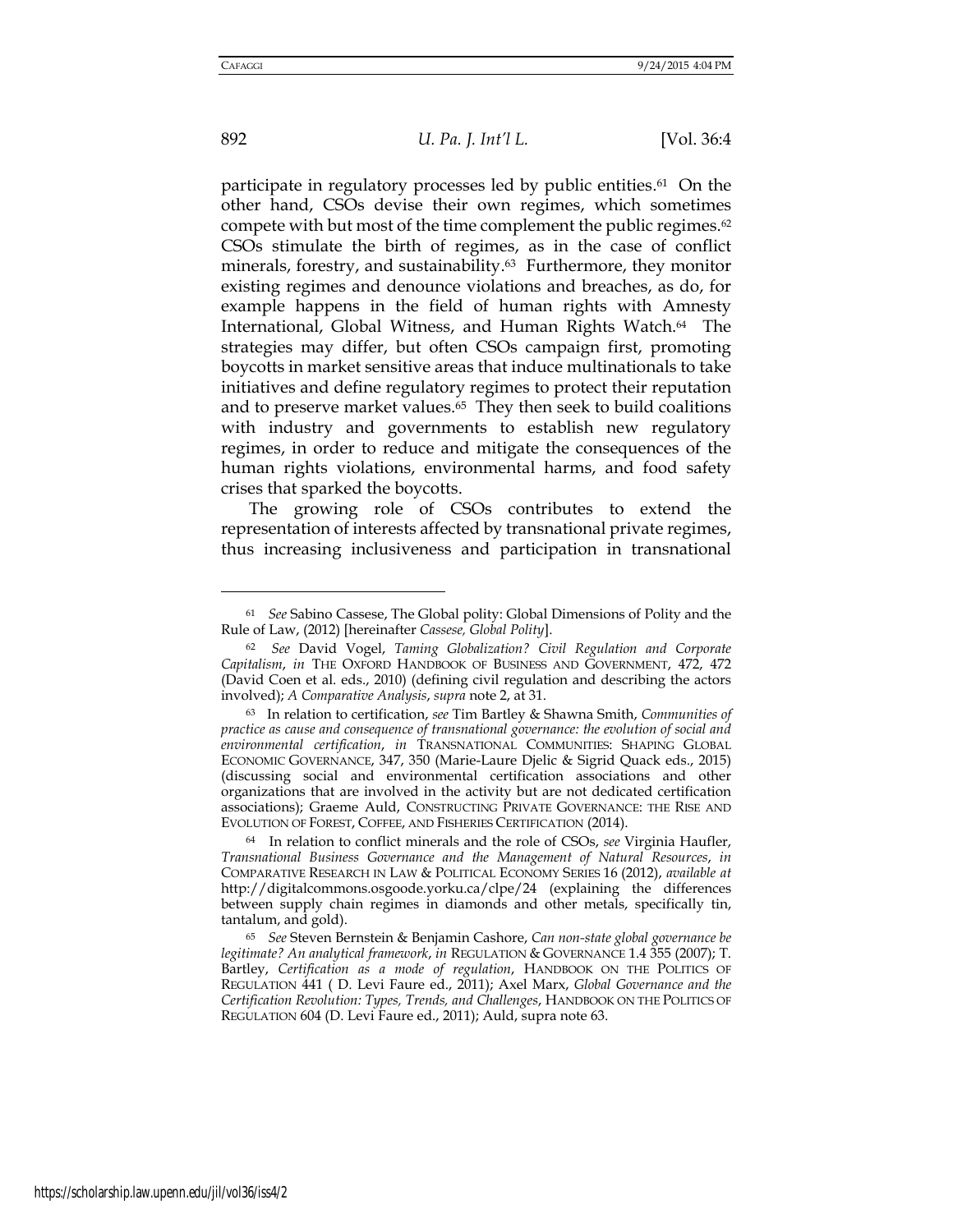regulation.66 Consumers, investors, workers, human rights stakeholders, and organizations have created transnational communities.67 They started developing their own standards and managed to "persuade" multinationals to adopt these standards. CSOs also participate in different capacities to set standards, led by industries. Such expansion increases the heterogeneity of interests in transnational regulatory processes, changing the identity and features of private regulation.

# *3.2. Conflicts of Interests and Organizational Responses*

 The transnational private sphere is heterogeneous, replete of conflicts about both objectives and instruments.<sup>68</sup> This diversity is reflected in the nature of transnational communities that have emerged and are involved in regulatory processes. <sup>69</sup> Within private regulation, different views may exist about trade-offs between regulatory objectives and instruments' choices. <sup>70</sup> First, the content of conflicts will be examined followed by an analysis of institutional responses.

<sup>66</sup> *See* Cassese, GLOBAL POLITY, *supra* note 61; Richard Stewart, *Remedying Disregard in Global Regulatory Governance: Accountability, Participation and Responsiveness*, 108 AM. J. INT'L L. 211, 214 (2014) (highlighting the wide array of organizations that participate in transnational regulation).

<sup>67</sup> *See* Marie-Laure Djelic & Sigrid Quack, *Transnational communities and their impact on the governance of business and economic activity*, *in* TRANSNATIONAL COMMUNITIES SHAPING GLOBAL ECONOMIC GOVERNANCE, 377, 382–83 (Marie-Laure Djelic & Sigrid Quack eds., 2015) (describing the creation of transnational communities).

<sup>68</sup> For information related to conflicts within the private sphere, see Fabrizio Cafaggi, *New Foundations of Transnational Private Regulation?* (European University Institute Robert Schuman Centre for Advanced Studies, Working Paper No. 53, 2010) at 31.

<sup>69</sup> *See* Tim Bartley & Shawna N. Smith, *Communities of practice as cause and consequence of transnational governance: the evolution of social and environmental certification*, *in* TRANSNATIONAL COMMUNITIES SHAPING GLOBAL ECONOMIC GOVERNANCE 347, 350 (Marie-Laure Djelic & Sigrid Quack eds., 2010) (establishing that, unlike national communities, transnational communities represent a much wider variety of interests and objectives).

<sup>70</sup> *See* Julia Black, *Legitimacy, accountability and polycentric regulation: dilemmas, trilemmas and organizational response*, *in* NON-STATE ACTORS AS STANDARD SETTERS 241, 255 (Anne Peters, Lucy Koechlin, Till Forster & Gretta Fenner Zinkernagel eds., 2009) (discussing the different views that exist as to the trade-offs between regulatory objectives and the choice of instrument).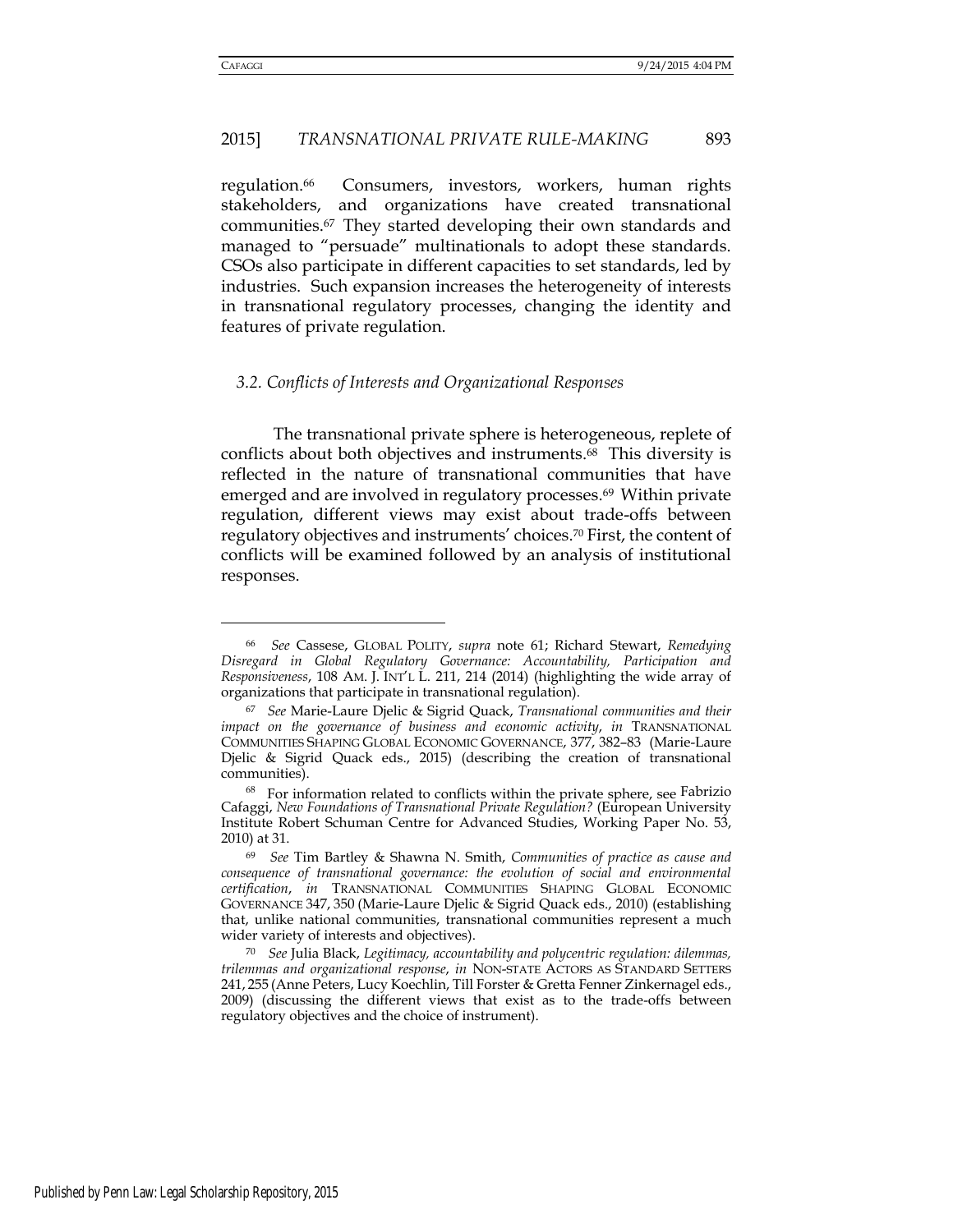<u>.</u>

894 *U. Pa. J. Int'l L.* [Vol. 36:4

 Private regimes address conflicts within industry, both within CSOs and between industry and CSOs. Conflicts are both allocative and distributive.<sup>71</sup> Allocative conflicts concern the definition of the level of the optimal standard, in particular its degree of strictness or laxness. Distributive conflicts concern the allocation of compliance costs and the benefits related to the implementation of private standards. More broadly, they concern the distribution of regulatory power within the private sphere and between private and public actors.<sup>72</sup>

Interests' heterogeneity is reflected into both the composition of the communities of the regulated and that of the beneficiaries. Communities of regulated entities are formally defined by legal instruments that regulate access and exit to the regime. The primary tools are membership or individual contracts between regulator and the regulated. The community of the regulated in membership based organizations has legal power to participate in the regulatory process and to define the agenda of the organization and its regulatory objectives.

Private standards are always stricter than public ones but how much stricter should they be? Who has to pay the additional costs of stricter standards along global value chains? Is the distribution of costs explicitly regulated by the standard itself?

Very rarely the standards explicitly determine costs' allocation among regulated entities. Private regimes differ in their emphasis on fairness regarding costs' distribution. Some regimes specifically

<sup>71</sup> In particular, there are conflicting views between north and south, emerging and mature economies, and even between newly-emerged economies, require balancing and the creation of multilevel structures able to accommodate such heterogeneity. Private standards may increase compliance costs in order to reduce externalities. The distribution of compliance costs among regulated entities located along global supply chains represents a major source of conflicts in transnational private regimes.

<sup>72</sup> *See* Tim Büthe & Walter Mattli, THE NEW GLOBAL RULERS: THE PRIVATIZATION OF REGULATION IN THE WORLD ECONOMY 441–43 (2011) (discussing the internationalization and privatization of rulemaking); Fabrizio Cafaggi & Katharina Pistor, *Regulatory Capabilities: A Normative Framework for Assessing the Distributional Effects of Regulation* 1 (Columbia Law Sch. Pub. Law & Legal Theory Working Paper Grp., Paper No. 13-354, 2013) (developing the normative concept of "regulatory capabilities," asserting that no entity should be subjected to a regulatory scheme without some freedom to choose). *See also* Richard B. Stewart, *Remedying Disregard in Global Regulatory Governance: Accountability, Participation and Responsiveness*, 108 AM. J. INT'L L. 211, 213 (2014) [*hereinafter* Stewart Accountability] (discussing how to hold authorities in international regulatory schemes accountable).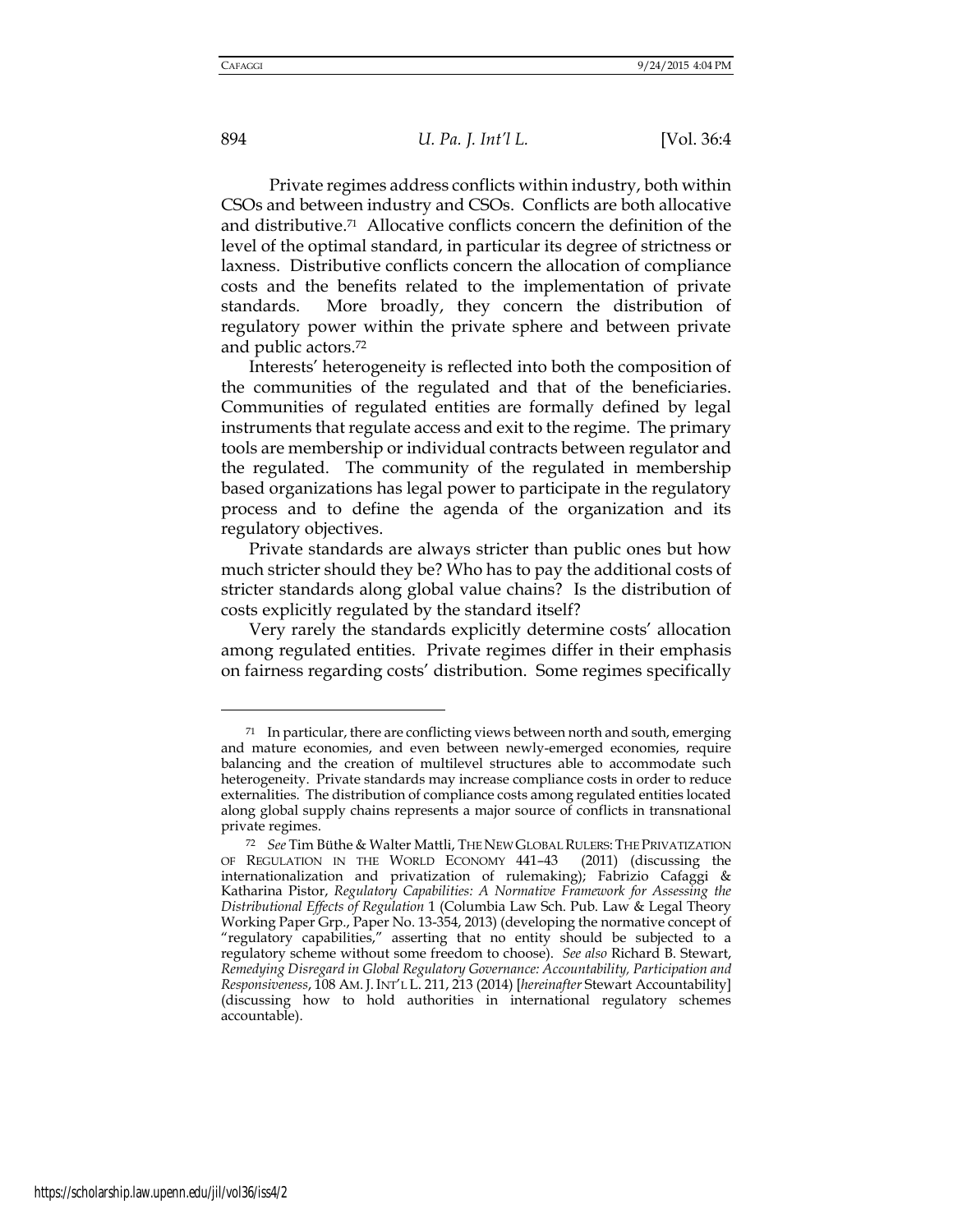determine the amount of premiums that retailers are required to pay suppliers when they comply.<sup>73</sup> Others leave parties the task of negotiating cost distribution on the basis of general principles, and some regimes do not even regulate the matter. If the private regulator does not explicitly regulate cost distribution among regulated entities, private parties handle the issue contractually. The buyer defines the premium to be paid if the supplier complies with the standard. Generally, there is not a premium and no cost reimbursement without compliance.

Distributional conflicts are not only about pecuniary costs, as they also concern objectives and trade-offs. Take the relationship between global private standards and innovation transfers. Many private regimes regulate the transfer of innovation related to safety and environmental protection from MNCs to Small and Medium Sized Enterprises ("SMEs"). Should innovation be transferred on the basis of private regulation? Should the transfer be simply instrumental in order to pursue the regulatory objectives, or should it also stimulate the growth of SMEs in the Global South? Should, for example, patents be freely accessible within supply chains? Should suppliers pay fees to the patent's owner? Should fees be correlated to compliance with private standards so that monitoring costs will decrease and overall efficiency increase?

Different views about ranking objectives and distributing costs and benefits exist not only within industry, but also in the world of non-governmental organizations. Conflicts among CSOs concern the definition of objectives and how to prioritize them. In the past, private regimes would conflict since some would target environmental protection while others would prioritize safety even at the expense of environment. Protection of consumer safety at the expenses of the environment would generally benefit Northern consumers at the expense of Southern producers. But even with environmental organizations, food safety organizations, and certifications regimes in particular, differences concerning regulatory objectives and priorities are and today were in the past

<sup>73</sup> Premiums incorporate the additional costs of compliance and part of the benefits derived therefrom. See, for example, the structure of premiums designed by Fair Trade labeling organization ("FLO"), where the premium associated with the compliance with requirements is defined in FLO STANDARDS UNIT, *Standard Operating Procedure: Development of Fair Trade Minimum Prices and Premiums* 9 (2014), *available at* [http://www.fairtrade.net/fileadmin/u](http://www.fairtrade.net/fileadmin/)ser\_upload/content/ 2009/standards/documents/2014-03-13\_SOP\_Development\_of\_Fairtrade\_ Minimum\_Prices\_and\_Premiums.pdf.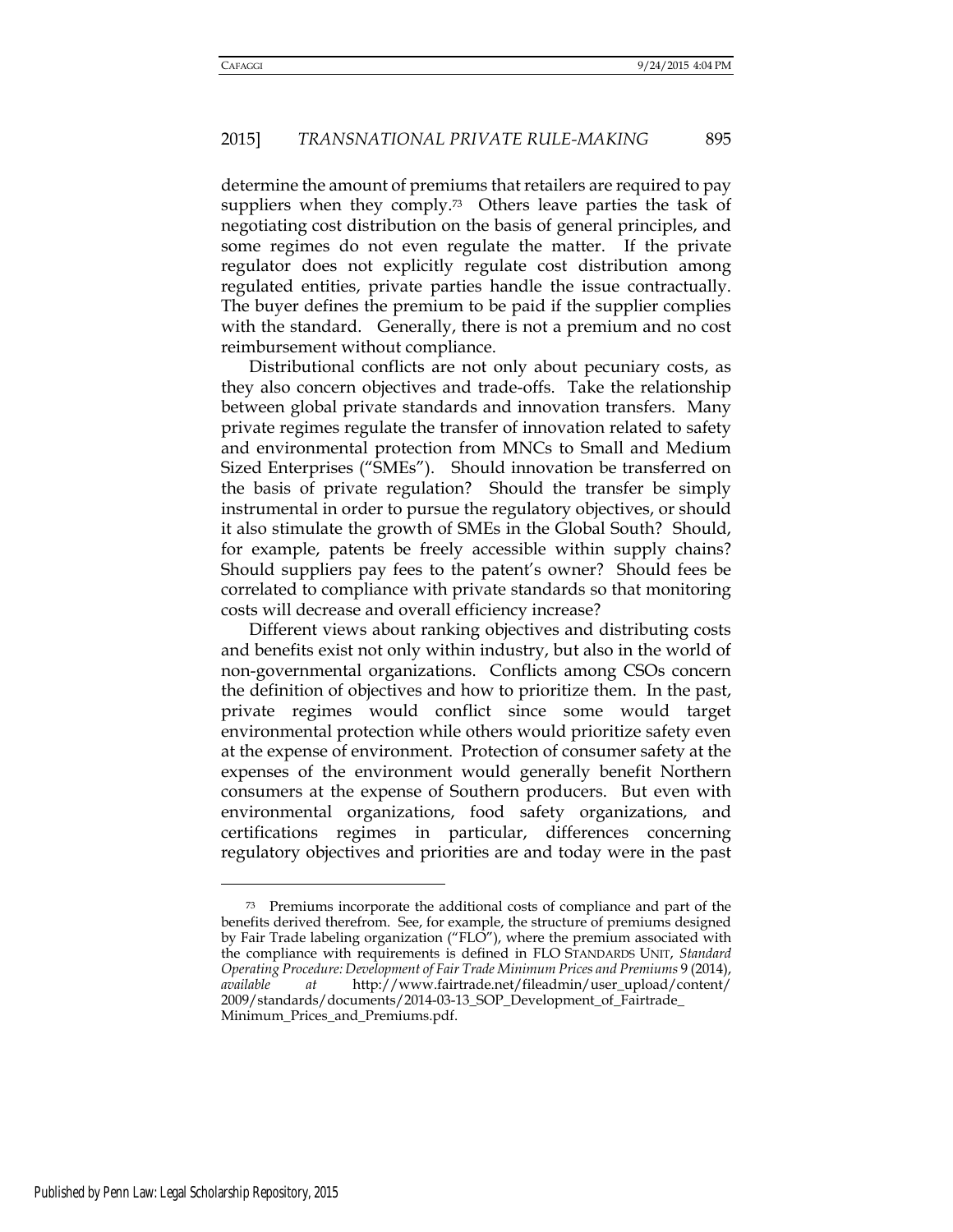<u>.</u>

896 *U. Pa. J. Int'l L.* [Vol. 36:4

even more significant.<sup>74</sup> Things are partly changing. There is a growing trend towards the integration of standards within sustainability, attempting to reach a compromise between conflicting objectives, especially in multi-stakeholder organizations. However, some divergences still persist.

A variety of institutional responses to conflicting views and objectives has been provided. The first response to conflicts is provided by governance models.75 There is an increasing use of

1. Biomass producers (e.g. farmers, plantation managers and other feedstock growers);

2. Industrial biomaterial/bioenergy producers;

3. Retailers/blenders, transportation industry, users of biomaterials and banks/investors;

4. Rights-based NGOs (including land, water, human, and labor rights) and trade unions;

5. Rural development, food security, smallholder farmers, indigenous people, and community-based civil society organizations;

6. Environment, or conservation organizations and climate change, or policy organizations;

7. Intergovernmental organizations (IGOs), governments, research/academic institutions, standard-setters, specialist advisory agencies, certification agencies, and consultancy organizations, as well as any other applicants for membership who do not fulfil the characteristics of any other Chamber.

Roundtable on Sustainable Biomaterials Association, *Articles of Association*, Version 23 September 2014, Art. 4 (last accessed Jan. 2, 2015), *available at* www.rsb.org.

*See* Round Table on Responsible Soy Association, *Statutes*, *Art. 4* (accessed June 28, 2015), *available at* http://www.responsiblesoy.org/documentos/ statutesbylaws/?lang=en, where there are three constituencies:

"1. Producers,

2. Industry, Trade and Finance (excluding producers, including supply chain actors such as crushers, traders, food and feed manufacturers and financial institutions),

3. Civil society organizations."

<sup>74</sup> *See* Christine Overdevest, *Comparing forest certification schemes: the case of ratcheting standards in the forest sector*, 8 SOCIO- ECONOMIC REVIEW 47, 2010; Graeme Auld, CONSTRUCTING PRIVATE GOVERNANCE, 5 (2014).

<sup>75</sup> In many instances, CSO-driven regimes take multi-stakeholder forms in order to accommodate diverging views and objectives, as for example in food safety, where they include farmers, processors, retailers, and environmental and consumer protection organizations. See, for example, the Roundtable of Sustainable Biofuels, where there are seven chambers representing different interests. According to Article 4 of the Charter the Roundtable on Sustainable Biomaterials Association, there are seven chambers: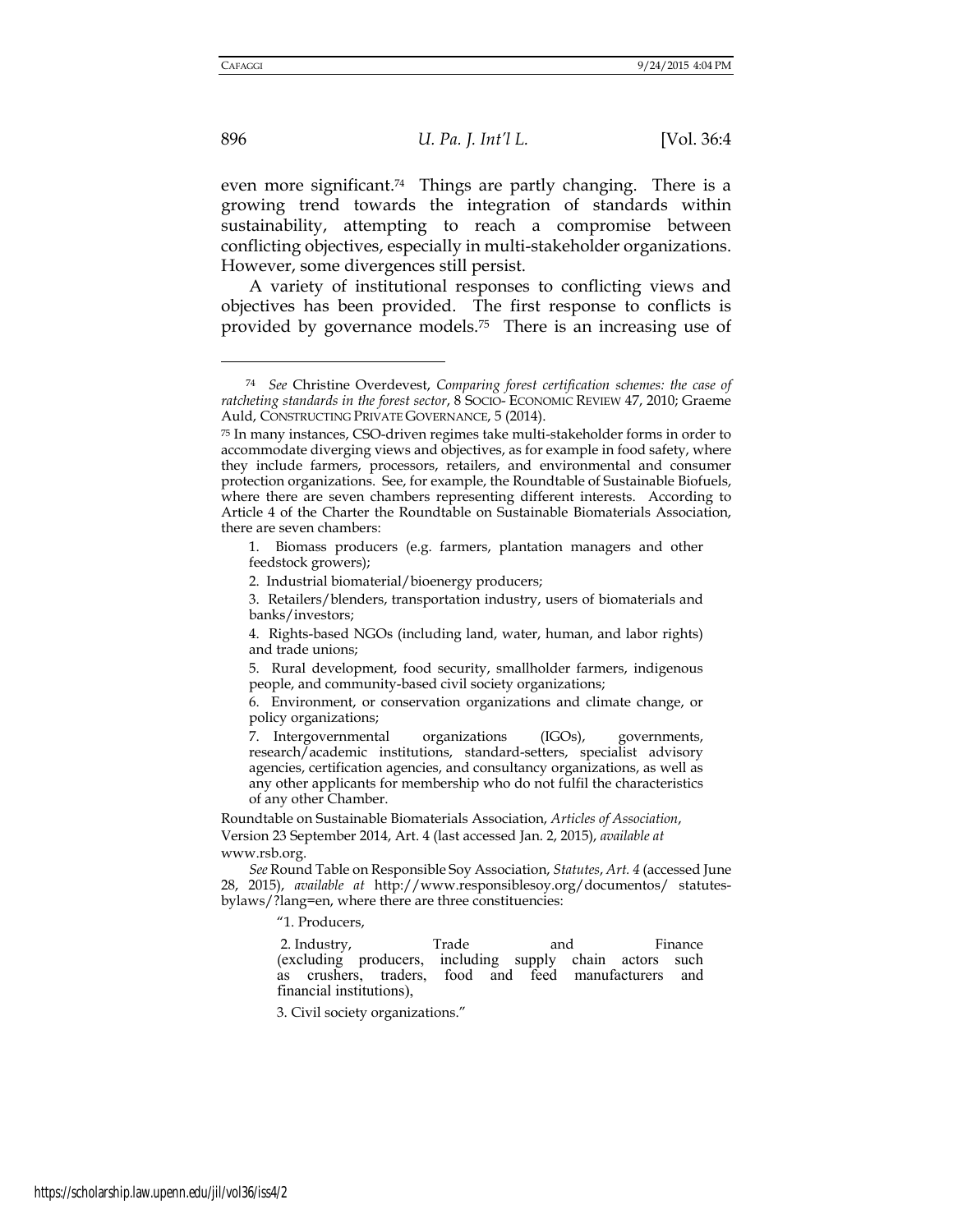multi-stakeholder regulatory models, which includes both a simple and a complex version. In the simple version, the organization opens the membership to different constituencies.76 In some cases, the regulatory model prioritizes constituencies by using different membership statuses. The main constituency is granted full membership, while other constituencies are given the status of associate members—or that of observers. The complex model is composed of different chambers, or pillars, within the general assembly. Each constituency is represented in a chamber, and the chambers appoint members of the board. $77$  The multi-chamber models represent a more sophisticated approach used when there is

- "1. Banks and investors
- 2. Consumer goods manufacturers
- 3. Environmental or nature conservation organizations (NGOs)
- 4. Oil Palm growers
- 5. Palm Oil processors and Traders
- 6. Retailers
- 7. Social or Development Organizations (NGOs)."

<sup>76</sup> In membership-based regimes, as is the case for associations, both access and exit are regulated by the law of the association. Membership is the tool that permits a potentially regulated entity to participate to the regulatory process and implies the undertaking of obligations related to the regime. Members of IATA have to be airlines and commit to comply with IATA standards related to safety and the circulation of dangerous goods. . . Members of FSC . . . members of ISDA, members of GFSI.

<sup>77</sup> This model is used by Forest Stewardship Council ("FSC"), where the General Assembly is composed of three membership Chambers, and is the highest decision-making body in FSC. The Chambers are divided on the basis of three different constituencies, Environmental, Social, and Economic, and are further split into sub-chambers countries from the Global North and Global South. Each subchamber then elects two members of the Board of Directors, which has a total of twelve members. FOREST STEWARDSHIP COUNCIL, *Governance*, [https://ic.fsc.org/](https://ic.fsc.org/%20governance.14.htm)  [governance.14.htm](https://ic.fsc.org/%20governance.14.htm) (last visited Jan. 21, 2015). An alternative model is that deployed by the International Code of Conduct for Private Service Providers Association, where article 3, which concerns membership, states: "Membership in the Association shall be divided into three membership categories reflecting stakeholder pillars: the Private Security Companies and Private security Service Providers pillar (hereinafter PSC pillar), the civil society organization (CSO) pillar and the government pillar." International Code of Conduct for Private Security Service Providers, [http://www.icoc-psp.org/uploads/ICoC\\_Articles\\_of\\_](http://www.icoc-psp.org/uploads/ICoC_Articles_of_) Association.pdf (last visited Jan. 15, 2015).

*See* Round Table on Sustainable Palm Oil, Background, (last accessed Jan. 15, 2015), *available at* <http://www.sustainablepalmoil.org/standards-certfication/> certification-schemes/the-roundtable-on-sustainable-palm-oil-rspo/,where there are seven sectors: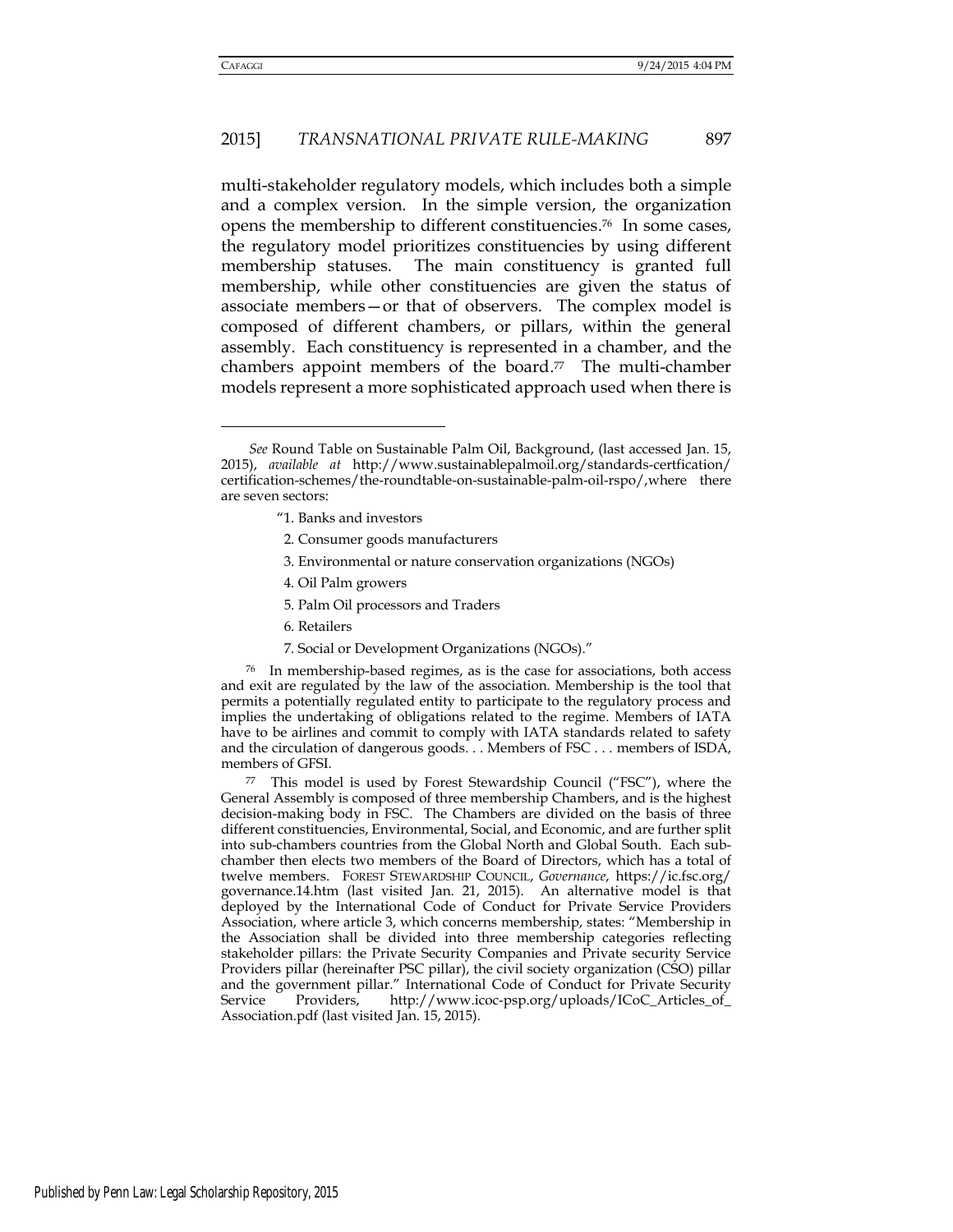double heterogeneity: within and between constituencies. For example, in the Forest Stewardship Council ("FSC") model, there are three chambers: economic, social and environmental.78 Each chamber includes multiple organizations whose interests might not be perfectly aligned. The individual chamber attempts to achieve a solution, which can then be negotiated with the other chambers in the general assembly.

The second institutional response to the heterogeneity of interests is related to the changes of the regulatory process concerning participation and consultation.79 Many transnational private regulators have codified their standard setting procedures, which require consultations at different stages of the drafting process.<sup>80</sup> In some instances, standard setting procedures have been adopted by private meta-regulators and then implemented by individual regulators in their own procedures.81 In other instances, they are designed by individual regulators. Participation in the regulatory process by regulated entities can be accomplished in different ways, either individually or collectively.82 Many transnational private regulators create technical committees whose components are appointed on the basis of expertise and

<sup>78</sup> Forest Stewardship Counsel, *Governance*, [https://us.fsc.org/governance.](https://us.fsc.org/governance) 181.htm (last visited June 28, 2015).

<sup>79</sup> *See* Olga Malets & Sigrid Quack, *Projecting the local into the global: trajectories of participation in transnational standard setting*, *in* ORGANIZATIONS AND MANAGERIAL IDEAS: GLOBAL THEMES AND LOCAL VARIATIONS, 325, 325–338 (Drori, Hollerer , Walgenbach, et al. eds., 2013).

<sup>80</sup> ISEAL ALLIANCE, ISEAL CODE OF GOOD PRACTICE: SETTING SOCIAL AND ENVIRONMENTAL STANDARDS (2014) 6; *see also* IASB AND IFRS INTERPRETATIONS COMMITTEE, DUE PROCESS HANDBOOK (2013), http://www.ifrs.org/DPOC/ Documents/2013/Due\_Process\_Handbook\_Resupply\_28\_Feb\_2013\_WEBSITE. pdf; ISO/IEC GUIDE 59, CODE OF GOOD PRACTICE FOR STANDARDIZATION (1994), [https://www.iso.org/obp/ui/#iso:std:iso-iec:guide:59:ed-1:v1:en;](https://www.iso.org/obp/ui/#iso:std:iso-iec:guide:59:ed-1:v1:en) UTZ CERTIFIED, CODE DEVELOPMENT PROCEDURE FOR A UTZ CERTIFIED PRODUCT CODE (2011), [https://utzcertified.org/attachments/article/1987/Code%20Development%20Pr](https://utzcertified.org/attachments/article/1987/Code%20Development%20Procedure%20UTZ%20CERTIFIED.pdf) [ocedure%20UTZ%20CERTIFIED.pdf;](https://utzcertified.org/attachments/article/1987/Code%20Development%20Procedure%20UTZ%20CERTIFIED.pdf) EUROPEAN ADVERTISING STANDARDS ALLIANCE, DRAFT EASA BEST PRACTICE RECOMMENDATION (2010), [http://ec.europa.eu/justice/news/consulting\\_public/0](http://ec.europa.eu/justice/news/consulting_%20public/)006/contributions/ organisations/epc\_annex2b\_en.pdf; FAIRTRADE INTERNATIONAL, Standard Operating Procedure Development of Fairtrade Standards (2012), http://www. fairtrade.net/fileadmin/user\_upload/content/2009/standards/documents/2012- 02-07\_SOP\_Development\_Fairtrade\_ Standards.pdf.

<sup>81</sup> On meta private regulation, *see* Fabrizio Cafaggi, *Regulating Private Regulators, in* RESEARCH HANDBOOK ON GLOBAL ADMINISTRATIVE LAW (S. Cassese ed.), forthcoming, 2015 (on file with the author).

<sup>82</sup> *See Cassese, GLOBAL POLITY*, *supra* note 61.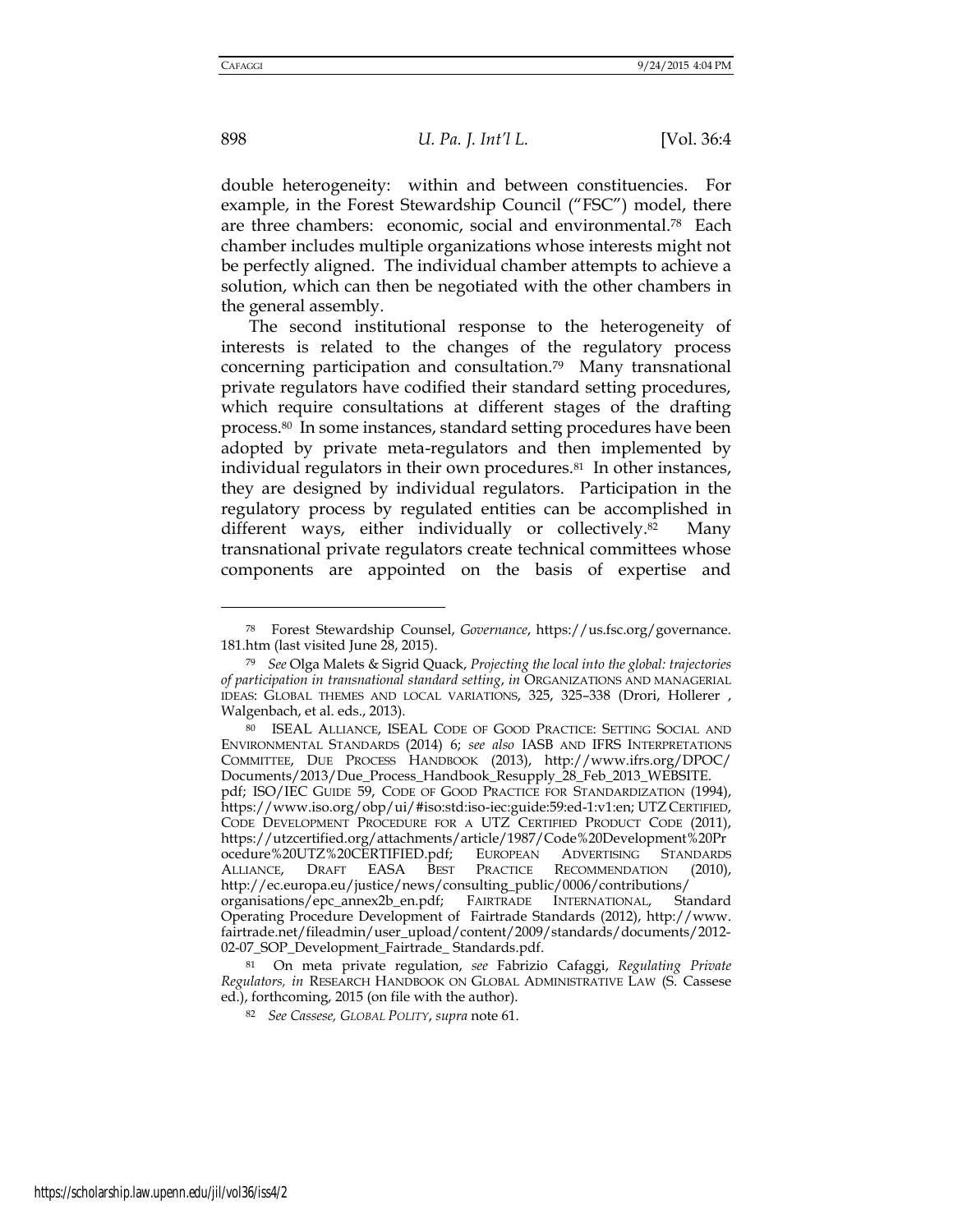representation of interests.83 They often represent interests and constituencies outside those who have been granted membership. In technical committees, consensus is the general rule; therefore participation influences the final outcome of the decision making process.84 The alternative or complementary method to ensure inclusiveness is granting consultations at every relevant drafting stage. The outcomes of consultations have to be taken into account and reasons have to be given when recommendations are rejected. Governance models and the integration of standards constitute complementary responses to the heterogeneity of various interests in transnational private regulation.

# 4. THE PROCEDURAL FEATURES OF TRANSNATIONAL PRIVATE REGULATION

### *4.1. Standard Setting.*

TPRs are rather formalized; the regimes adopt written standards according to predefined procedures subject to periodical revision. This is a significant difference compared to customary law.85 They act as private legislatures and increasingly define rules on how the regime should be governed, including standard setting, monitoring, and implementing enforcement procedures.<sup>86</sup> At times these procedures are defined by the charters and bylaws of the organization, but most times they are separate standards whose development is characterized by rules open to consultation with external stakeholders. **Such a divide marks the separation between the governance of the organization and governance of the** 

<sup>83</sup> *See* for example GFSI, ISEAL, IFRS.

<sup>84</sup> *See* Richard B. Stewart, *Remedying Disregard in Global Regulatory Governance: Accountability, Participation, and Responsiveness*, 108:2 AM. J. INT'L L. 211, 214, 235 (2014) (distinguishing between decisional and non-decisional participation depending on how the right to participate can influence the final decision and in particular the content of the standard).

<sup>85</sup> *See infra*.

<sup>86</sup> *See* Colin Scott, *Standard-setting in Regulatory Regimes*, *in* THE OXFORD HANDBOOK ON REGULATION, 104, 104 (Robert Baldwin, Martin Cave & Martin Lodge eds., 2010) (elaborating on the standards within regulatory regimes and "the challenges of a accountability associated with the emergence of a highly diffuse 'industry' for regulatory standard setting").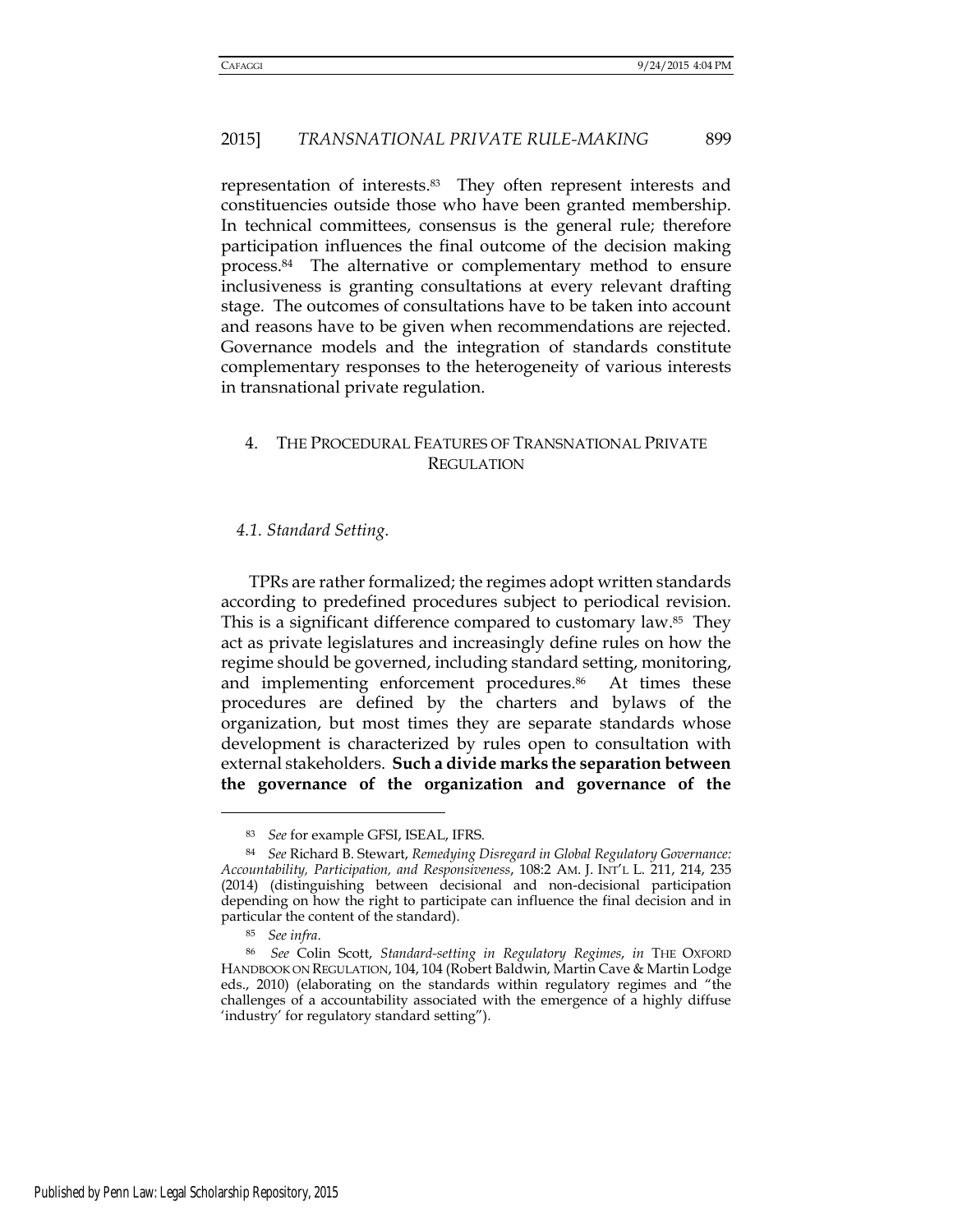**regulatory process.** The two are connected, albeit not overlapping.<sup>87</sup> The development of a separate body of rules concerning the participation in the process underlines the distinction from pure self-regulatory regimes where openness and inclusiveness have not been the primary concerns.

Private standards are voluntary, and regulatory regimes frequently use market mechanisms to promote their diffusion and to ensure effective implementation.<sup>88</sup> They are generally legally binding, although their effectiveness is additionally ensured through non-legal mechanisms.<sup>89</sup> Codes of conduct, regulatory contracts, rule-books and agreements represent the primary instruments to design and to implement standards. Auditing and reporting constitute the most significant techniques to assess compliance;90 they ensure the flow of information from the organization towards the community of the regulated, the potential beneficiaries, and the regulator.<sup>91</sup> The paradigmatic example is certification where different schemes have emerged, driven by CSOs or by industry, and more recently by multiple stakeholders, including national governments.<sup>92</sup>

It is worth examining some of the procedural features of transnational regulation in more detail, beginning from the process

<sup>87</sup> *See generally* Fabrizio Cafaggi, *A Comparative Analysis of Transnational Private Regulation: Legitimacy, Quality, Effectiveness and Enforcement* (Hague Inst. for the Internationalisation of Law) (Preliminary Draft June, 2014) (on file with author) (discussing the relationship between organizational governance and regulatory processes).

<sup>88</sup> *See* Bernstein & Cashore, *supra* note 65 at 354.

<sup>89</sup> *See* Tim Buthe & Walter Mattli, *International Standards and Standard-setting Bodies*, *in* THE OXFORD HANDBOOK OF BUSINESS AND GOVERNMENT 440, 441 – 43 (David Coen, et. al. eds., 2010) [hereinafter Buthe & Mattli] (identifying five reasons for compliance with "voluntary" standards: superior solutions to technical problems, network externalities, information asymmetries, social pressure or political legal incentives, legal sanctions).

<sup>90</sup> *See generally* Neil Gunningham, *Enforcement and Compliance Strategies*, *in* THE OXFORD HANDBOOK OF REGULATION 120 (Robert Baldwin, Martin Cave & Martin Lodge eds., 2010) (examining how to create an enforcement strategy that achieves effective and efficient policy outcomes while also maintaining community confidence).

<sup>91</sup> *See* ISEAL Code of Practice 6.4.2, 6.4.3, 6.4.4 ICOC articles of association article 12, *available at* www.isealalliance.org (assuring compliance with social and environmental standards).

<sup>&</sup>lt;sup>92</sup> Certification is highly relevant in some sectors, such as environment, product safety, while it plays only a minor role in other areas like finance. T. Bartley, Certification as a Mode of Regulation, Handbook on the Politics of Regulation 441 (D. Levi Faure ed. 2011).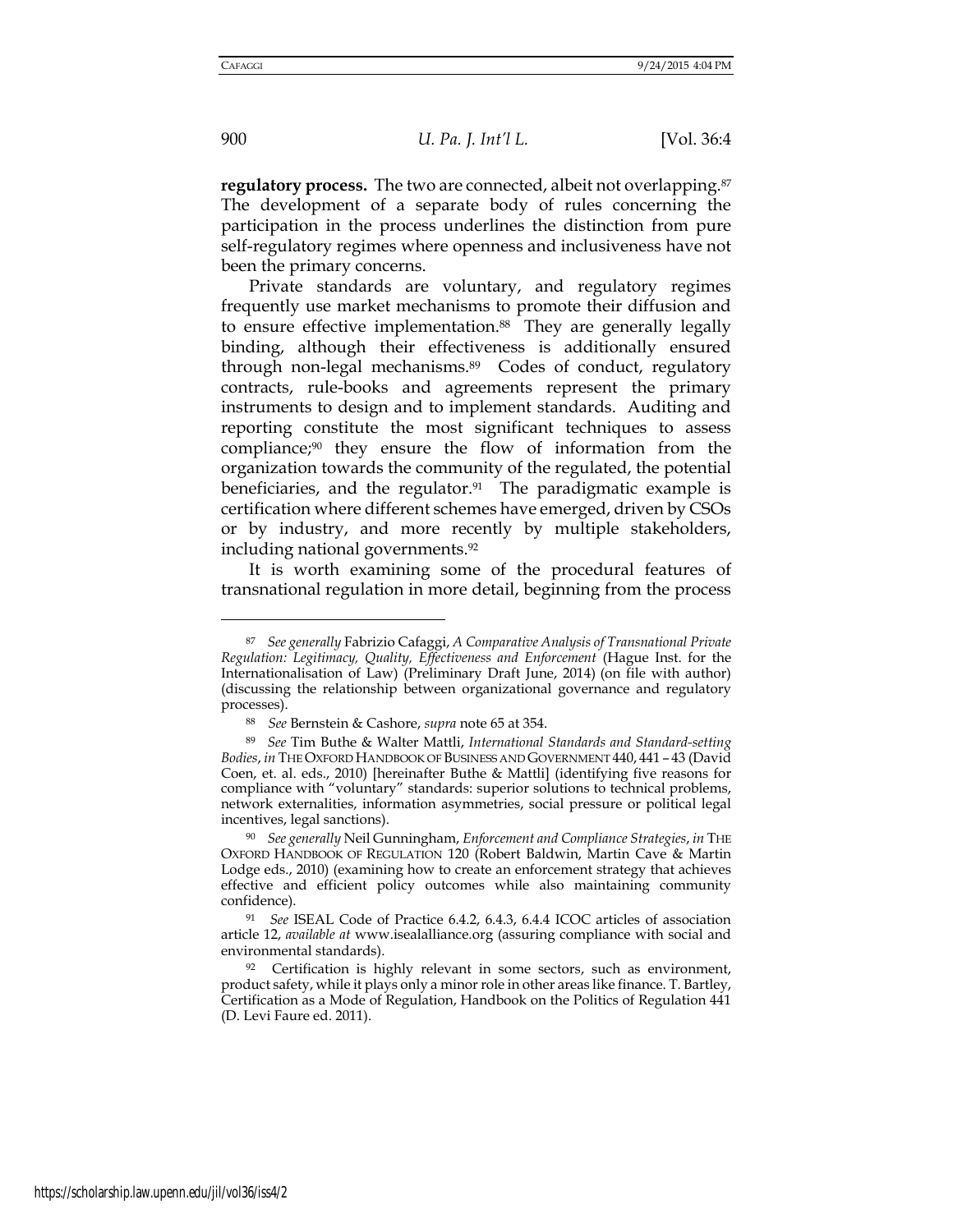of codification concerning standard setting.<sup>93</sup> In the past, many private regulators did not have rules defining standard setting procedures. Charters and bylaws regulated their activity without any reference to the interests of stakeholders lacking membership. Private regulators would operate with ad hoc procedures to enact codes of conduct or guidelines related to the activities of their regulated entities. Such systems have been subject to serious criticisms by external stakeholders and even by those members not involved in the process.94 States and international organizations recommended the definition of clear rules concerning the regulatory process for the purpose of integrating them into their legal orders.<sup>95</sup> More recently, private regulators have come to adopt standard setting procedures to which different bodies involved in the regulatory activity must comply with, including dispute settlement.<sup>96</sup> The objective is to make the drafting process transparent, subject to review and contestation in order to increase its legitimacy (both input and output). The effects of increasing proceduralization of the regulatory process are manifold. Clearly they enhance legitimacy and transparency, but at the same time increase both costs and time. Standard setting rules include periodic revision and integration. The obligation to revise codes and standards after a relatively short period of time ensures the pace of regulatory innovation without crystallizing the standards.

In some instances, the standard setting procedures deployed by individual regulators follow templates produced by meta private regulators.97 A case in point is that of the members of International social and environmental accreditation and labeling (ISEAL) alliance. ISEAL is a non-profit company incorporated in the UK and encompasses a number of organizations in the field of

<sup>93</sup> *See* Buthe & Mattli, *supra* note 89, at 441.

<sup>94</sup> *See* Stewart Accountability, *supra* note 72, at 234 (contending that the accountability deficit of global regimes can be corrected by reforming some of the current accountability mechanisms).

<sup>95</sup> This has often been the case for the European Union that has stimulated a more accountable definition of the regulatory process.

<sup>96</sup> *See, e.g.*, ISO-IEC Directives part 2, 2014 *available at* www.iso.org. Due process handbook of IASB, *available at* www.ifrs.org., EASA Recommendation on code drafting and consultation *available at* www.EASA.org., ISEAL standard setting code *available at* www.isealalliance.org.

<sup>97</sup> *See, e.g.*, ISO Guides for Standardization Drafted in Compliance with the WTO Code of Practice ISO/IEC Guide 2:2004 and ISO/IEC Guide 59:1994.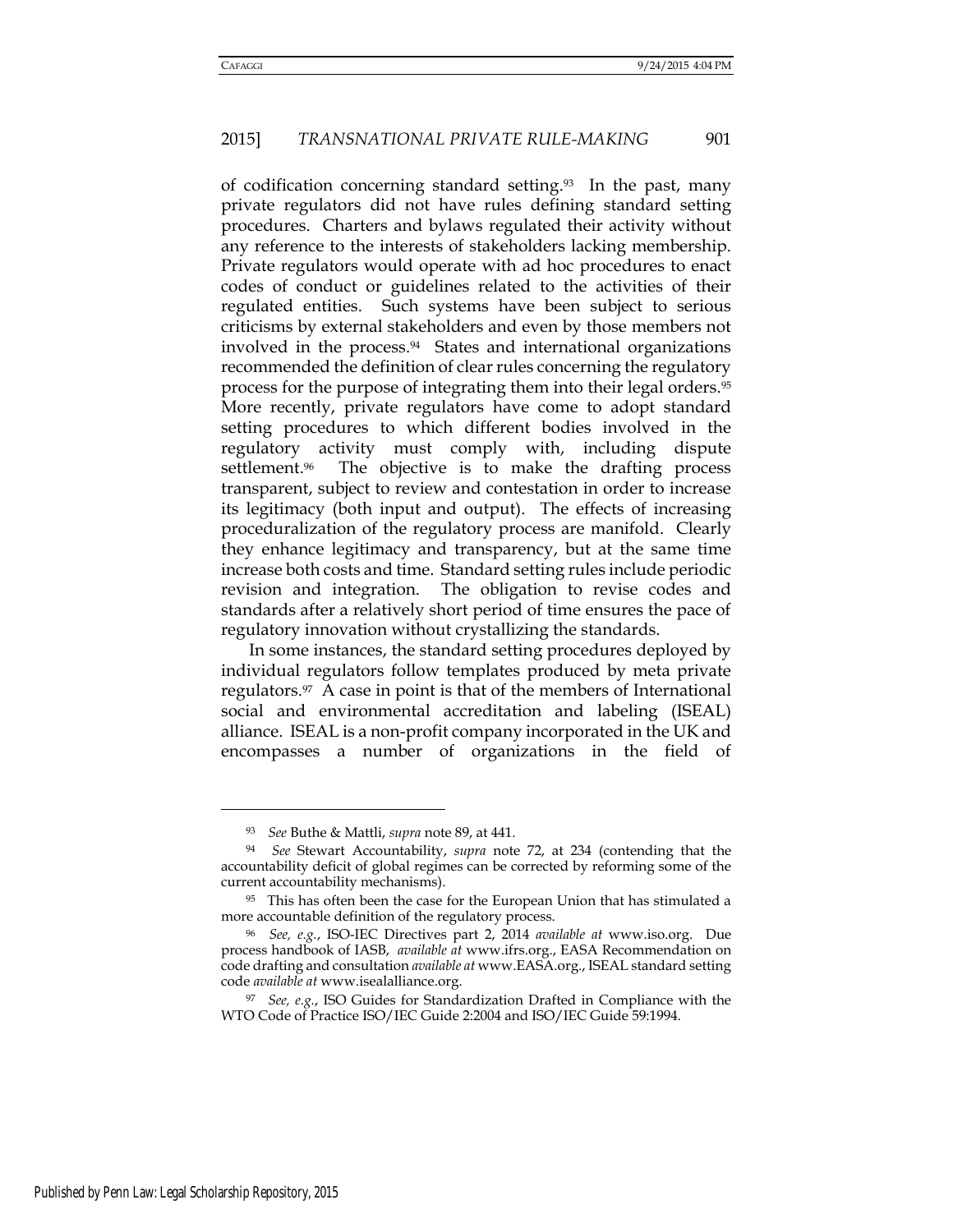<u>.</u>

902 *U. Pa. J. Int'l L.* [Vol. 36:4

sustainability.98 It produces meta-rules to be applied to the members.99 ISEAL has published three codes, one related to standard setting, one on impact (monitoring) and one on assurance (compliance and enforcement).100 Compliance with the codes is mandatory for full members. The standard setting codes defines procedures that members have to follow when enacting their own codes.101 These rules concern (1) the criteria for participation in the process (mapping stakeholders, selecting the relevant actors according to a balance of different interests),  $102$  (2) the drafting criteria, (3) the process of consultation that has to be repeated after each stage, and (4) the process of revision that has to take place periodically.<sup>103</sup>

Both in the case of meta-regulation and that of individual regulators, one challenge is to accommodate heterogeneity in the community of regulated entities. Private regulators aim at regulating thousands or even millions of firms across the globe. Differences related to size, managerial and financial capabilities, and business cultures may be dramatic. A regulatory strategy that fits for every possible regulated entity does not exist. There is need to differentiate according to departure points and developmental

ISEAL Alliance, [www.isealalliance.org](http://www.isealalliance.org/) (last visited Jan. 15, 2015).

<sup>99</sup> Meta-rules are framing principles that individual regulators implement in their own regulatory instruments. *See* Fabrizio Cafaggi, Transnational Private Regulation: Regulating Private Regulators, cit. fn. 81, p. 18-19.

<sup>100</sup> ISEAL Alliance, www.isealalliance.org (last visited Jan. 15, 2015).

<sup>101</sup> *See* ISEAL Alliance, Standard Development Point 5.1 Terms of Reference, www.isealalliance.org (last visited Jan. 15, 2015) (stating that standard developments have to follow the terms of reference which must include: a justification for the new standard, a clear definition of the objectives the standard intends achieving, "an assessment of risks in implementing the standard and how to mitigate for these, including identification of factors that could have a negative impact on the ability of the standard to achieve its objectives, the identification of unintended consequences, and possible corrective actions to address these consequences.")

<sup>102</sup> *See* ISEAL Alliance, Standard Development Point 5.5.1 Terms of Reference, www.isealalliance.org (last visited Jan. 15, 2015) (requiring that "standard setting organizations shall ensure that participation in standard consultation is open to all interested parties and that participation and decision making reflects a balance of interests among interested parties in the subject matter and in the geographic scope in which the standard applies.")

<sup>103</sup> *See, e.g.*, UTZ Certified Code Development Procedure 2.0 September 2014, www.utzcertified.org (last visited Jan. 15, 2015) (enacting compliance with ISEAL code of good practice for setting social and environmental standards).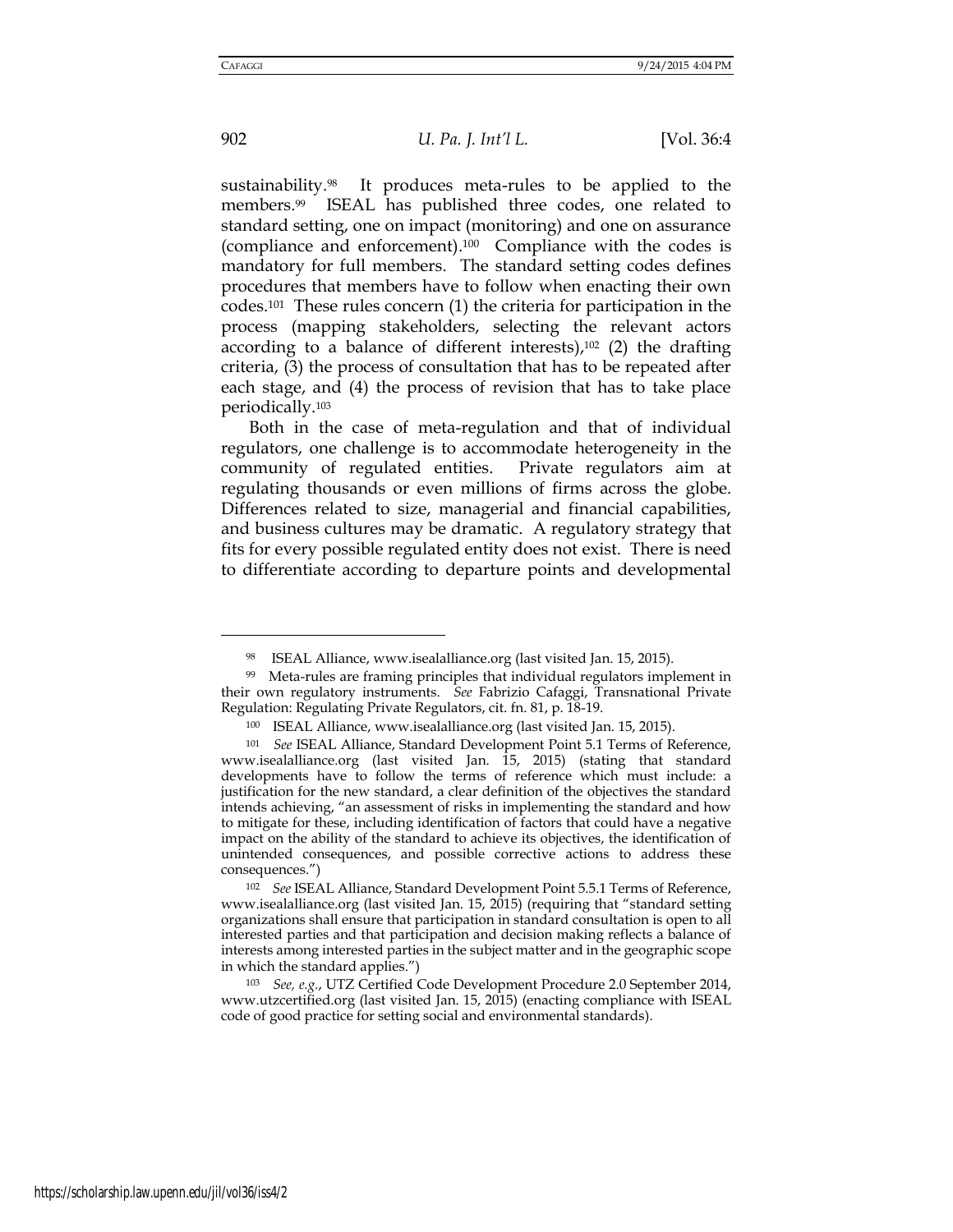capabilities of each (cluster of) regulated entities.104 The regulatory approach is changing: many organizations now define timelines that permit firms with different sizes and capabilities to reach the stage of full compliance over time through a process of "continuous improvement."<sup>105</sup>

2015] *TRANSNATIONAL PRIVATE RULE-MAKING* 903

#### *4.2. Review and Enforcement Mechanisms*

Enforcement is a key pillar of every regulatory system. In TPR enforcement mechanisms operate to ensure compliance with the standards and solve disputes between regulator and regulated, between regulated, and between regulated and third parties.<sup>106</sup> Sometimes enforcement is partly decentered and the regulator imposes the adoption of grievance mechanisms on each regulated entity to solve disputes with third parties.<sup>107</sup>

Some regimes are still limited to standard setting and do not provide any dispute resolution mechanisms, relying on domestic courts or on generic enforcement private systems such as arbitration.108 Dispute resolution bodies in transnational private

<sup>104</sup> *See, e.g.*, UTZ Core Code of Conduct 1.0, 2014, www.utzcertified.org (last accessed Jan. 15, 2015) (highlighting the 4 year used by UTZ certified in their Core Code of Conduct distinguishing between mandatory and additional control points. The total amount is always 120 but the first year the ratio is 60/60, the second is 87/33, the third is 103/17, the fourth is 113/7).

<sup>105</sup> Typically this is true for SMEs, compared to large enterprises when the same standard applies, but the time to achieve full compliance differs. In other contexts, regulators have designed different standards introducing distinctions among regulated entities.

<sup>106</sup> *See* Fabrizio Cafaggi, Enforcing Transnational Private Regulation: Models and Patterns, in Fabrizzio Cafaggi (ed.) Enforcement of Transnational Regulation, Ensuring Compliance in a Global World, 2012, 75 ff. 99 [hereinafter Enforcing Transnational Private Regulation].

<sup>107</sup> In the field of private securities, see art. 13 *International Code of Conduct for Private Security Providers,* ICOC, and in the field of data protection, binding corporate rules usually include legal enforceability of rules by the so-called controller. *See* Art. 29 Data Protection WP, *Explanatory Document on the Processor Binding Corporate Rules*, 10 (2013), *available at* http://ec.europa.eu/justice/dataprotection/article-29/documentation/opinionrecommendation/files/2013/wp204\_en.pdf.

<sup>108</sup> 2013 ISDA Arbitration Guide, *available at* www.isda.org (explaining the paradigmatic case of ISDA where the master agreement (section 13 b) indicated as default clause the jurisdiction of English Courts. In 2013 a policy change occurred and ISDA suggested the introduction of arbitration agreements).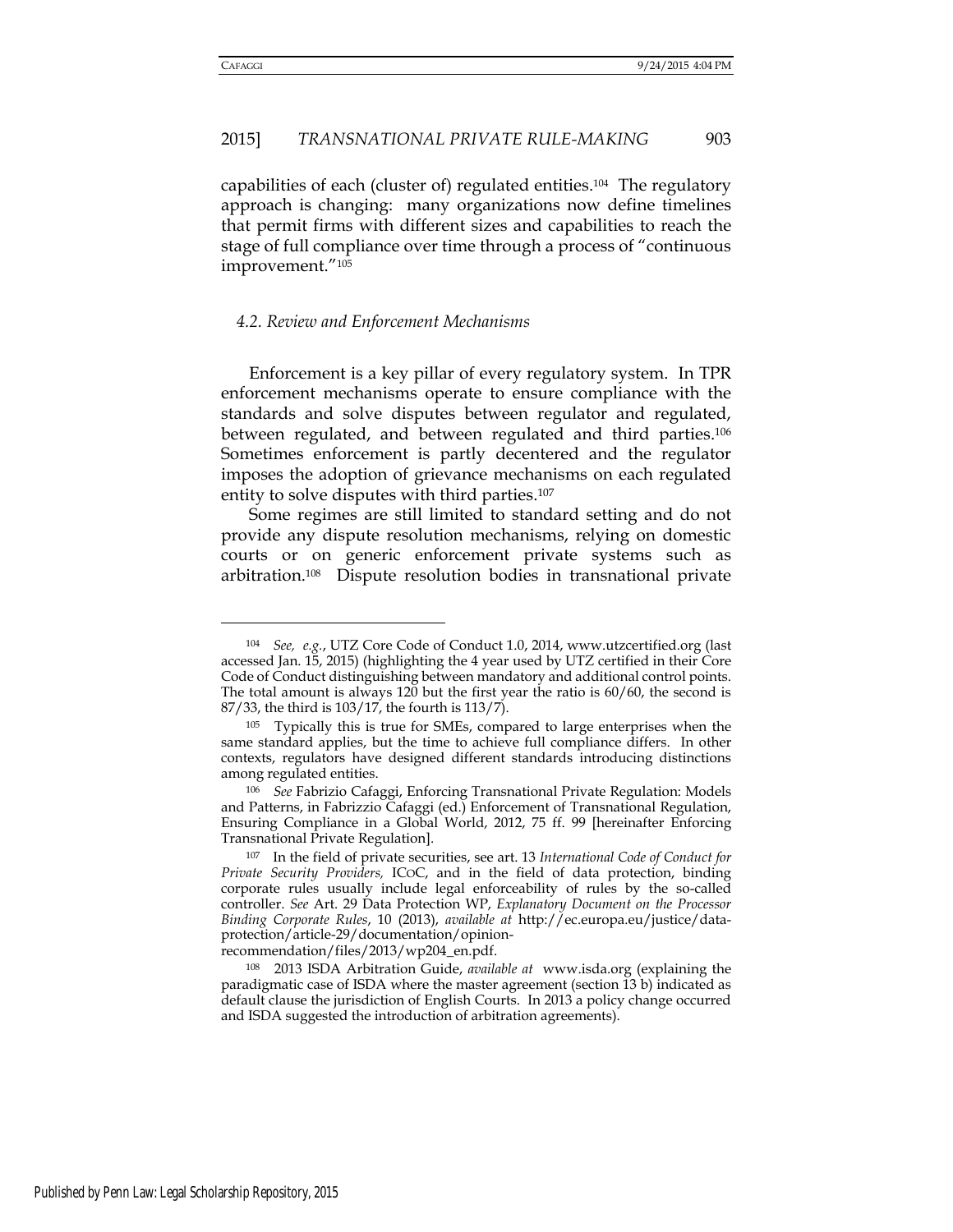regimes are more common in membership-based organizations, including trading platforms.<sup>109</sup>

Recently, dispute settlement bodies have been created separately from the standard setters to preserve their independence, impartiality, and autonomy and to reduce conflicts of interest.<sup>110</sup> Their degree of independence and compliance with due process varies across fields.111 The private enforcer might be a unit of the regulatory body or have independent legal personality but its activity should not be subject to the control of the standard setter. Parallel to the creation of independent enforcers has been the codification of rules. Individual regulators have expressly codified principles about regulatory enforcement; accordingly enforcement procedures have to be accessible and fair, the enforcer has to be independent and impartial, and must provide injured parties with effective remedies.112 Compared to the contemporary 'merchant courts,' a much higher degree of proceduralization and a lower degree of discretion is warranted in this type of private adjudication.<sup>113</sup>

<sup>109</sup> The creation of an enforcement body should not be interpreted as it has been the case for *lex mercatoria* as an attempt to insulate these regimes from the control of domestic courts that continue to play a significant role.

<sup>110</sup> The most well-known example is the TAS (Sport Arbitral Tribunal) reformed to comply with a judgment of the Swiss Federal Supreme Court that required separation and independence from the standard setting body (Swiss Federal Tribunal, Gundel v. Fédération Equestre International, 15 March 1993, BGE 119 II271). *See* L. Casini, The Making of a Lex Sportive by the Court of Arbitration for Sport, Ger. L. J. 1317 ff. at 1322 (2011). In the field of advertising see EASA Best practice recommendation on jury composition *available at* www.easa.org., applied to national SROs regulating advertising. *See* P. Verbruggen, Enforcing Transnational Private Regulation, EE, 2014.

<sup>111</sup> *See generally* Fabrizio Cafaggi, Enforcing Transnational Private Regulation, s*upra* note 106 at 77.

<sup>112</sup> *See, e.g.*, art. 13.1 *International Code of Conduct for Private Security Service Providers*, ICOC. The importance of a fair and impartial grievance mechanisms is also emphasized by the 'Ruggie' principles concerning CSR. *See* United Nations Human Rights Office of the High Commissioner, *Guiding Principles on Business and Human Rights*, Principle 31 (2011) *available at* www.un.org (casting the criteria for effective non-judicial grievance mechanisms).

<sup>113</sup> Even if the enforcement body is composed by experts with specific knowledge of the sector, impartiality and due process have become necessary conditions for legitimacy.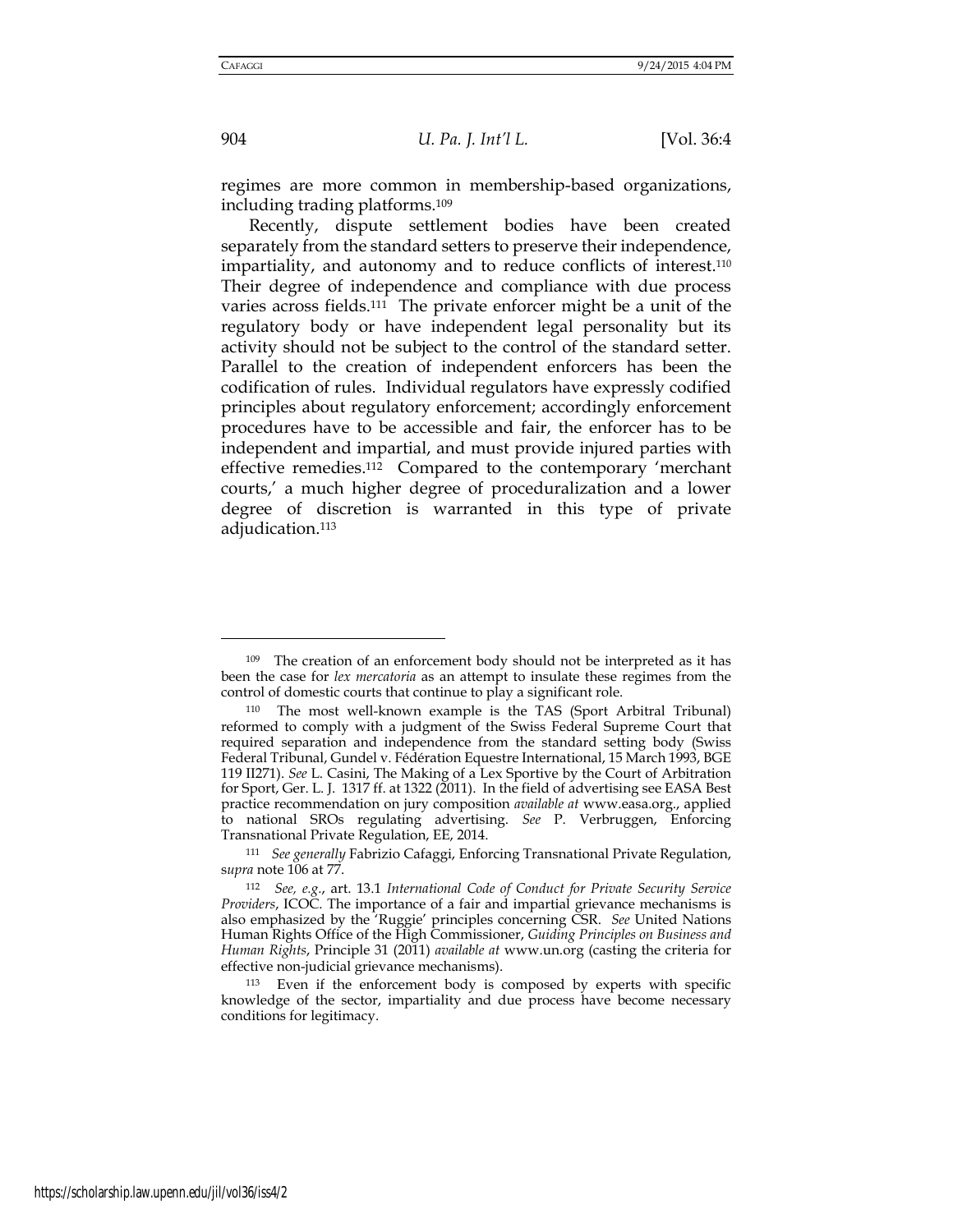<u>.</u>

# 2015] *TRANSNATIONAL PRIVATE RULE-MAKING* 905

The third party enforcer just described has not entirely replaced other models, in particular that of first party enforcement.114 In many instances the scheme owner maintains the right to directly administer sanctions when regulated entities violate the rules. This is the case in electronic trade platforms, in certification schemes, in several roundtables to name a few.115 In the latter examples the standard setter and the enforcer coincide, and there is no independence.

Proceduralization of enforcement includes the definition of a sanctioning system. Enforcement by private regulators is based on a tripartite set of sanctions: those stemming from contract law, those based on organizational law, and those grounded on reputation. Legal sanctions, often defined by the codes of conduct, are generally combined with extra-legal sanctions.116 Legal sanctions are often based on membership and strongly related to reputational effects in the market place.117 Clearly conventional sanctions for breach of contract are rarely used. Purely reputational mechanisms on the other hand would not suffice to protect the interests of those who suffer harms from regulated entities' violations. Much more common is the combined use of corrective measures and the power of exclusion on the basis of an escalating mechanism.<sup>118</sup>

<sup>114</sup> *See* Dixit, *supra* note 21, at 10 (using Avinash Dixit taxonomy, one should conclude that first, second and third party enforcement institutions co-exist in transnational private regulation).

<sup>115</sup> *See* GLOBALG.A.P., GENERAL REGULATIONS: PART I; GENERAL RULES, art. 6.6 (Part I 4.0-1, 2012) (art. 8 and 15) (concerning the power of GLOBALG.A.P. to sanction certification bodies), Roundtable for responsible soy where the executive board has the power to admit and exclude members (art. 8 and 15).

<sup>116</sup> The creation of blacklists that forbids engaging in trading relationships or expulsion from the regime may have severe economic repercussions, being often much more effective than damages.

<sup>117</sup> Enforcement mechanisms vary depending on whether the regulator is membership based. In this instance, the regulator has a right to exclude or suspend membership depending on the seriousness of the violation. Often loosing membership can have blaming and shaming effects much stronger than common contractual sanctions.

<sup>118</sup> On the use of right of exclusion as a governance mechanism, *see* Henry E. Smith, *Exclusion Versus Governance: Two Strategies for Delineating Property Rights*, 31 No. S2 J. LEGAL STUD. 453 (2002). On the use of complementary enforcement mechanisms, *see* Gillian K. Hadfield, *Contract Law is Not Enough: The Many Legal Institutions That Support Contractual Commitments*, in HANDBOOK OF NEW INSTITUTIONAL ECONOMICS (Claude Menard and Mary Shirley, eds., Kluwer 2004); Avinash K. Dixit, LAWLESNESS AND ECONOMICS (Princeton University Press, 2004). ALTERNATIVE MODES OF GOVERNANCE, 97 ff.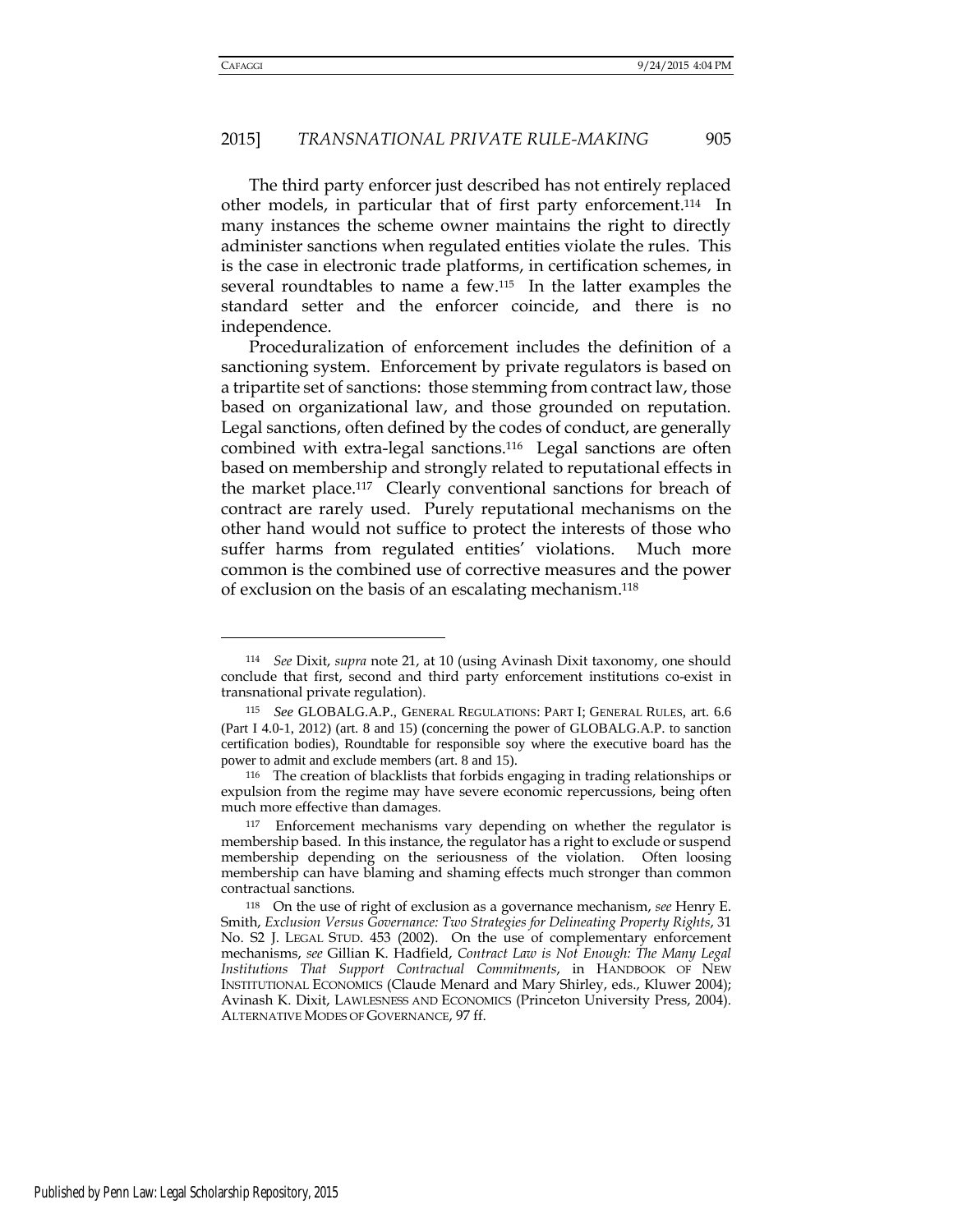A clear illustration of an institutionalized community, using both reputational and legal sanctions, is provided by some contemporary e-commerce platforms where the reputational sanctions are determined by peers on the basis of the platform regulation.119 In addition, the platform owner can use legal sanctions primarily directed at preventing wrongful conduct by traders that may result in the suspension or termination of an individual account.<sup>120</sup>

<sup>120</sup> *See, e.g., eBay User Agreement*, eBay.com, [http://pages.ebay.com/h](http://pages.ebay.com/)elp/ policies/user-agreement.html[, http://pages.ebay.com/help/buy/role-](http://pages.ebay.com/help/buy/role-%20%20%20%20%20%20%20%20%20%20%20%20%20%20of-)

[of-e](http://pages.ebay.com/help/buy/role-%20%20%20%20%20%20%20%20%20%20%20%20%20%20of-)Bay.html (last visited Jan. 21, 2015) ("If we believe you are abusing eBay in any way, we may, in our sole discretion and without limiting other remedies, limit, suspend, or terminate your user account(s) and access to our Services, delay or remove hosted content, remove any special status associated with your account(s), remove and demote listings, reduce or eliminate any discounts, and take technical and/or legal steps to prevent you from using our Services..").

<sup>119</sup> For instance, in the case of eBay, after each transaction on the auction platform, parties are asked to leave an evaluation of the negotiation partner, namely a Feedback: buyers can leave a positive, negative, or a neutral rating, plus a short comment, whereas sellers can leave a positive rating and a short comment. The ratings provided by each user build up the so-called Feedback scores, where members receive one additional point for each positive rating, no points for each neutral rating, and reduce one point for each negative rating. This allows the other users to verify the trustworthiness of the buyer or seller within the platform. Since 20th August 2014, the eBay system added a new measure for sellers' evaluation: the transaction defect rate. This provides information regarding the seller's successful transactions that have one or more transaction-related defects. Ebay sets a minimum standard for this rate: sellers can have up to a maximum 5% of transactions with one or more transaction defects over the most recent evaluation period. A maximum 2% will allow a seller to qualify as an eBay 'Top Rated Seller.' It is not clear what exactly happens when this requirement is not met. The website only affirms that "eBay regularly offers coaching and training to sellers in order to help them be more successful. Sellers who fall below standard can expect to receive clear notification of next steps and actions. Consequences of falling below the minimum performance standards can include lowered search standing, limits to further selling, and in some cases a permanent loss of selling privileges." *2014 Spring Seller Update: Updates to Seller Standards Designed to Reward Great Service with More Sales,* EBAY.COM, [http://pages.ebay.com/sellerinformation/news/](http://pages.ebay.com/sellerinformation/news/%20springupdate2014/sellerstandards.html#highlights)  [springupdate2014/sellerstandards.html#highlights](http://pages.ebay.com/sellerinformation/news/%20springupdate2014/sellerstandards.html#highlights) (last visited Jan. 21, 2015). In cases of negotiation problems, eBay's internal negotiation platform can resolve problems: "If the buyer and seller can't come to an agreement, eBay may decide the case. eBay may issue a refund, reverse a sale, or require the buyer to pay for an item." *Contacting Customer Service*, eBay.com, http://pages.ebay.com.sg/eBP/ (last visited Jan. 21, 2015). Finally, if suspicious activity is reported, the eBay Trust and Safety team investigates the situation. If a member violates a policy, the process is warning, limitation and then suspension of the account privileges. *Knowing the Rules for Sellers*, eBay, [http://pages.ebay.com/help/sell/policies.html \(](http://pages.ebay.com/help/sell/policies.html)last visited Jan. 21, 2015).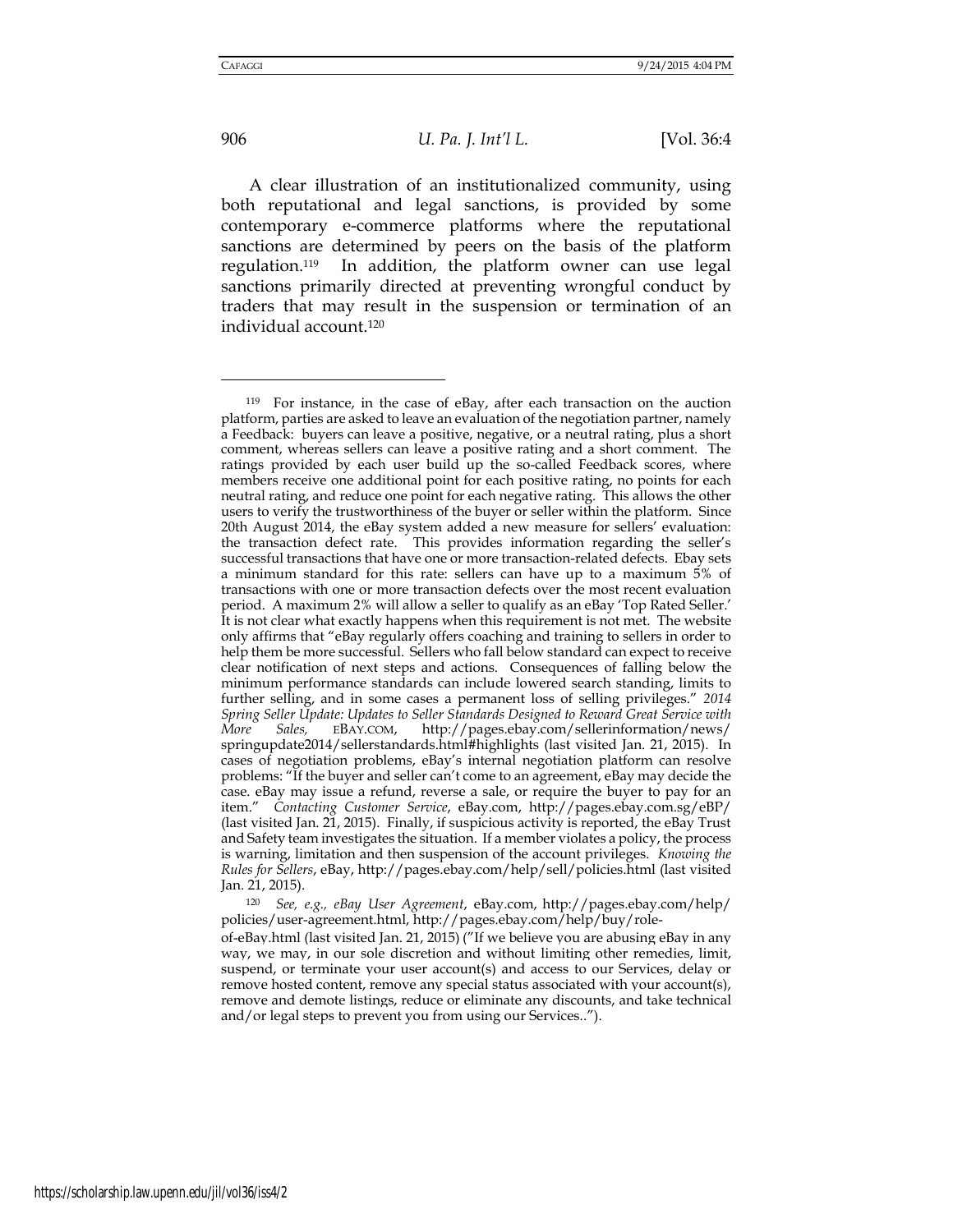The boundaries between compliance monitoring and enforcement are not always clear-cut in transnational private regulation.121 On the one hand, the notion of enforcement is broader than that adopted in the public sphere, including different sanctioning systems that deploy legal and non-legal sanctions. On the other hand, the distinction between ex ante oversight and ex post punishment has blurred. In some instances a complex multi-tool strategy has been designed. For example, in the Articles of the Association of Private Services Companies International Code of Conduct (ICOC), three systems must simultaneously be in place: certification (art. 10), reporting, monitoring, and assessing the company's performance (art. 11), and the complaints process (art. 12). <sup>122</sup> In other instances, auditing and reporting are the primary mechanisms to ensure compliance.<sup>123</sup>

Auditing and reporting constitute only part of the wide array of instruments deployed by private regulators.124 Self-assessment tools are now provided to individual firms in order to allow them to assess and report on their regulatory performance.<sup>125</sup> The outcomes of self-assessment can be subject to evaluation by committees and be discussed by the community of regulated and affected stakeholders. Different forms of peer reviews are deployed to promote mutual learning between regulated entities participating in the same regime. They often take the network form in order to ensure adequate interactions among participants.<sup>126</sup>

Conflicts concern not only the application but also the validity of rules. Many regimes define internal review procedures where

<sup>121</sup> Especially in certification regimes, the power to monitor compliance with certification schemes and the power to issue sanctions for noncompliance are not well differentiated. The certification body has to monitor compliance and can suspend or terminate certification as a punishment for noncompliance. *See, e.g.*, GLOBALG.A.P., *supra* note 115, at art. 6.

<sup>122</sup> *See* Swiss Confederation, *International Code of Conduct for Private Security Providers,* ICOC (Nov. 9, 2010).

<sup>123</sup> This is the approach taken by ISEAL in its assurance code. ISEAL Alliance, Assuring Compliance with Social and Environmental Standards: Code of Good Practice (2012), *available at* www.isealalliance.org.

<sup>124</sup> *See, e.g.*, Stewart Accountability, *supra* note 94, at 252 (listing transparency, peer reputational influences and incentives, and competition as some of the more broadly defined methods of accountability).

<sup>125</sup> *See* CAFAGGI & RENDA, *supra* note 9, at 99; Stewart Accountability*, supra*  note 94, at 211.

<sup>126</sup> *See* Timothy D. Lytton & Lesley K. McAllister, *Oversight in Private Food Safety Auditing: Addressing Auditors Conflict of Interest*, 2014 WIS. L. REV. 289, 330-331 (2014) (describing the network structure of institutional oversight).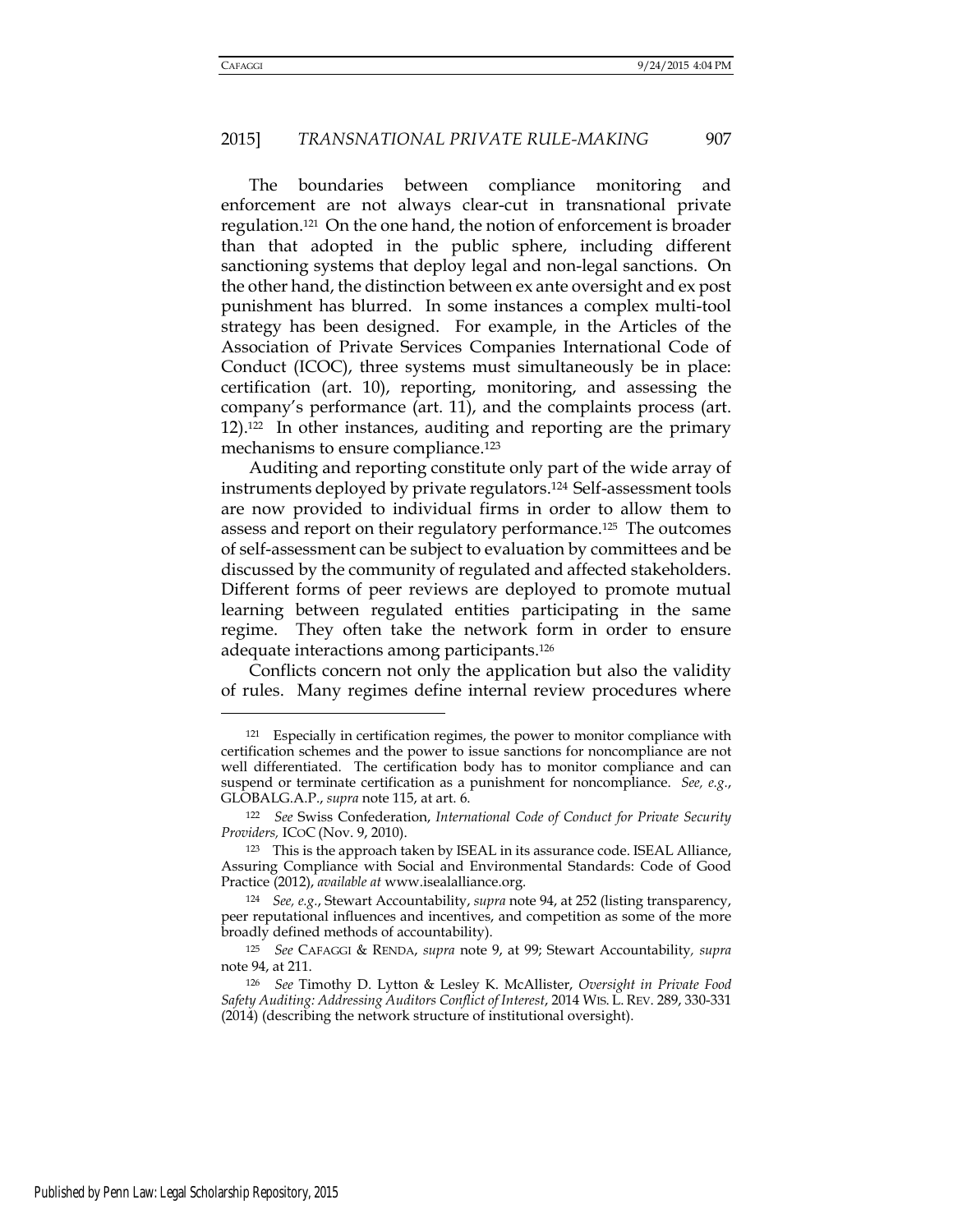<u>.</u>

908 *U. Pa. J. Int'l L.* [Vol. 36:4

affected stakeholders may seek standards' review before specialized committees or independent bodies.127 These mechanisms are primarily directed toward parties who are not members and have not been able to actively participate in standard setting activities. Internal review is separated from complaints handling and often dealt with by a different committee. Review is also performed by domestic courts that contribute to regulatory innovation.128 The use of domestic courts to adjudicate disputes related to the implementation of transnational regulation may come at a cost. Decentralized review procedures may cause inconsistencies when different laws are applicable to the same transnational regime.<sup>129</sup> The link between internal and external review process is still rather weak. Enforcement and review mechanisms have become more relevant in global private regulatory regimes. They provide a centralized mechanism deploying a wide menu of sanctions that complement decentralized enforcement by domestic courts and arbitrators.

# *4.3. Separation of Functions in the Regulatory Process*

The evolution of the last twenty years suggests that transnational private governance has moved toward separation of functions. The private regulatory process is now structured similarly to the conventional public process, separating the various

<sup>127</sup> *See*, *e.g.*, *Bylaws for Internet Corporation for Assigned Names and Numbers,* art. IV, ICANN (July 30, 2014), https://www.icann.org/resources/pages/bylaws-2012-02-25-en?routing\_type=path (describing three alternative mechanisms [board reconsideration committee, independent review panel, ICANN ombudsman] in the field of internet domains); Swiss Confederation, I*nternational Code of Conduct for Private Security Service Provers' Association: Articles of Association,* art. 13.2.3, ICoC, http://www.icoc-psp.org/uploads/ICoC\_Articles\_of\_Association.pdf (last visited Mar. 26, 2015) (describing procedures in the field of private security companies, where the Secretariat reviews complaints regarding grievance procedures).

<sup>128</sup> Two examples are provided by the English and New York Courts in the adaptation of the ISDA Master agreement and the role of the Federal Swiss Supreme Tribunal in relation to International Olympic committee. INTERNATIONAL SWAPS AND DERIVATIVES ASSOCIATION, 2002 ISDA MASTER AGREEMENT (2002), *available at* [www.isda.orghttp://www.isda.org/publications/isdamasteragrm](http://www.isda.orghttp/www.isda.org/publications/isdamasteragr)nt. aspx#ma.

<sup>129</sup> *See* Fabrizio Cafaggi, *Enforcing Transnational Private Regulation: Models and Patterns*, *in* ENFORCEMENT OF TRANSNATIONAL REGULATION: ENSURING COMPLIANCE IN A GLOBAL WORLD (Edward Elgar ed., 2012) at 92.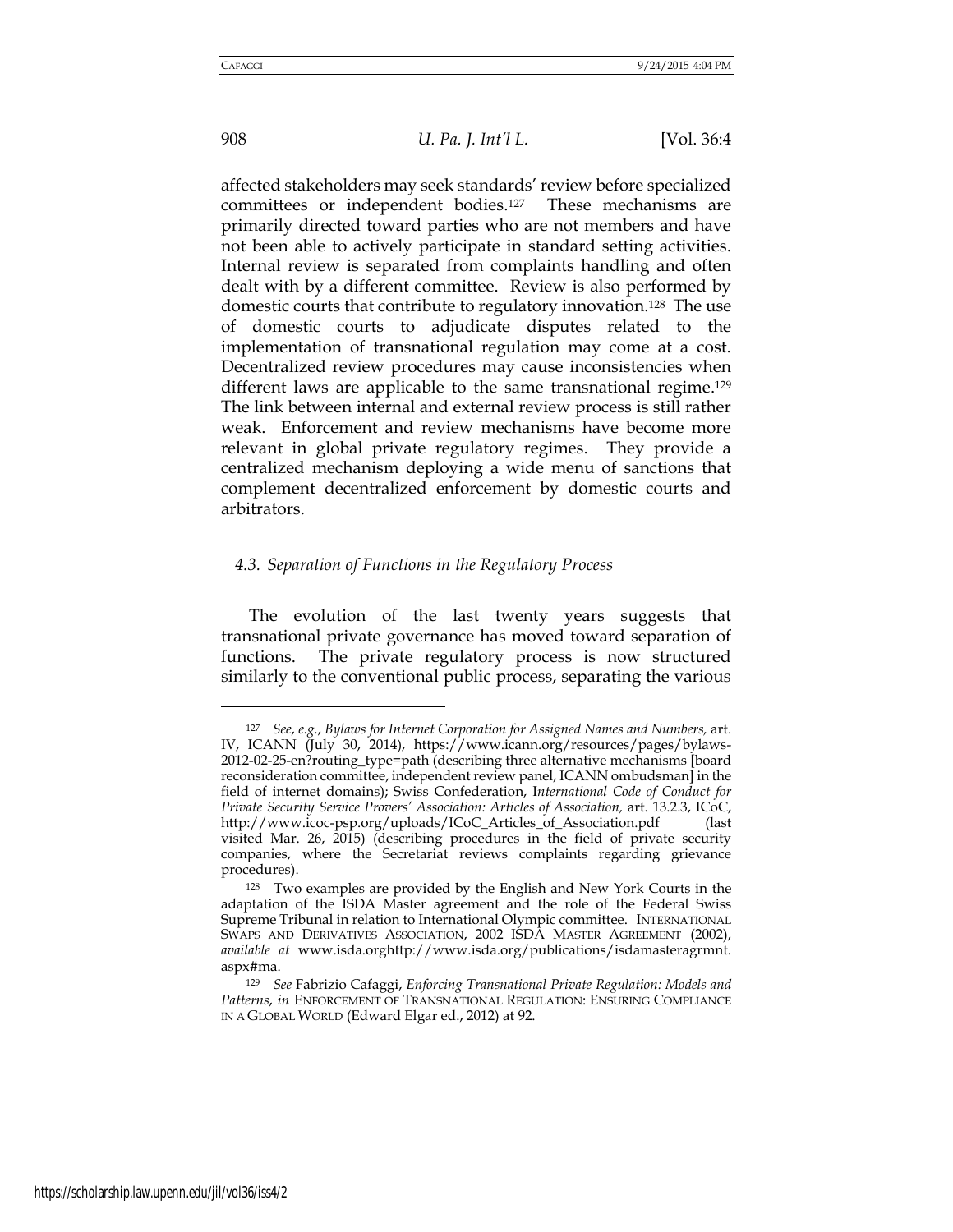functions: standard setting, monitoring, and enforcement. In the simpler version, this separation has occurred within the same organization by creating differentiated committees to ensure that no conflicts of interest arise. In more complex architectures, separation of functions has spurred the creation of independent units, sometimes with their own legal personality. This development, driven by the need for higher accountability, has departed from the more conventional private model of the merchant courts where the same community, often the same individuals, set the rules and solve conflicts concerning their application. Multi-stakeholder organizations tend to have a higher degree of functional separation between standard setting, monitoring, and enforcement.

### 5. REGULATORY INSTRUMENTS

A third distinct feature of TPR is represented by the specificity of regulatory instruments. TPRs define voluntary standards to be applied by regulated entities, individually or collectively, for the benefit of third parties, e.g. the regulatory beneficiaries (consumers, investors, human rights holders, environmental groups). These standards are collected or codified in codes, rulebooks, guidelines, or principles.<sup>130</sup>

Standards can define how regulated entities should ensure a certain level of product safety or prohibit social practices that imply the use of child labor, slavery, and discrimination. They may either (1) proscribe the standards and let regulated entities choose the implementation instruments (output standards), or (2) suggest or impose not only the tool (the standard contract form) firms have to deploy, but also the governance requirements necessary for good implementation (input standards).131 In this matter there is a wide variety of standards ranging from general principles to highly detailed and specific rules.

<sup>130</sup> *See, e.g.*, Equator Principles, *supra* note 8; International Bar Association, Principles on Conduct for the Legal Profession (2011); ISEAL Credibility Principles, *supra* note 31; World Diamond Council, System of Warranties (2014), https://www.worlddiamondcouncil.org/download/resources/documents/Syst em%20of%20Warranties%20WDC%202014.pdf; *International Code of Conduct for Private Security Providers, supra* at note 128; *Unaccompanied Standards*, IFRS (Jan. 1, 2014), http://www.ifrs.org/IFRSs/Pages/IFRS.aspx#1 (accounting standards).

<sup>&</sup>lt;sup>131</sup> For example they can impose the adoption of HACCP for product safety and a specific safety management scheme to implement it.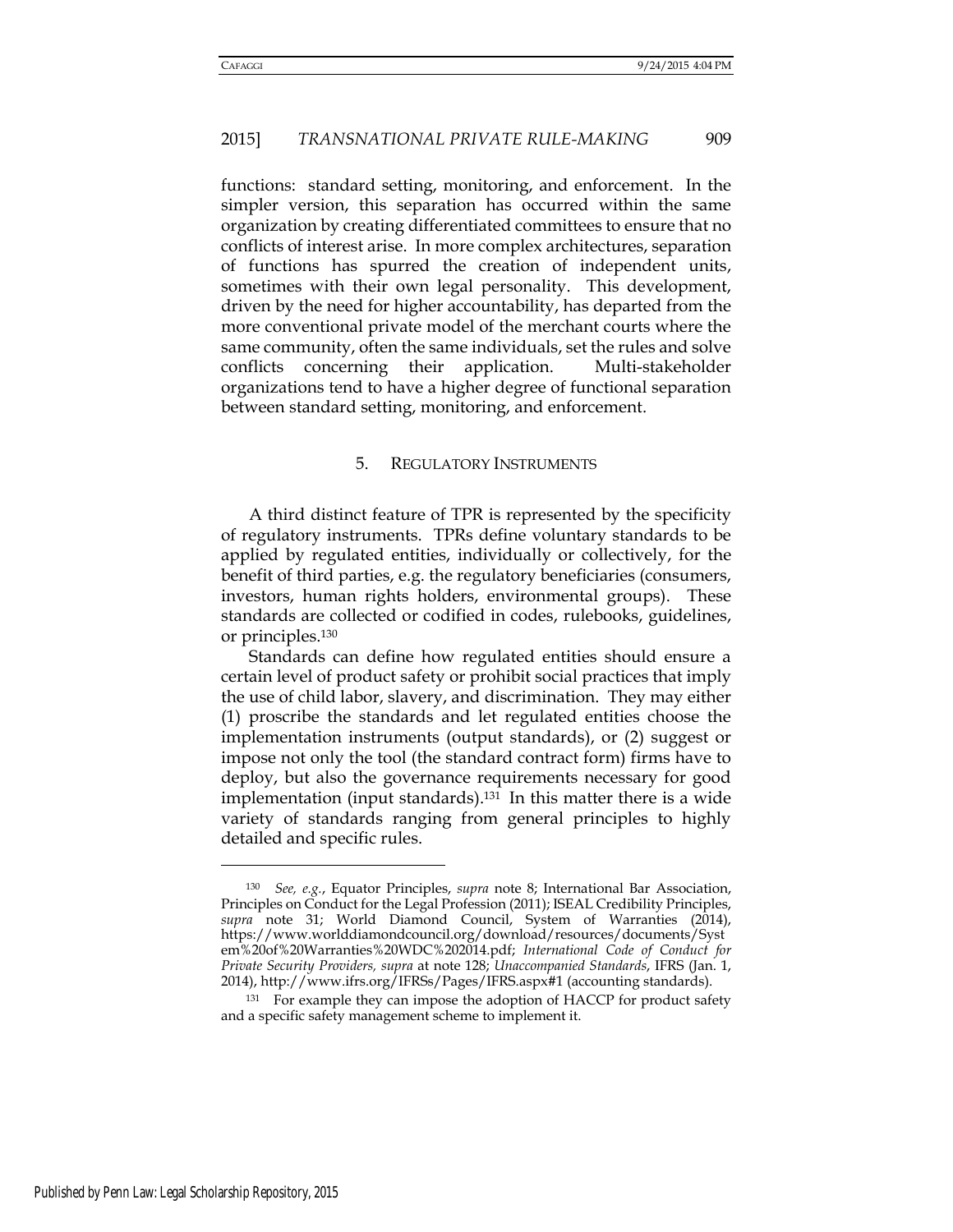Contracts are also an important element in the regulatory toolkit. Standard contracts and standard terms constitute conventional instruments to regulate cross-border exchanges whose scope and functions have recently been broadened to incorporate regulatory objectives.132 They are deployed (1) to regulate the relationship between regulator and regulated, (2) to implement standards in the relationship between regulated and third parties (sale or distribution contracts), and (3) to monitor standards' compliance (certification contract).

Regulatory contracts are used to create and regulate new markets. In addition to the traditional activities related to the collection of standard forms and term of the International Chamber of commerce (ICC), new markets have been created by private regulators ranging from electronic trading platforms to financial over the counter (OTC) infrastructures. New technologies and financial innovation have spurred new trading platforms with participants coming from different jurisdictions.133 While creating new markets or implementing regulatory policies, private regulators design master agreements, framework contracts, and standard contract forms that participants are recommended to use when engaging in trade.<sup>134</sup> For example, the International Swaps and Derivatives Association (ISDA) master agreement represents a powerful regulatory tool to regulate derivatives' transactions. <sup>135</sup> The ISDA master agreement is incorporated in the individual contracts, which cover a number of transactions. Other examples of contractual standardization directed at marked design concern data protection, e-commerce, and product certification.<sup>136</sup>

<sup>132</sup> *See* Fabrizio Cafaggi, *The Regulatory Functions of Transnational Contracts: New Architecture*, 36 FORDHAM INT'L L.J. 1557 (2013) [hereinafter *New Architecture*] (exploring the increasing interaction between transnational contracting, transnational regulation, and certification).

<sup>&</sup>lt;sup>133</sup> These markets are primarily regulated by private actors with some degree of public intervention by domestic legislation and by trans-governmental networks.

<sup>134</sup> Competition and antitrust authorities have banned the practice of private regulators imposing contractual forms or terms on regimes' participants. In Europe this prohibition has been applied directly to banking contracts.

<sup>135</sup> The ISDA Master Agreement (MA) specifies that the MA and the confirmation statements are part of the same agreement and reflects the interests of all ISDA members, ensuring the diffusion of the regulatory instrument and consequently the development of the market. INTERNATIONAL SWAPS AND DERIVATIVES ASSOCIATION, 2002 ISDA MASTER AGREEMENT (2002) *available at* http://www.isda.org/publications/isdamasteragrmnt.aspx#ma.

<sup>136</sup> On the ISDA Master agreement, see DAVID A. SKEEL, THE NEW FINANCIAL DEAL: UNDERSTANDING THE DODD-FRANK ACT AND ITS (UNINTENDED) CONSEQUENCES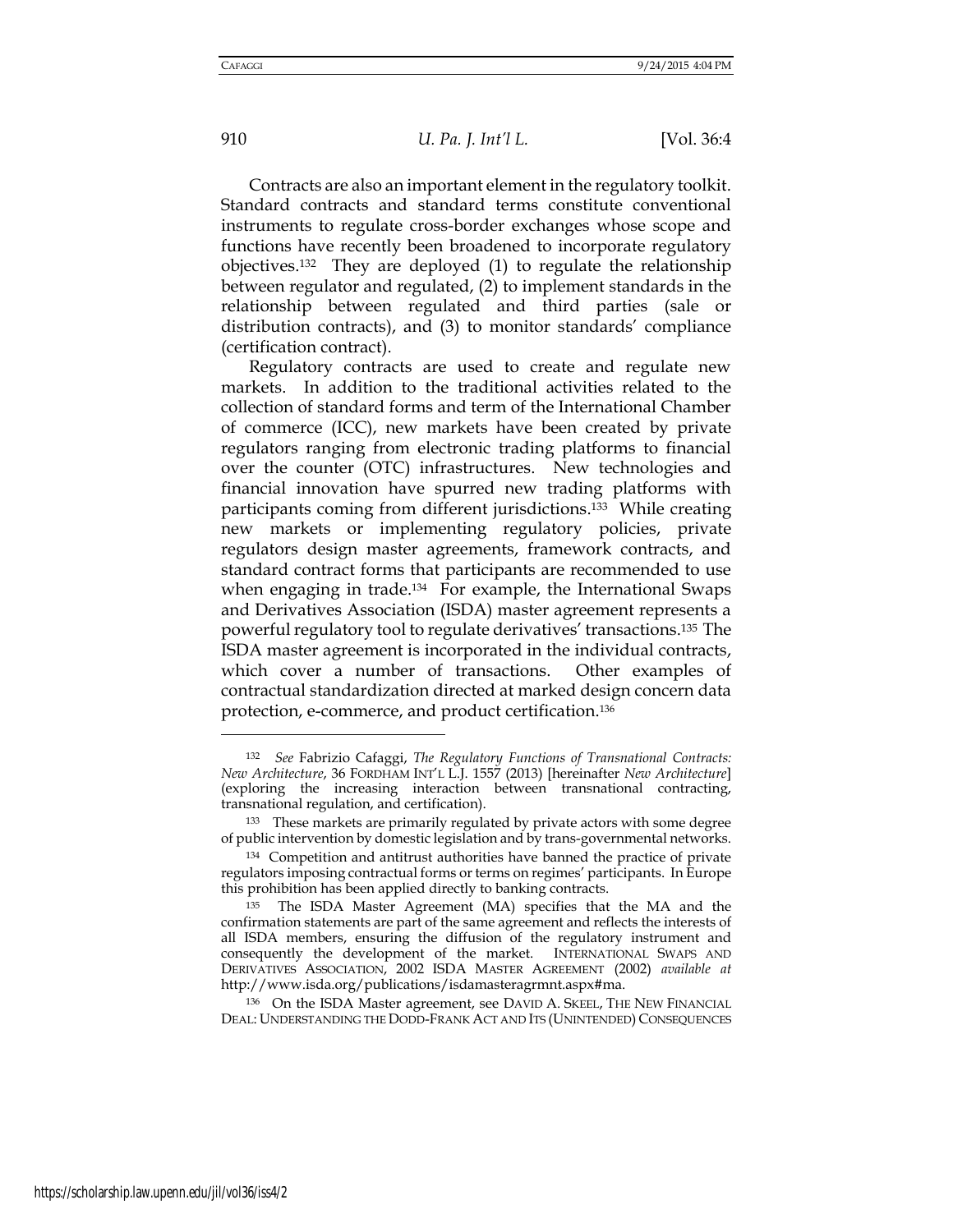# 2015] *TRANSNATIONAL PRIVATE RULE-MAKING* 911

Regulating markets often implies the definition of boilerplates.137 Contracts' standardization performs important regulatory functions, particularly when there is strong interdependencies among the transactions taking place within a single market: *e.g.* prices and quantities of each transaction influence the prices and quantities of other transactions, contractual termination may affect prices of other contracts and induce other defaults. Contract standardization also plays a strategic function in generating network externalities.138 New participants have an incentive to adopt the ISDA master agreement if that is already used by the majority of traders in that market.

The regulatory function of contracts has in turn had an impact on the sanctioning system. Compliance with private standards, incorporated in the commercial contract, is ensured by a double system of sanctions.139 Contractual sanctions are sought by the buyer against the seller, while regulatory sanctions are administered by the private regulator to the party responsible for compliance. The latter may refer to whichever contractual party subscribes to the regulatory regime.

<sup>163 (</sup>Wiley, 2010); Joanne Braithwaite, *Standard Form Contracts as Transnational Law: Evidence From the Derivatives Markets*, 75(5) M.L.R. 779 (2012); J. Biggins and C. Scott, *Public-Private Relations in a Transnational Private Regulatory Regime: ISDA, the State and OTC Derivatives Market Reform* (2012) 13 European Business Organization Law Review 307, p. 324; P. Saguato, *in* THE GOVERNANCE AND REGULATION OF INTERNATIONAL FINANCE 32 (2013). In the field of certification licensing, standard contract forms regulating the relationship between the accrediting body and the certifier and the certifier and the certified are a constant feature of each regime. *See* GLOBALG.A.P., *supra* note 121; IFOAM. In the field of ecommerce, all the electronic platforms define general principles in codes or principles and then issue standard contracts forms that trader have to use.

<sup>137</sup> *See* S. CHOI AND MITU GULATI, *Contract as Statute* in O. BEN- SHAHAR, BOILERPLATE 145, 149 (2006). *See* Stephen J. Choi & Mitu Gulati, *Contract as Statute, in* BOILERPLATE: THE FOUNDATIONS OF MARKET CONTRACTS 145, 149 (Omri Ben-Shahar, ed., 2007).

<sup>138</sup> *See* Stephen J. Choi & G. Mitu Gulati, *Contract As Statute*, 104 MICH. L. REV. 1129 (2005-2006); Marcel Kahan & Michael Klausner, *Standardization and Innovation of Corporate Contracting (Or "The Economics of Boilerplate")*, 83 VA. L. REV. 713 (1997) (analyzing how externalities influence standardization, customization, and innovation in corporate contracts). *See* Mitu Gulati & Stephen J. Choi, *Contract As Statute*, 104 MICH. L. REV. 1129 (2006); Marcel Kahan & Michael Klausner, *Standardization and Innovation of Corporate Contracting (Or "The Economics of Boilerplate")*, 83 VA. L. REV. 713 (1997) (analyzing how externalities influence standardization, customization, and innovation in corporate contracts).

<sup>139</sup> *See New Architecture*, *supra* note 1372, at 1600.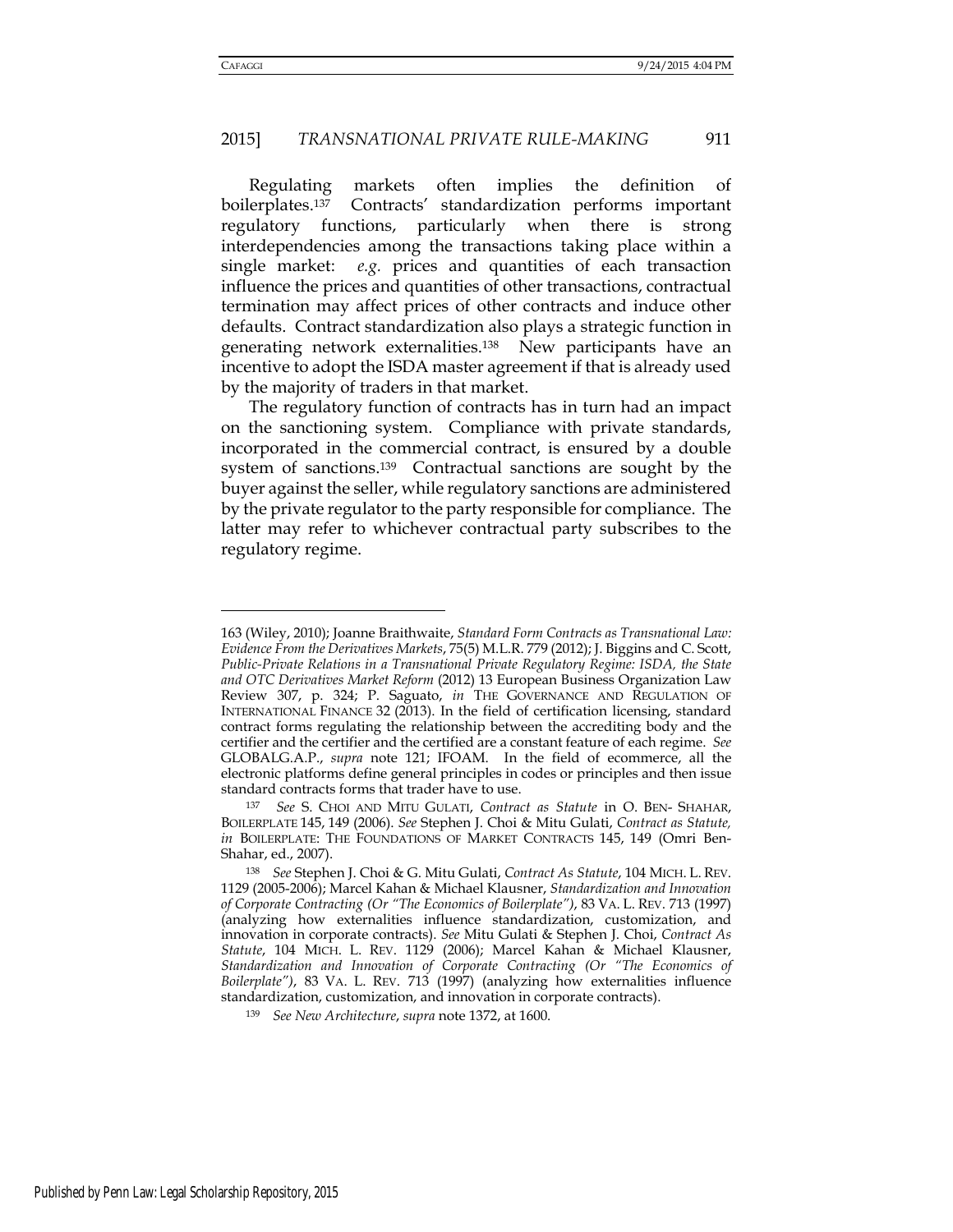Implementation of private standards can involve groups of regulated entities. In these instances, the regulated entities are recommended to use multiparty and regulatory contracts to establish a network that has to implement regulatory requirements. Such networks can be (1) vertical, including parties along the global supply chain aimed at implementing safety, environmental, or social policies, or (2) horizontal among firms in different supply chains located in the same geographic location.140 The use of contracts imposes monitoring costs on the parties along the chain to evaluate compliance and react in case of non-compliance through innovative sanctioning regimes.

To ensure compliance, many regulatory instruments use market driven tools, including both prices and sanctions. They reward compliance via market prices and punish violations by using reputational and community sanctions, in addition to the more conventional contractual and associational sanctions.141 Possibly the most interesting developments concern compliance instruments; for example, how regulated entities' compliance is ensured using both hierarchical and peer monitoring.<sup>142</sup>

Regulatory instruments do not focus only on standard setting and implementation. Compliance monitoring has stimulated the development of many innovative regulatory instruments. Furthermore, it refers to the regulator and to those that have to comply. Private standards concern also reporting and monitoring

<sup>140</sup> Horizontal networks can be created to access capital (multiparty loans), technologies (patent pools), and knowledge (multiparty contracts to transfer knowhow).

<sup>141</sup> Dixit, *supra* note 118, at 97.

<sup>142</sup> *See* NEIL GUNNINGHAM, ENFORCEMENT AND COMPLIANCE STRATEGIES 120 (Oxford Handbook of Regulation, 2010). *See generally* CHRISTINE PARKER & VIBEKE LEHMANN NIELSEN, EXPLAINING COMPLIANCE: REGULATION (London School of Economics and Political Science, 2011); FABRIZIO CAFAGGI, THE ENFORCEMENT OF TRANSNATIONAL REGULATION 108 (Edward Elgar ed., 2012); PAUL VERBRUGGEN, ENFORCING TRANSNATIONAL PRIVATE REGULATION: A COMPARATIVE ANALYSIS OF ADVERTISING AND FOOD SAFETY *(*Edward Elgar ed., 2014*)*; GEOFFREY P. MILLER, THE LAW OF GOVERNANCE, RISK MANAGEMENT AND COMPLIANCE (Wolters Kluwer 1st ed., 2014). *See* NEIL GUNNINGHAM, *Enforcement and Compliance Strategies*, *in* OXFORD HANDBOOK OF REGULATION 120 (Robert Baldwin et al. eds., 2010). *See generally* CHRISTINE PARKER & VIBEKE LEHMANN NIELSEN, EXPLAINING COMPLIANCE: BUSINESS RESPONSES TO REGULATION (Edward Elgar ed., 2012); FABRIZIO CAFAGGI, ENFORCEMENT OF TRANSNATIONAL REGULATION 108 (Edward Elgar ed., 2012); PAUL VERBRUGGEN, ENFORCING TRANSNATIONAL PRIVATE REGULATION (Edward Elgar ed., 2014*)*; GEOFFREY P. MILLER, THE LAW OF GOVERNANCE, RISK MANAGEMENT AND COMPLIANCE (2014).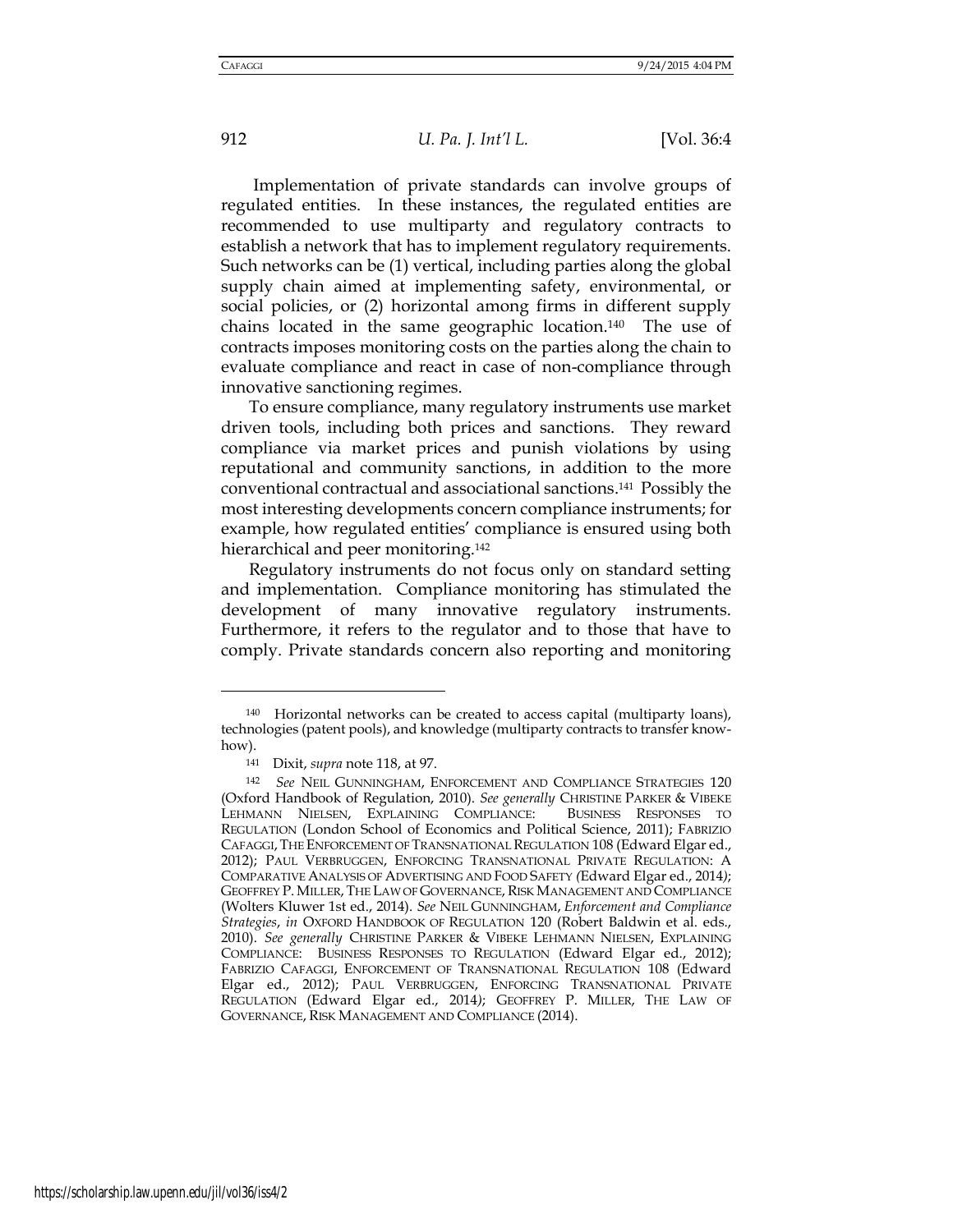compliance by regulated entities.143 Firms are required to issue financial and non-financial reporting where they document their degree of compliance with human rights, social, and environmental policies.144 Due diligence requirements associated with compliance often translates into changes concerning both the internal governance of the corporation and that of the supply chain.145 Selfassessment is the first - yet not the exclusive - instrument to monitor regulatory performance. Private regulators use ex officio power to inspect and monitor regulated entities compliance, in addition they may deploy third party monitoring by delegating this function to 'independent' private actors.146 Monitoring instruments increase accountability both towards the regulated along with the beneficiaries of the regulatory process while also providing information about overall effectiveness.

### 6. USAGES, CUSTOM, AND JURA MERCATORUM

Conventionally, the new lex mercatoria has been described as a body of privately set rules produced by a community of traders whose legitimacy is provided by the community itself.<sup>147</sup> It is a

<sup>143</sup> *See, e.g.*, GLOBAL REPORTING INITIATIVE, G4 SUSTAINABILITY REPORTING GUIDELINES (2013), https://www.globalreporting.org/resourcelibrary/GRIG4- Part1-Reporting-Principles-and-Standard-Disclosures.pdf. (last visited Apr. 3, 2015).

<sup>144</sup> ICOC Articles of Association, *supra* note 91, at art. 12.

<sup>145</sup> *See generally* The Kimberley Process, Kimberley Process Certification Scheme, *available at* http://www.kimberleyprocess.com/en/kpcs-core-document (last visited Apr. 3, 2015); FAO-OECD Guidance for Responsible Agricultural Supply Chains, Draft for Comment, 2015, *available at* [http://mneguidelines.](http://mneguidelines/) oecd.org/FAO-OECD-guidance-responsible-agricutural-supply-chains.pdf (last visited Apr. 3, 2015); International Fund for Agricultural Development, Procedures for Financing from the Grants Programme, *available at* <http://www.ifad.org/> gbdocs/eb/102/e/EB-2011-102-R-28.pdf (last visited Apr. 3, 2015).

<sup>146</sup> *See generally* Fabrizio Cafaggi & Andrea Renda, *Measuring the Effectiveness of Private Regulatory Organizations*, 82 STRIJBIS FOUND. REP. (2014)[, http://ssrn.com/](http://ssrn.com/) abstract=2508684.

<sup>147</sup> ROY GOODE ET AL., TRANSNATIONAL COMMERCIAL LAW 38 (Oxford Univ. Press, 2007) ("[L]ex mercatoria . . . consists of the unwritten customs and practices of merchants so far as satisfying externally set criteria for validation. This definition excludes written codification of customs and practice . . . . [L]ex mercatoria is thus best seen as being true to its origins the product of spontaneous activity on the part of merchants.").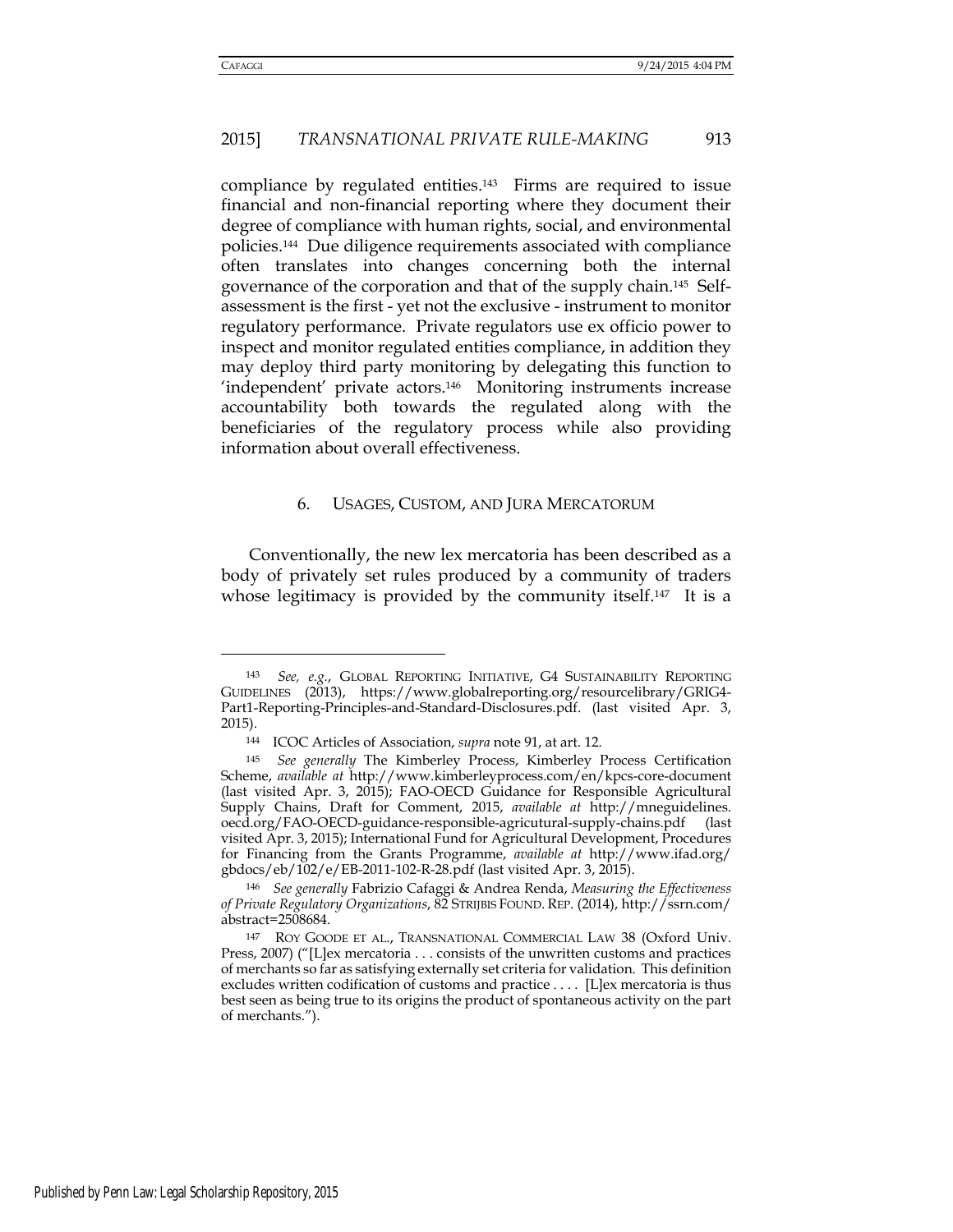contested concept.148 Among the most debated issues are the selfcontained nature of lex mercatoria and its independence from state laws. Recently, both the assumption of statelessness and that of centralization of rulemaking and uniformity have been successfully challenged.149 Both historians and lawyers have shown that *lex mercatoria* emerges out of an institutional framework where adjudication plays a paramount role.150 Moreover, merchant rules have been for the most part local and often conflicting, rather than uniform and universal.<sup>151</sup>

The concept of custom (*consuetudo*) is at the same time broader and narrower than *jus mercatorum*. <sup>152</sup> Through custom, social

<sup>150</sup> The role of adjudication is very relevant to identifying the existence of a custom and determining its content and effects. While it is universally recognized that adjudication by courts and arbitrators is relevant, different views exist on the effects of judicial "recognition" of custom. Some believe that it is a precondition for making the custom binding; others hold the view that it has only a declaratory function. *See generally* Roy Goode, *Usage and its Reception in Transnational Commercial Law*, 46 INT'L & COMP. L. Q. 1, 7–18 (1997); ALBRECHT CORDES, *The Search for Medieval Lex Mercatoria*, 5 OXFORD U. COMP. L F., 64 (2003), [http://ouclf.iuscomp.](http://ouclf.iuscomp/) org/articles/cordes.shtml.

<sup>151</sup> *See* Emily Kadens, *The Myth of the Customary Law Merchant*, 90 TEX. L. REV. 1153, 1153 (2012) [hereinafter *The Myth*] (providing an account of commonly conflicting rules).

<sup>148</sup> *See* Nikitas E. Hatzimihail, *The Many Lives—and Faces—of Lex Mercatoria: History as Genealogy in International Business Law*, 71 L. & CONTEMP. PROBS. 169, 169 (2008) (detailing the analysis of lex mercatoria's rival accounts).

<sup>149</sup> Ralf Michaels, *The True Lex Mercatoria: Law Beyond the State*, 14 IND. J. GLOBAL LEGAL STUD. 447, 447–68 (2007); Ralf Michaels, *The Mirage of Non-State Governance*, 1 UTAH L. REV. 31, 31–45 (2010); THE AMES FOUNDATION, LEX MERCATORIA AND LEGAL PLURALISM: A LATE THIRTEENTH-CENTURY TREATISE AND ITS AFTERLIFE (Mary Elizabeth Basil et al. eds., 1998) *available at*  [http://amesfoundation.l](http://amesfoundation/)aw.harvard.edu/lm.html (last visited Apr. 3, 2015); J. Donahue, *'Benvenuto Stracca's De mercatura: Was There a lex mercatoria in Sixteenth Century Italy?', in* FROM LEX MERCATORIA TO COMMERCIAL LAW, COMPARATIVE STUDIES IN CONTINENTAL AND ANGLO-AMERICAN LEGAL HISTORY 24, 69–120 Ralf Michaels, *The True Lex Mercatoria: Law Beyond the State*, 14 IND. J. GLOBAL LEGAL STUD. 447, 447–68 (2007); Ralf Michaels, *The Mirage of Non-State Governance*, 1 UTAH L. REV. 31, 31–45 (2010); Mary E. Basile et. al., LEX MERCATORIA AND LEGAL PLURALISM: A LATE THIRTEENTH-CENTURY TREATISE AND ITS AFTERLIFE (1998); Charles Donahue, *'Benvenuto Stracca's De Mercatura: Was There a Lex mercatoria in Sixteenth Century Italy?', in* FROM LEX MERCATORIA TO COMMERCIAL LAW, COMPARATIVE STUDIES IN CONTINENTAL AND ANGLO-AMERICAN LEGAL HISTORY 24, 69–120 (Vito Piergiovanni ed., 2005) [hereinafter COMPARATIVE STUDIES].

<sup>152</sup> *See* J. Gilissen, *Consuetudine*, *in* DIGESTO, DISC. PRIVATISTICHE 9 (UTET, 1988) 9 [hereinafter *Gilissen, Consuetudine*]; NORBERTO BOBBIO, LA CONSUETUDINE COME FATTO NORMATIVO (pincite) (1942) (parenthetical); Norberto Bobbio, *Consuetudine (teoria generale)*, *in* 9 ENCICLOPEDIA DEL DIRITTO 426 (Antonino Giuffre ed., 1961). For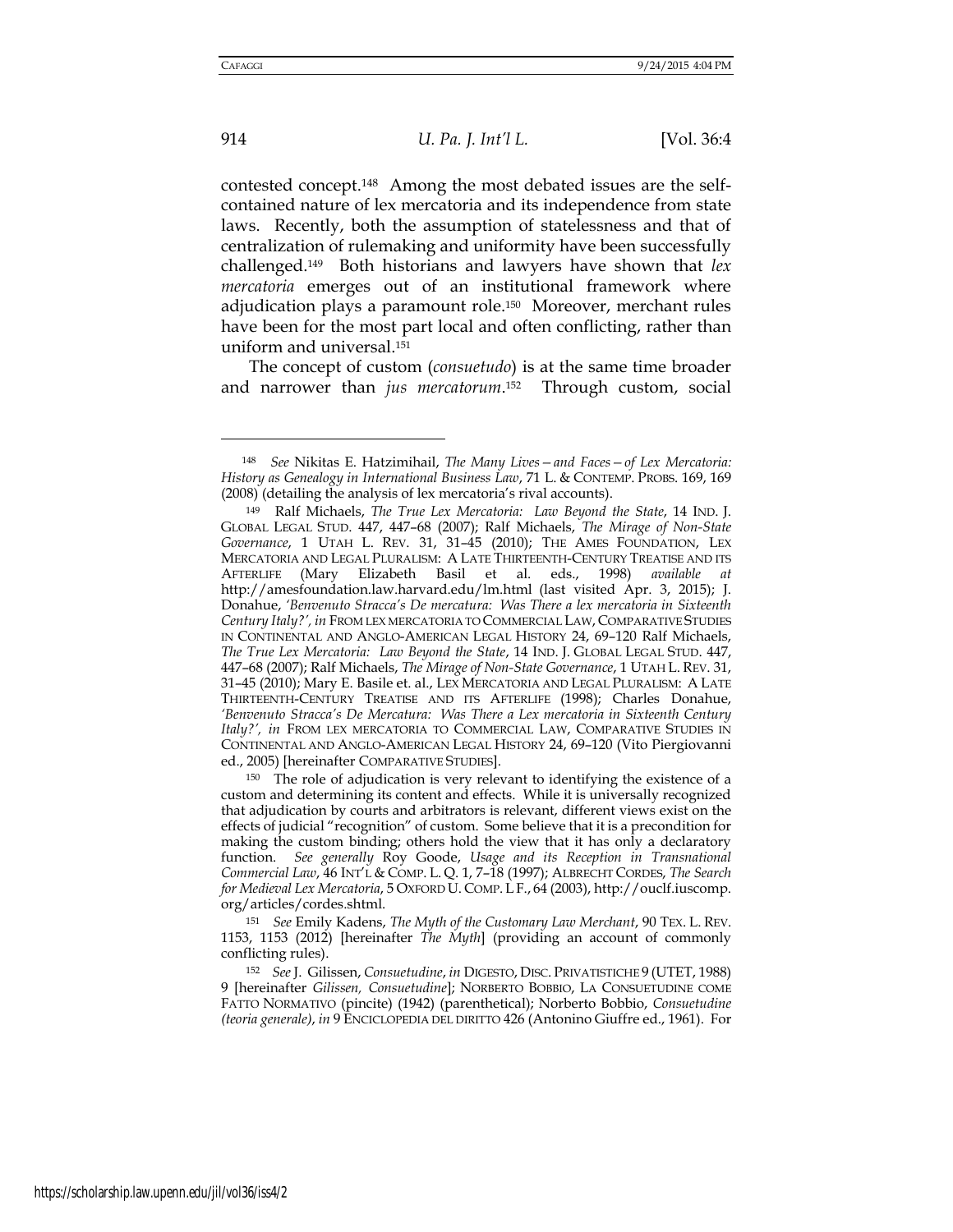practices in commercial and social relationships become legally binding.153 Customary rules have contributed to the creation of new markets or to their globalization, as for example the financial instruments like bills of exchange and bills of lading introduced by Italian bankers and merchants in the fifteenth century.154 Custom is broader because it is not limited to merchants and to contracts and exchanges; it applies to other fields of private law, from property and intellectual property to torts and restitution.155 It concerns weights, measures, and other performance features (e.g. time and place) related to exchanges.<sup>156</sup> Custom tends to be associated with specific transactions and markets. It "regulates" the exploitation of resources - the limits posed in the interest of community - to the use of collective resources when related to ownership.<sup>157</sup>

*Jus mercatorum* is broader than custom since it encompasses both *statuta* (general regulations concerning merchants and the relationships between merchants and third parties), *consuetudo* (custom), and the decisions by merchant courts.<sup>158</sup>

Historically, custom was the primary source of legal regulation of commercial relationships in Europe until the French revolution and the Code de commerce of 1807, where primacy of legislation determined the decline of custom. However, custom never disappeared after the codification process started.159 Even after the Ordonnance de commerce was in 1673 enacted by Colbert, the role of "*coutumes*" in French commercial law remained very significant.<sup>160</sup> A different path was followed in English common

a historical perspective, see generally the essays in COMPARATIVE STUDIES,*supra* note 149.

<sup>153</sup> Samuel Williston & Richard A. Lord, *A Treatise on the Law of Contracts* § 4 (4th ed. 1993 & Supp. 1999).

<sup>154</sup> *See* Douglass C. North, *Institutions*, 5 J. ECON. PERSP. 97, 105 (1991) (explaining the evolution across institutions in early modern Europe).

<sup>155</sup> *See* Geoffrey Hodgson, *On the Institutional Foundations of Law: The Insufficiency of Custom and Private Ordering*, 43 J. of Econ. Issues, 143 (2009).

<sup>156</sup> *Id*.

<sup>157</sup> *See generally* ELINOR OSTROM, GOVERNING THE COMMONS (1990).

<sup>158</sup> *See* FRANCESCO GALGANO, STORIA DEL DIRITTO COMMERCIALE 38 (1976).

<sup>159</sup> David Ibbetson, *Custom in Medieval Law, in* THE NATURE OF CUSTOMARY LAW 153-155 (Amanda Perreau-Saussine & James B. Murphy eds., Cambridge U. Press 2007). *See also* R.C. VAN CAENEGEM, AN HISTORICAL INTRODUCTION TO PRIVATE LAW (1-15) (D.E.L. Johnson trans., 1988).

<sup>160</sup> Vito Piergiovanni, *Diritto Commerciale nel Diritto Medievale e Moderno*, 4 DIGESTO 333, 343 (1989). Vito Piergiovanni, *Diritto Commerciale nel Diritto Medievale e Moderno*, *in* DIGESTO, 333, 343 (1989).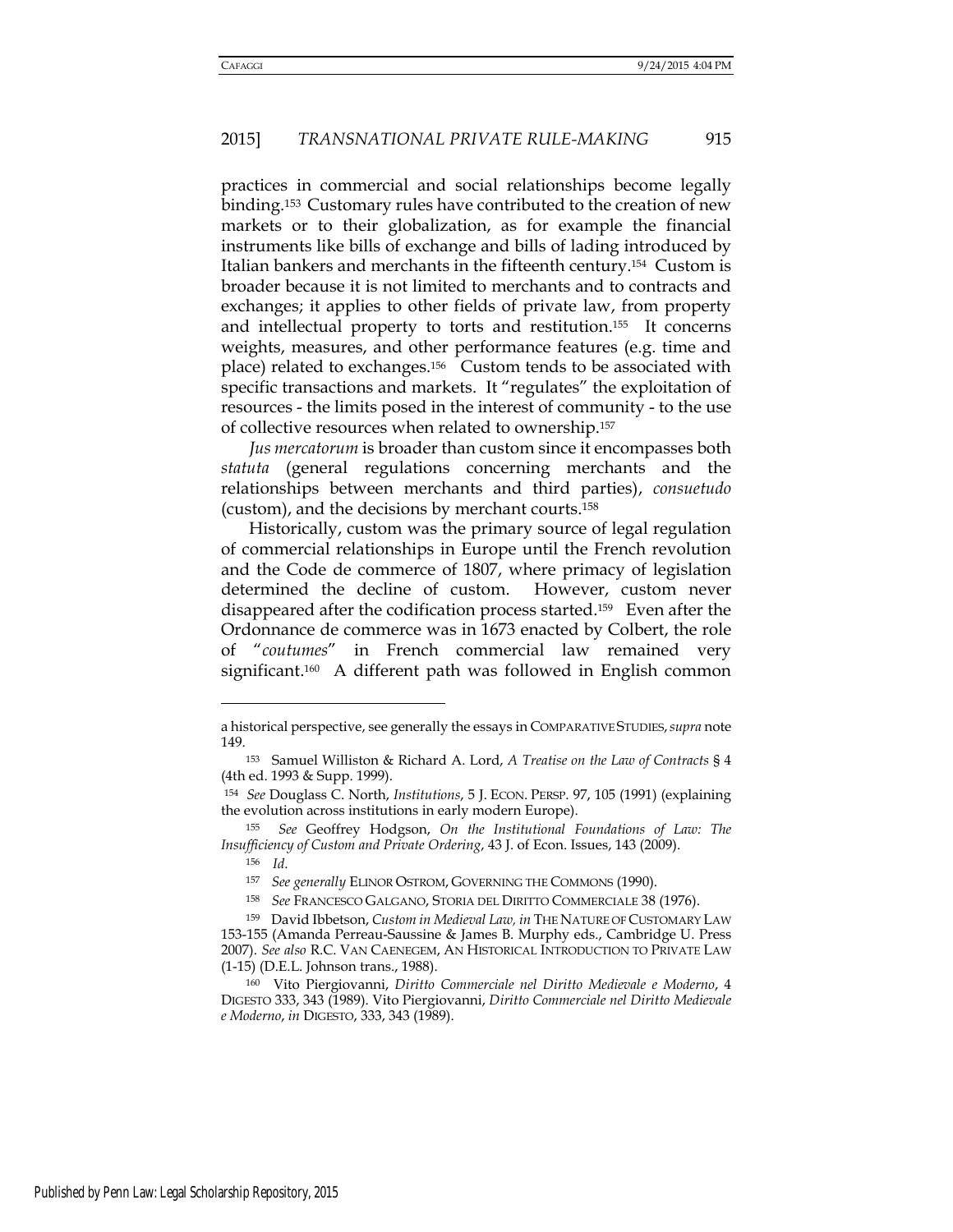law, where the origins of common laws are often grounded on custom and integration rather than separation as the distinctive feature of the relationship between law and custom.161 At common law, custom and laws are seen more as complements than competing sources.<sup>162</sup>

Custom develops out of usages that reflect patterns of behavior by members of a business community.163 Unlike "*mos*" (habit) which represents factual pattern of behavior, *consuetudo* (custom) constitutes a normative practice.<sup>164</sup>

 In medieval times, (business) communities were closed and access was regulated.165 Nowadays for the purpose of custom, the community does not have to define strict membership requirements. The process through which usages and customs become binding on the relevant community may differ, depending on whether it is self-defined by the community or regulated by the public authority via legislation or adjudication.

When the community of traders defines the process through which rules become binding, they refer to internal rules of their community. These rules range from social norms to highly formalized instruments.166 The public law perspective differs when it determines the criteria for custom to be legally binding. contemporary legal systems, custom or '*consuetudo*' is part of legal sources of domestic and international regimes.<sup>167</sup> Parties can make specific references to custom in their contract; custom can prevail over default rules whereas it cannot conflict with mandatory rules.<sup>168</sup>

<sup>166</sup> Paul R. Milgrom, et al., *The Role of Institutions in the Revival of Trade: the Law Merchant, Private Judges, and Champaign Fairs*, 2 ECON. & POL. 1 (1990).

<sup>167</sup> *See*, *e.g.*, U.N. Commission on the International Trade Law, *Digest of Case Law on the United Nations Convention on the International Sale of Goods*, art. 9(2), U.N. DOC. A/CN.9/SER.C/DIGEST/CISG/9 (June 8, 2004) [hereinafter "CISG Art. 9"]; at the domestic level, art. 12 preleggi of the Italian Civil code.

<sup>168</sup> Williston & Lord, *supra* note 153, § 34 ("At common law, the requisites for incorporating a custom or usage, [1] in order that it could be considered as entering into a contract and forming a part of it,[2] are that it must be ancient or long-

<sup>161</sup> S*ee* H. PATRICK GLENN, ON COMMON LAWS 16–20 (2006).

<sup>162</sup> Ibbetson, *supra* note 159, at (153).

<sup>163</sup> The distinction between usages and custom goes back to the school of Orleans and the contribution by Jacques de Revigny,

<sup>164</sup> *See* Ibbetson, *supra* note 159, at 156 (stating that in relation to medieval times, "habit represented a factual regularity while custom was normative.").

<sup>165</sup> *See* Piergiovanni, *supra* note 160, at 338 ("La cittadinanza è requisito normalmente richiesto per appartenere alla corporazione, oltre all'esercizio dell'attivita' mercantile ed alla buona fama: l'entrata viene poi sancita dal giuramento di accettazione delle norme sociali e dal pagamento di una tassa").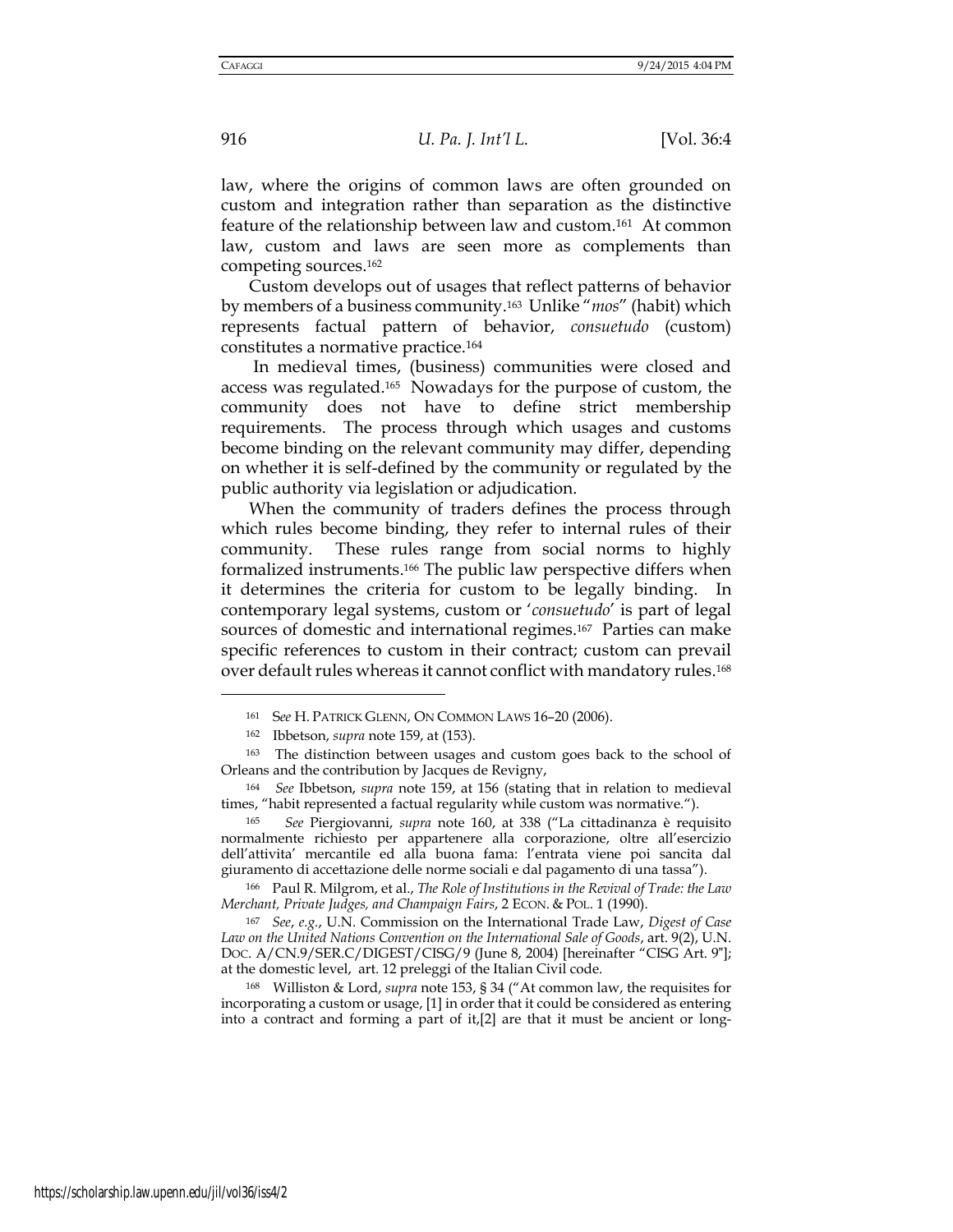When parties are silent, the applicability of transnational customs is determined according to the law of the contract.

According to the conventional legal definition, custom constitutes a form of private production of rules that become binding when the community tacitly consents.<sup>169</sup> The common features of custom are generally associated with the repetition over time of behavior by the majority of the community.170 Thus the two requirements are repetition over time of a specific behavior and *opinio juris sive necessitatis.*171 The former concerns the conduct of the community's members, the latter represents the (tacit) consent of the relevant community to that behavior.172 The significance of the belief that a practice exists (*opinio juris*) has been relaxed in some areas, where simple presumed knowledge of the custom's existence is considered the necessary and sufficient precondition to become legally binding.<sup>173</sup>

How is the scope of custom's application defined? What are the business or social community' boundaries to which it applies? In customary law the relevant community is composed by merchants or traders, in agricultural law by farmers, in the professional world by lawyers, doctors, engineers, accountants and so on. Unlike TPR, where the regulator often represents different and competing interests including those of stakeholders who are the primary beneficiaries of the standards (consumers, investors, and human rights holders), in custom, the community is composed by those who apply the rules. Interests of the affected stakeholders outside of the business community are not relevant to transform the social

established,[3] certain,[4] continuous,[5] uniform,[6] general,[7] notorious,[8] reasonable,[9] and not in contravention of law.[10] Furthermore, parties acting within the scope of the usage's operation must acquiesce in it.[11]").

<sup>169</sup> For the different perspectives with a focus on law and economics, *see* CUSTOMARY LAW AND ECONOMICS (Lisa Bernstein & Francesco Parisi, eds. 2013).

<sup>170</sup> *See* BARTOLUS OF SASSOFERRATO, IN PRIMUM DIGESTI VETERIS PARTIS COMMENTARIA, Fol. 191 (1425).

<sup>171</sup> *See* Rodolfo Sacco, Consuetudine; *Gilissen*, *Consuetudine*, *supra* note 152, at para. 5 (distinguishing between an objective element [repetition over time] and a subjective element [belief that the rule is binding]).

<sup>172</sup> The consensual dimension has always been relevant to make it legally binding. In relation to then medieval times it has been claimed, "Just as the basis of legislation was the will of the prince, so the basis of custom was the will of people." Ibbetson, *supra* note 159, at 175.

<sup>173</sup> *See, e.g.*, International Institute for the Unification of Private Law (UNIDROIT), Principles of International Commercial Contracts (2010); CISG Art. 9, *supra* note 167.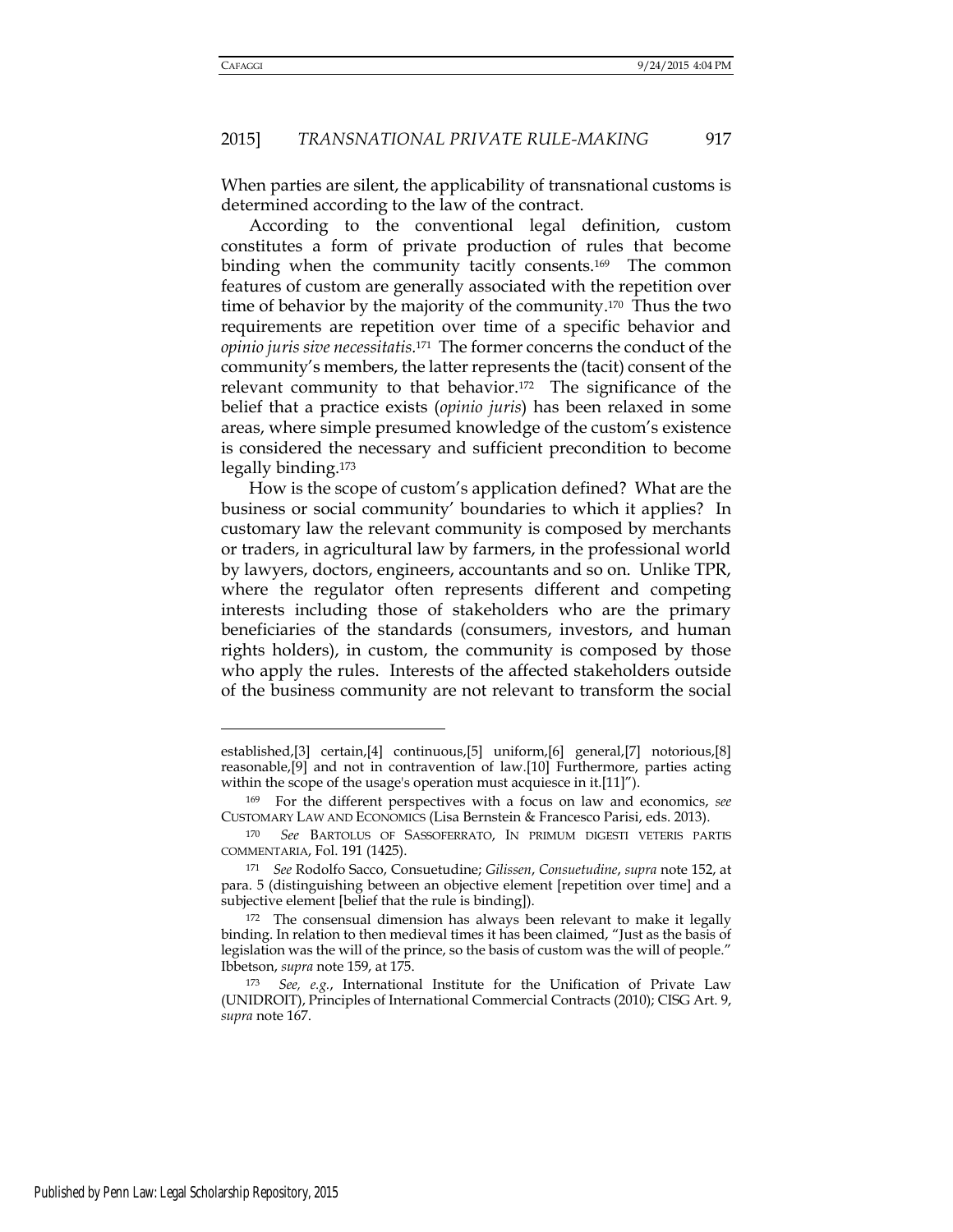practice into a legally binding set of rules. Custom can produce externalities that are not internalized through the prescriptions of procedural requirements like those described in relation to TPR.

The boundaries of what constitutes a relevant community, the amount of time and the frequency of repetition may vary from custom to custom. The boundaries of the relevant community and of the scope of majoritarian consent are often left undetermined.

Communities for whom custom is binding may be personal or territorial. Consequently, customs may be personal and independent of a specific territory or territorial when associated with an administrative jurisdiction.<sup>174</sup> Hence, there are customs developed by merchants, bankers, and farmers, and customs developed in London, Florence, Paris, Genoa, Antwerpen, Lubeck, and so on. Nowadays, the primacy of legislation has reinforced the distinction between personal and territorial scope: the personal dimension of customs versus the territorial dominance of legislation; hence communities producing transnational customs are primarily functional rather than territorial entities.175 This a common feature of transnational private rule-making.

Each community may adopt a different metric to define the existence and the content of custom. In agriculture, for example, the distinction between production, transformation and distribution practices is based on how different communities define their own practices. The former community is composed by farmers, the second by the processors of agricultural commodities, the third by retailers. However, even when global institutions like commodity exchanges harmonize customary rules, local differences persist. The local and transnational dimensions affect the relevance of the community through which the *opinio juris ac necessitatis* is formed and has an impact on judicial recognition. Domestic courts may use different parameters to evaluate whether a custom exists depending on its local or international scope and the boundaries of the community.

What characterizes custom is its evolutionary pattern: **incremental rather than radical and instantaneous, retrospective rather than prospective**. It starts with usages that can be repeat conducts by a number of the community's members. Custom

<sup>174</sup> *See Gilissen, Consuetudine*, *supra* note 152, at 9 para. 6.

<sup>175</sup> Clearly a different account concerns local customs whose territorial features still dominate.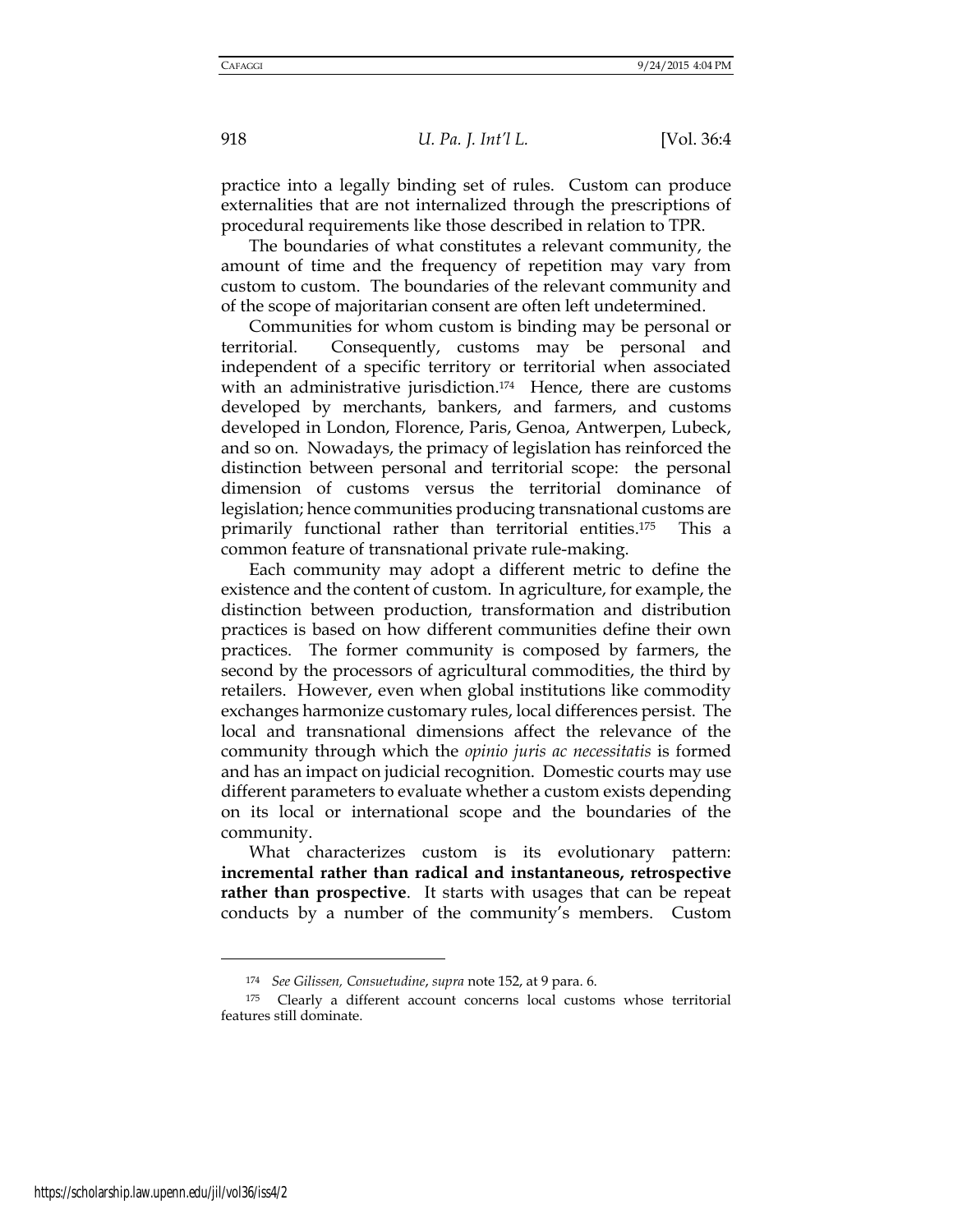becomes binding on the entire community only when the majority of its members, at least tacitly, consent.<sup>176</sup>

The binding nature of custom should not be confused with its (non-existing) mandatory character. Even when custom is legally binding, parties have the opportunity to opt out.<sup>177</sup>

To emerge custom presupposes some institutional (pre)conditions. Key determinants are certainly interests' homogeneity and the presence of repeat players.<sup>178</sup> (1) Legally binding customs are not likely to arise when the community is characterized by the presence of heterogeneous and conflicting interests. Rather, this is the domain of regulation, either public or private. In the middle ages when private actors (for example, merchants in *corporationes*) were conferred the power to regulate their activities, the decision between enacting 'statuta' or developing customs was related, among other factors, to the degree of conflict of interest among the members of the communities. When conflicts were significant and the emergence of a common and shared rule was not likely to happen, they would enact a 'statutum'. When conflicts were limited, private actors would instead let the rules develop on the basis of practices construed with the aid of professionals (*consilia*). Interests' homogeneity does not imply lack of conflict. Conflicts in developing a custom are admissible, but within a community whose interests are generally aligned.<sup>179</sup> This feature represents a major difference from transnational private regulation and especially from the more recent multistakeholder forms that include representatives of industries, governments and CSOs.180 (2) Consistent with interests' homogeneity of custom is the repeat player nature of the community's members. <sup>181</sup> Given that

<sup>176</sup> *See Gilissen, Consuetudine*, *supra* note 152, at 9.

<sup>&</sup>lt;sup>177</sup> The opt out of custom strategy is much harder in fields of property and torts, where parties should explicitly regulate the matter in order to make custom inapplicable. This is in contrast with the contracts field, where parties can state the inapplicability of custom to their agreement. It is commonly accepted that parties can opt out of custom by making an explicit reference to the inapplicability of custom to their contractual relationship.

<sup>178</sup> *See* Clayton P. Gillette, *The Law Merchant in the Modern Age: Institutional Design and International Usages Under the CISG*, 5 CHI. J. INT'L L. 157, 162 (2004).

<sup>&</sup>lt;sup>179</sup> Examples of these conflicts range from those concerning time of delivery and time of payment to those related to the definition of merchandise.

<sup>180</sup> *See* Cafaggi, *supra* note 2.

<sup>181</sup> *See* Gillette, Institutional Design, *supra* note 178, at 163.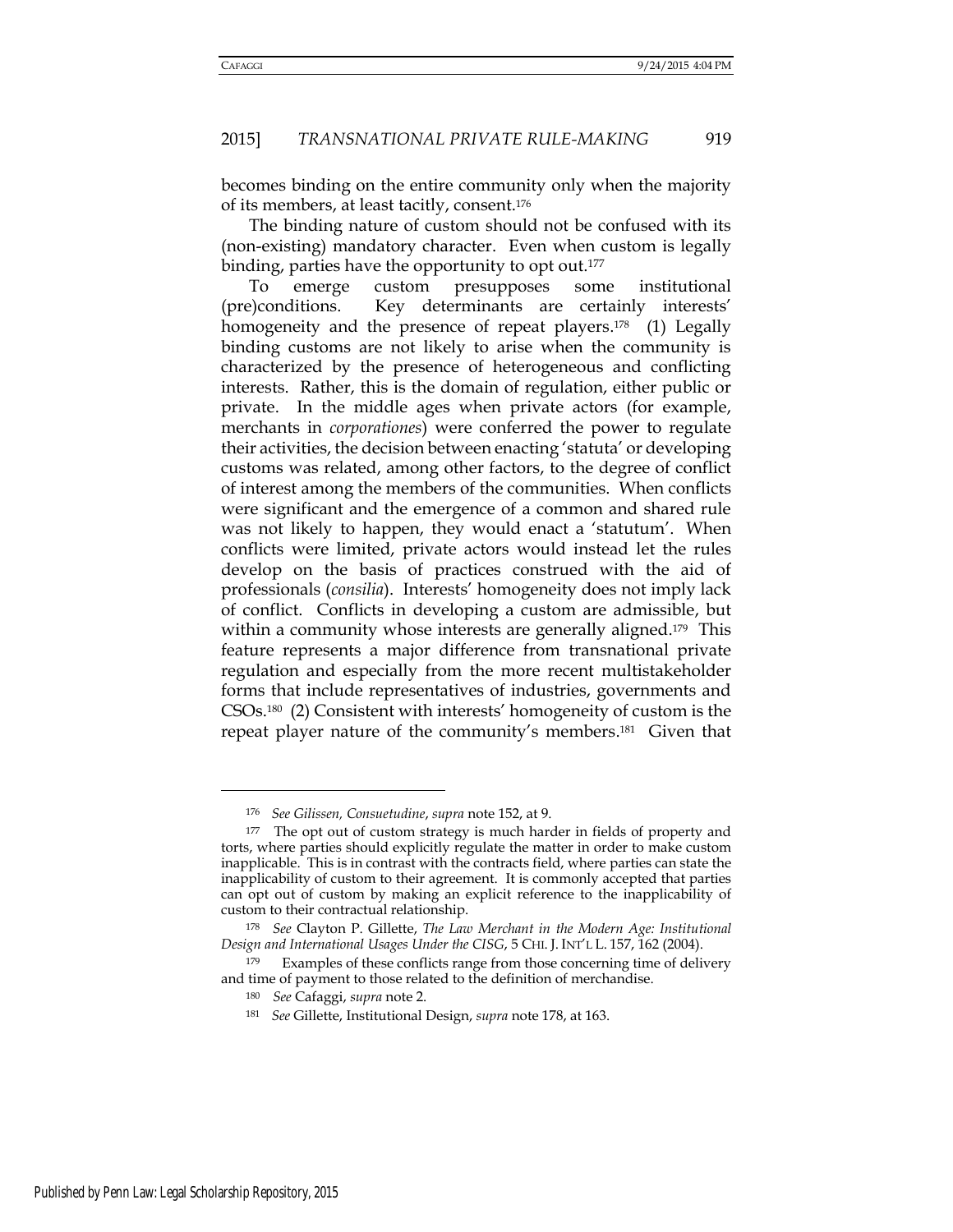custom arises out of usages that materialize in repeat conducts, such repetition is likely to occur when players are the same.

(3) A third institutional precondition is custom's observability. 182 For a custom to emerge, the pattern of behavior and the tacit consent have to be observable by the members of the community. Observability is translated into the legal requirement that the custom is known or should have been known to the parties in order to become binding. Modern technologies make behavior among distant players observable. Hence physical proximity and size of the community are not any longer institutional preconditions of the emergence of customary rules. Custom may develop in communities where players are numerous and far away. Observability marks another significant difference from private regulation: since parties have to opt in to private regulation for it to be binding, in TPR knowledge is actual and observability is unnecessary.

How are customs enforced? When customs become binding, they can be enforced before a court, but the most powerful instrument is conventionally considered extralegal enforcement by the community.183 The community, once the custom has been recognized as binding, deploys extralegal sanctions to punish violations.184 A custom's modes of enforcement depend on the (1) degree of the community's institutionalization, (2) existence of a third party's enforcer, and (3) relationship between individual and collective responsibility.185

There are different degrees of community's institutionalization within which custom develops; sanctioning regimes change accordingly. When the community is not institutionalized, the sanctioning system is primarily, if not exclusively, reputational.<sup>186</sup> The members who do not comply with customary rules can be excluded from the trade via refusal to deal. However, the

<sup>182</sup> *Id.* at 164.

<sup>183</sup> *See* Vito Piergiovanni*, Courts and Commercial Law at the Beginning of the Modern Age*, in THE COURTS AND THE DEVELOPMENT OF COMMERCIAL LAW (Vito Piergiovanni, ed., 1987); Piergiovanni, *Diritto Commerciale*, *supra* note 165. *But see* Avner Greif, *Contract Enforceability and Economic Institutions in Early Trade: The Maghribi Traders Coalition*, 83 AM. ECON. REV. 525, 531 (1993).

<sup>184</sup> *See* Avinish K. Dixit, *Lawlessness and Economics: Alternative Modes of Governance*, 99 AM. ECON. REV. 5, 7 (2009).

<sup>185</sup> *See* Avner Greif, *Impersonal Exchange Without Impartial Law: The Community Responsibility System*, 5 CHI. J. INT'L L. 109, 110 (2004).

<sup>186</sup> *See* Milgrom, North & Weingast, *supra* note 166.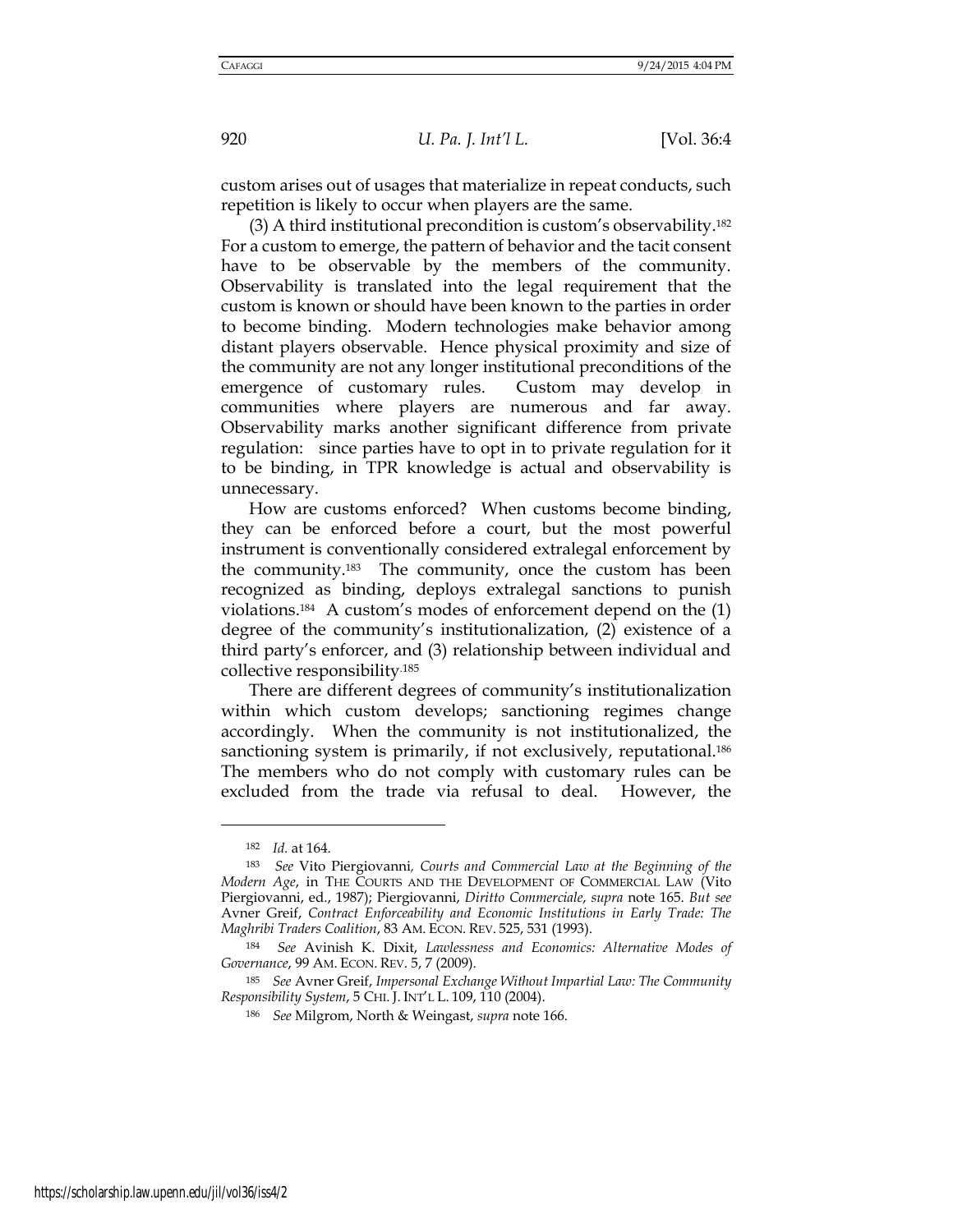effectiveness of the administered sanction depends on the size and cohesiveness of the community. Reputational sanctions work where there is cohesion of the objectives of the rules and where the violation by the individual participant produces negative effects on the entire group. Mutual trust supports the use of reputational sanctions. When the community is institutionalized, enforcing a mechanism with a predefined procedural structure can be set up. A system of adjudication is generally composed of laypeople (not professional judges) experts in the field. In relation to the enforcement of custom, the sanctioning menu is much richer than legal ones, and the sanctions tend to correlate to the gravity of the violations and its recurrence (e.g., whether it has occurred in the past, between the same parties). The higher the degree of the community's institutionalization, the closer the enforcement mechanisms to those adopted in TPR where increasingly independent 'dispute resolution bodies' administer sanctions and monitor their execution.

The above description assumes a highly decentralized form of rule-making where the usage becomes binding on the basis of its spreading across the community that provides tacit consent. However, in many instances private institutions have codified customs.187 Codifying institutions contribute to reduce uncertainty by collecting usages and making them publicly available. The paradigmatic contemporary example is offered by the International Chamber of Commerce (ICC), but many specialized institutions collect usages in relation to particular areas of finance, commerce and trading or in agriculture and in professions. Clearly the very definition of custom may change if instead of a spontaneous process of incremental consolidation, specific institutions perform the task of identifying and collecting the usages to 'transform' them into a legally binding custom. Codification of customs is performed by different institutions: the individual global supply chain, the industry, and the market. In many instances, these codifications are not themselves binding. They are purely informative. They become binding when trading platforms make compliance an entry

<sup>187</sup> *See, e.g.*, Chicago Mercantile Exchange; Chicago Climate Exchange *available at* <http://www.cftc.gov/ucm/groups/public/@iodcms/documents/> file/rercmecbot072613.pdf.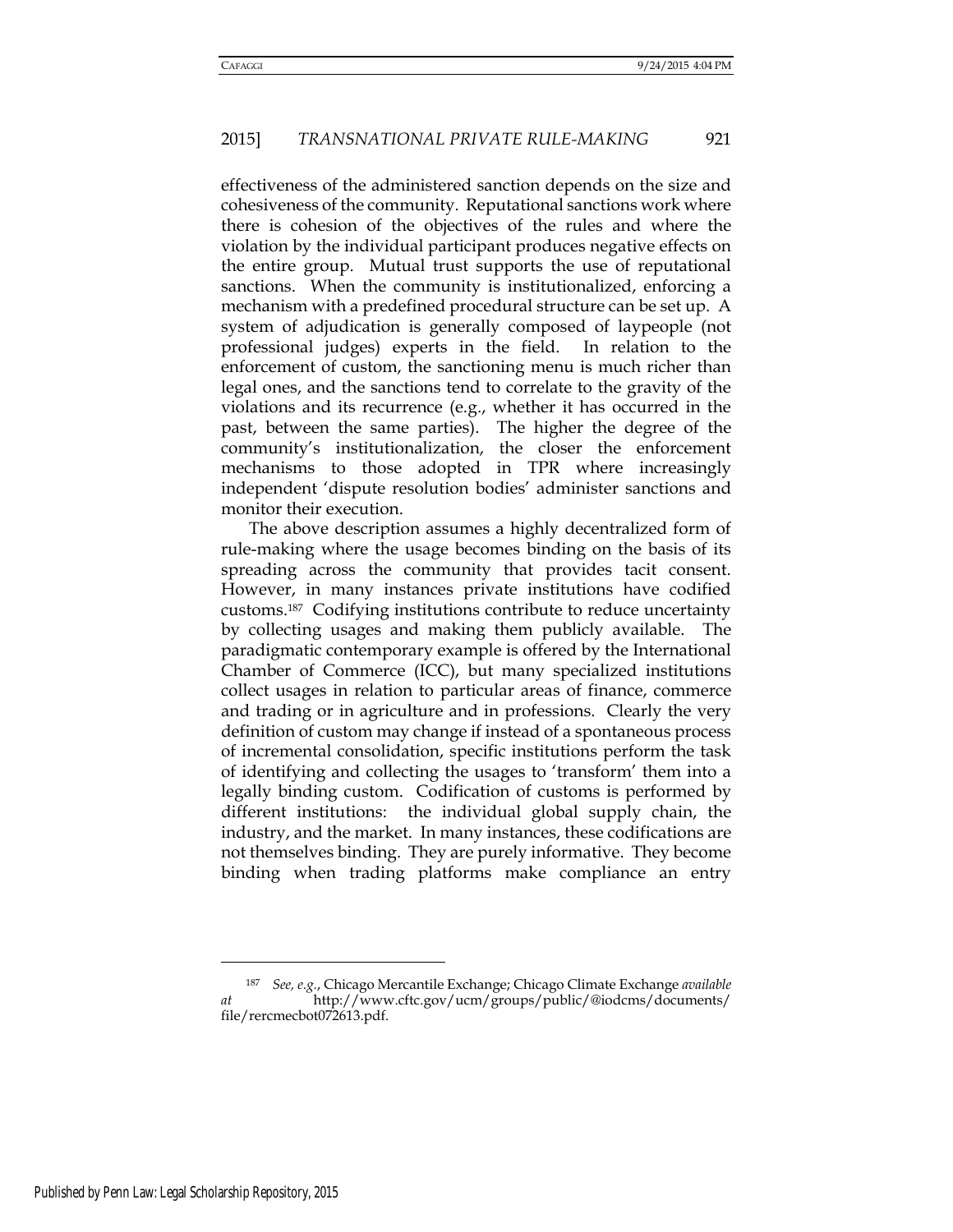requirement or when chain leaders require compliance with best practices as a prerequisite for accessing the chain.<sup>188</sup>

Does the process of customs' codification change the nature of custom as a form of incremental and spontaneous transnational private rule-making?189 It depends! The nature of custom does not change if codification is simply an instrument to collect and organize conceptually practices developed incrementally by the business community. If, instead, codification superimposes the codifiers' view, be them academics or practitioners, to what happens in practice, it changes the nature of custom. A business association that defines strict rules and strong barriers to entry for those subject to the rules does not fit with this definition of custom and is much closer to an industry self-regulatory regime. For the purpose of the comparison, the article considers forms of custom's codification that reflect the evolution of practices rather than the conceptual framework of the codifiers. The legitimacy and authority of custom is based on the community's practice and consent. However, the functional difference between custom and private regulation remains even when including codifications that transform the incremental process and crystallize it into private legislation. Customary rules are 'exchange facilitators'. Customary rules are not meant primarily to regulate market failures. At most, they reduce transaction costs by creating common trading rules that harmonize or standardize practices.190 They do not have stated regulatory objectives like those defined in TPR: complying with rule of law and human rights, increasing product safety and environmental protection, enhancing transparency in financial markets, or more industrial policy oriented objectives such as increasing the volume of trade, internationalizing markets, and granting SMEs access to global supply chains.

In addition, as it is clearly showed by Choi and Gulati, the presence of a transnational private regulator like ISDA permits immediate and coherent reactions to courts' (mis)interpretation of

<sup>188</sup> This has been demonstrated, in relation to agriculture, through the regulations enacted by different exchanges such as those in New York and Chicago.

<sup>189</sup> It clearly does for those who believe that custom is oral and not written since by definition codification implies shifting from verbal to written. However the process of custom's codification is old and goes back to Roman and medieval law. Medieval jurists believed that 'consuetudo' could be codified. *See Gilissen Consuetudine*, *supra* note 152, ¶ 3, 18.

<sup>&</sup>lt;sup>190</sup> *See FRANCESCO PARISI & VINCY FON, THE ECONOMICS OF LAWMAKING (2009);* ERIC A. POSNER, LAW AND SOCIAL NORMS (2000).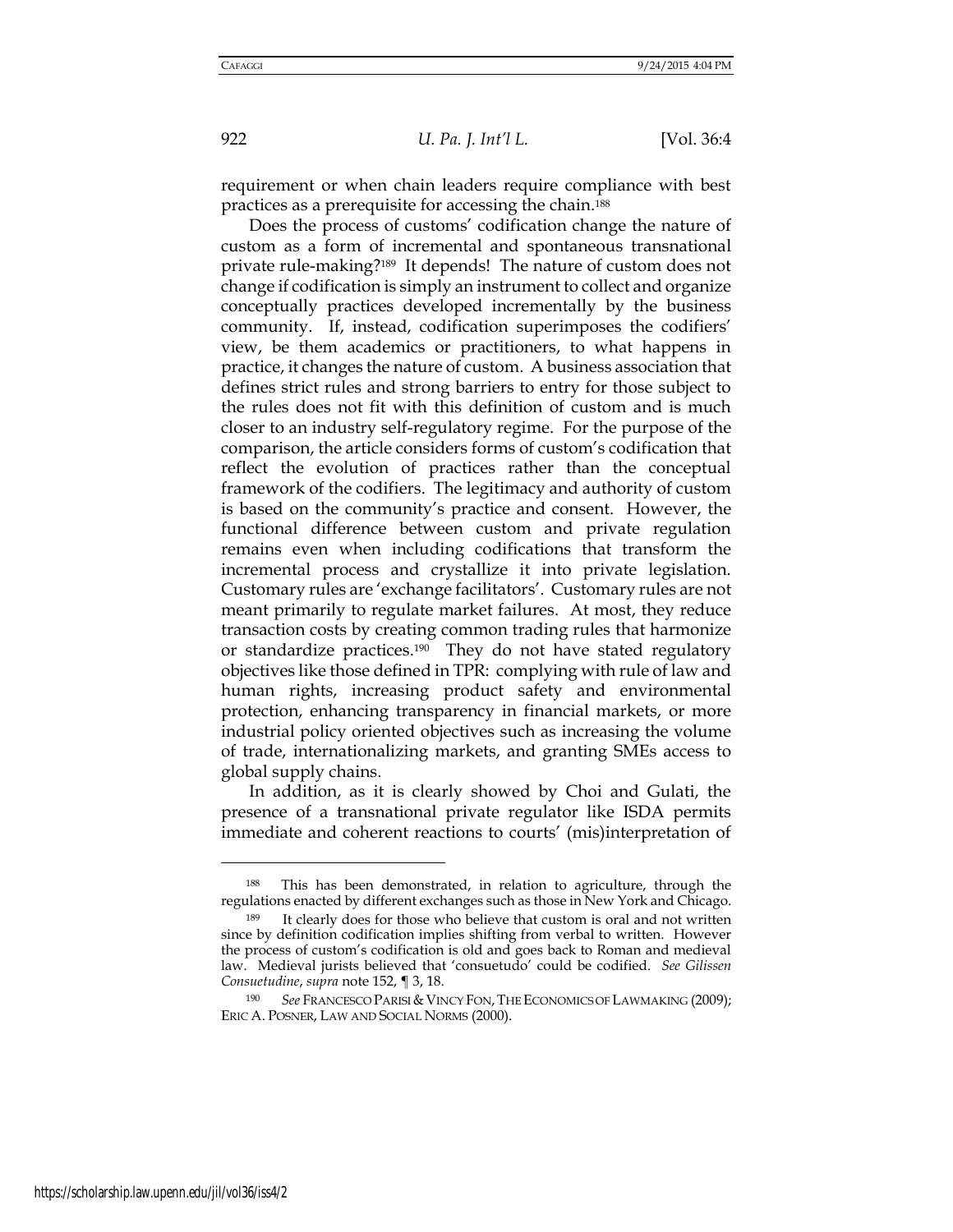the regulatory regime that cannot be triggered when 'impersonal' markets without a visible hand are at work.<sup>191</sup> This is the case in custom, where dispersed and uncoordinated market players cannot define an effective regulatory strategy to counteract 'unexpected' judicial interpretations.

# 7. COMPARING PRIVATE TRANSNATIONAL FORMS OF RULE-MAKING: DIFFERENCES AND COMMON FEATURES

The foregoing analysis shows that the role of private actors in global rule-making differs quite significantly across sectors and it is not easily reconcilable within a single set of distinct features. The differences can be analyzed along four dimensions: actors, procedures, instruments and effects.

#### *7.1. Actors*

<u>.</u>

The differences between custom and TPR in relation to actors are remarkable. Custom is characterized, even in its broadest spectrum, by the involvement of merchants. Civil society organizations do not play a significant role in the development of customary commercial rules. Interests of private actors in custom are generally aligned and homogenous or, better, become aligned and homogenous at the end of the process.192 TPR, on the contrary, is characterized by a much broader variety of private actors participating in the rule-making process with different objectives. Within the industry, different and often conflicting interests exist.193 Conflicts may reflect size (which

<sup>191</sup> *See* Choi & Gulati, *supra* note 138 at 149 (comparing the pari passu clause in sovereign debt contracts and derivatives swap contracts based on ISDA master agreement. "The existence of ISDA allows the swaps market to respond to unexpected court interpretations of contractual ambiguities much differently than the sovereign debt market").

<sup>192</sup> Custom becomes legally binding only when interests are aligned and there is consensus.

<sup>193</sup> Recently, the conflicts over transnational standard setting and implementation have also involved SMEs. A typical conflict is between multinationals and SMEs operating within the same regimes like in the agricultural-food industry. They have different capacities to comply and are often involved in distributional conflicts concerning the allocation of compliance's costs with the standards.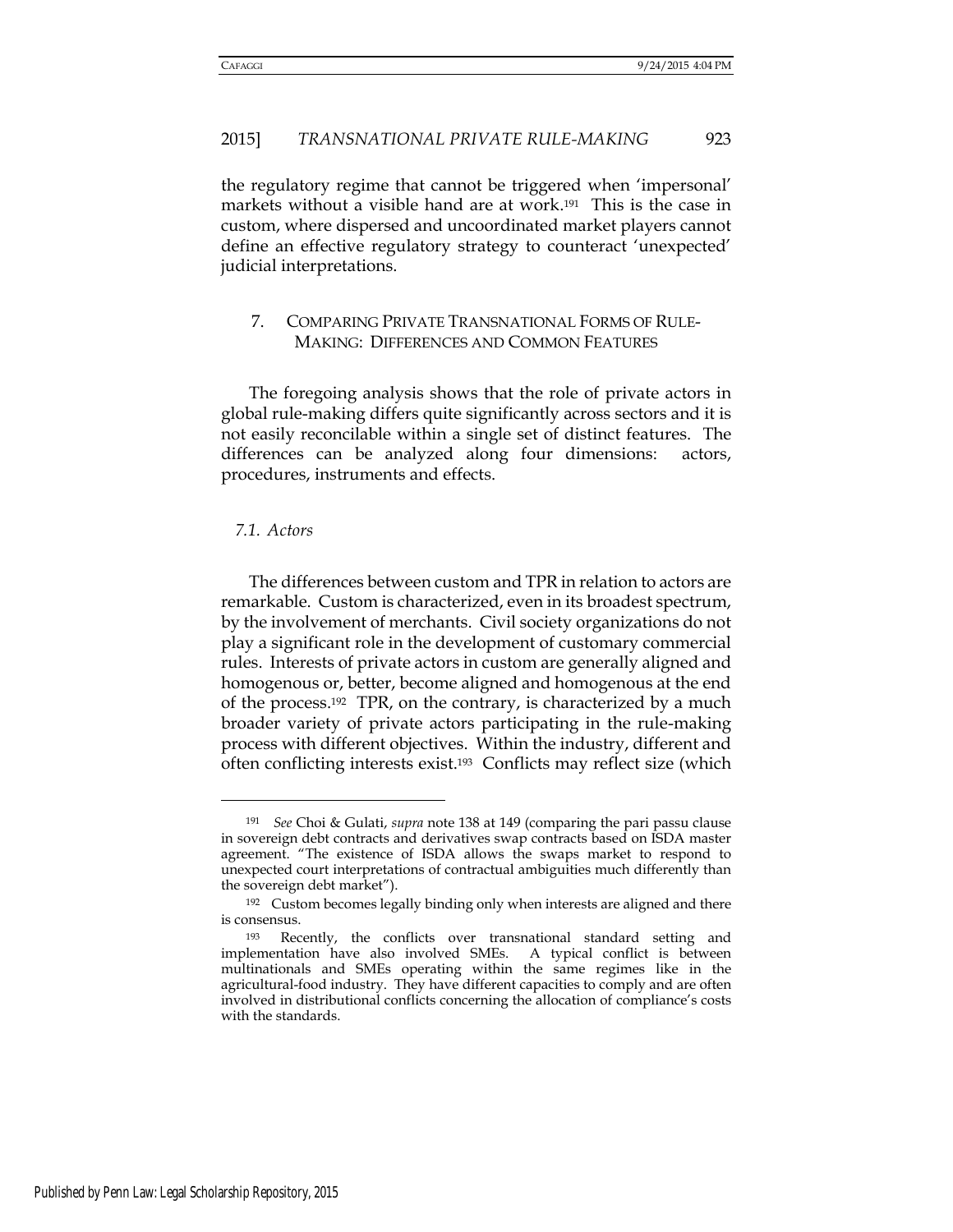in turn reflects different technological and financial capabilities) as those between multinationals and smallholders or may arise between producers and retailers within global chains.194 The existence of conflicting objectives is reflected both on governance and standard setting procedures.

The changes towards wider interests' representation in TPR are mainly stimulated or even led by CSOs. CSOs often represent interests conflicting with those of firms, i.e. the regulated entities. CSOs can play either a leading role running governing the scheme themselves or an ancillary role, taking part in governance organizations that run the regulatory process. Increasingly TPR regimes include tripartite (multistakeholder) organizations encompassing states or governments, in addition to industries and CSOs.195 The involvement of public actors and CSOs is often the sign of the public interest goal playing a more relevant role in TPR than in custom.

Hence, TPR is increasingly moving towards wider participation and inclusion as a response to the accountability deficit criticisms. The inclusiveness of the regulatory process, which might not always be reflected in the organizational governance, answers the need to involve constituencies without membership that nevertheless may be (negatively) affected by the implementation of the standards. Similar trends are not observable in contemporary law merchants' making. When drafting standard contracts forms the International chamber of commerce (ICC) does not involve the potentially affected stakeholders who may either gain or lose from the adoption of specific contractual clauses. At ICC drafting contracts is conceived rather as a technical process that involves practitioners in the field. No impact analysis is carried to evaluate losers and

-

 $list/$ ).

<sup>194</sup> *See* S. Henson and J. Humphrey, *The Impact of Private Food Safety Standards on the Food Chain and on Public Standard-setting Processes* (May 2009) *available at* http://ec.europa.eu/food/international/organisations/sps/docs/private\_standa rds\_codex\_en.pdf (prepared for FAO/WHO); Joint FAO/Who Food Standards Program, 'Codex Alimentarius Commission, 33rd Session, Consideration of the Impact of Private Standards' (Geneva, Switzerland, 5-9 July 2010) *available at* ftp://ftp.fao.org/codex../Meetings/CAC/cac33/cac33\_13e.pdf.

<sup>195</sup> See the membership of ICOC *available at* [http://www.icoc](http://www.icoc-psp.org/uploads/Signatory_Companies_-_September_2013_-_Composite_List2)[psp.org/uploads/Signatory\\_Companies\\_-\\_September\\_2013\\_-\\_Composite\\_List2.](http://www.icoc-psp.org/uploads/Signatory_Companies_-_September_2013_-_Composite_List2) pdf, the one of the Round table on sustainable biofuel *available at*  [http://www.rspo.org/members?keywords=&m](http://www.rspo.org/members?keywords=&)ember\_type=&member\_ category=&member\_country=All), and similarly the one of the Round table on sustainable palm oil (*available at* http://rsb.org/about/organization/member-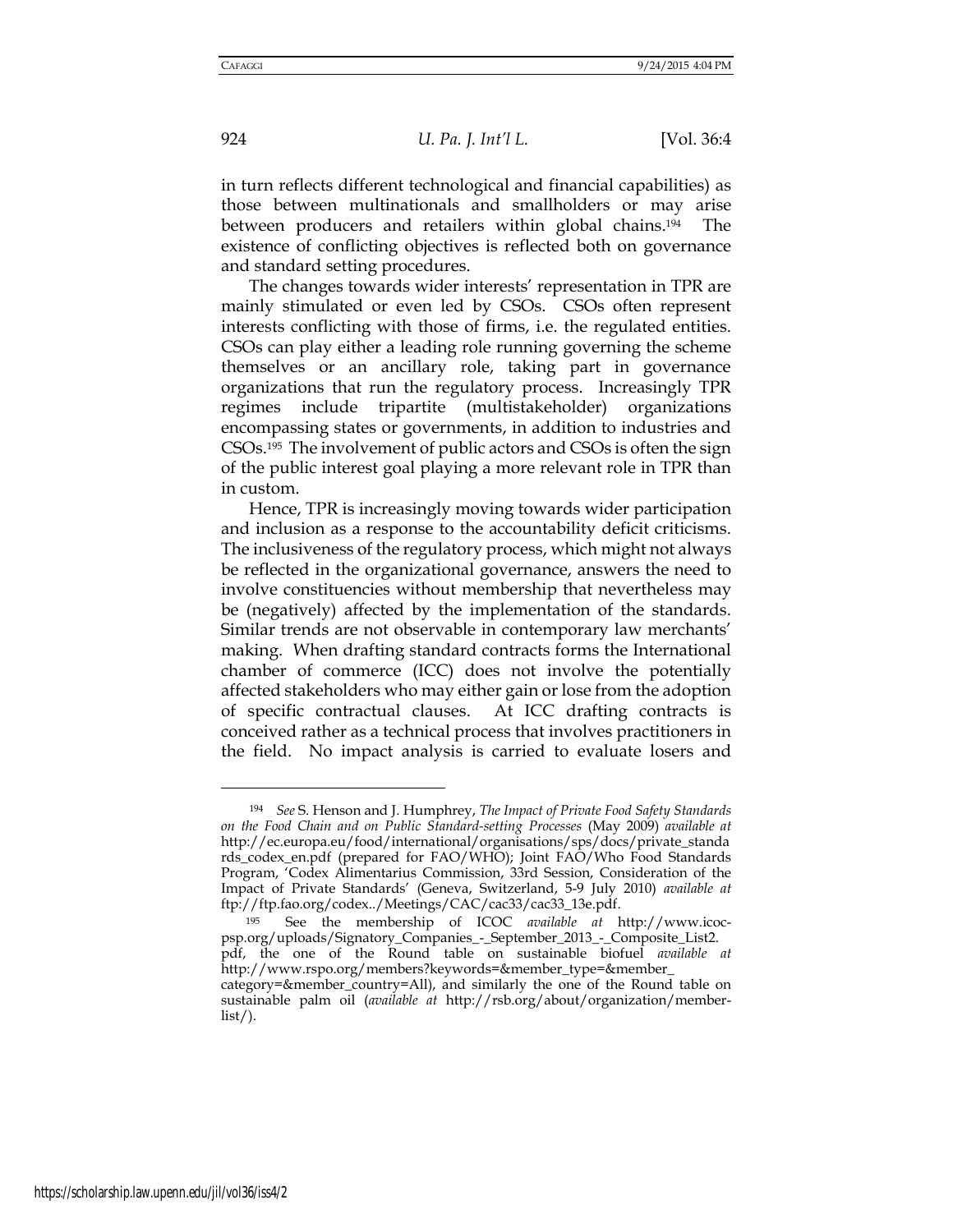winners and the distributional effects of model contract drafting. The compromise among conflicting interests is limited to the dialogue between enterprises represented within ICC without the active involvement of other stakeholders!

Custom, to become legally binding, presupposes some degree of interest homogeneity and a relative cohesive business community. TPR on the contrary is often based on the co-existence of conflicting interests and objectives. Its binding nature is compatible with conflicts. This distinction results in different organizational and governance responses and enforcement mechanisms.

#### *7.2. Procedures*

**The formation of legally binding custom is incremental and decentralized.**<sup>196</sup> **It is retrospective and backward looking**. The process of customary rule-making is based on consolidation of practices among traders belonging to the (broadly speaking) same community.197 Such consolidation can occur in different ways, ranging from hard codification to collection of references, to practices identified by experts.198 The personal scope of custom is often undetermined. There is not a legal definition of the relevant community to which custom is applied and the determination of communities' boundaries often occurs through ex post litigation.

Transnational regulatory regimes operate as private legislatures with procedures that determine ex ante the different stages of the rule-making process.199 **They are prospective and forwardlooking**.

**TPR is neither incremental nor decentralized**. It is generally designed by a regulator on the basis of standard setting procedures;

<sup>196</sup> The term decentralized has kin this context a Hayekian connotation. *See* Robert D. Cooter, *Decentralized Law for a Complex Economy: The Structural Approach to Adjudicating the New Law Merchan*t, 144 U. PA. L. REV. 1643, 1700 (1996); Eric A. Posner, *Law, Economics and Inefficient Norms*, 144 U. PA. L. REV. 1697 (1996); Avery Katz, *Taking Private Ordering Seriously*, 144 U. PA. L. REV. 1745, 1752 (1996).

<sup>&</sup>lt;sup>197</sup> In medieval times, these rules applied to the members of guilds and the relationships between them. Only exceptionally they were applied to foreign merchants and almost never to non-merchants.

<sup>198</sup> The legal value of these codifications changes accordingly. The recognition of the binding force may differ depending on the internal or external perspective: whether it is seen from the community of traders or from the legislation.

<sup>199</sup> *Id.*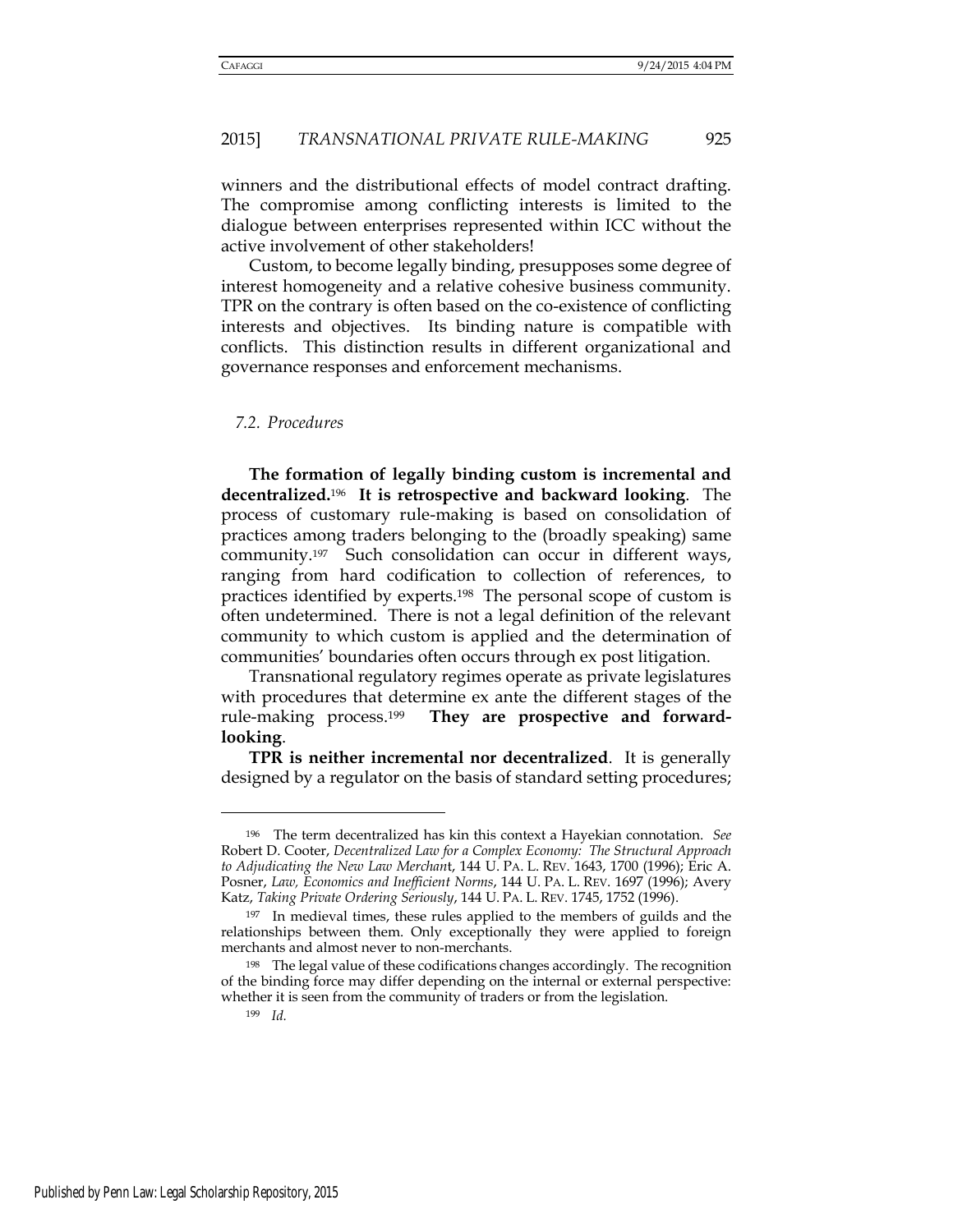it is not the product of a spontaneous aggregation of regulated entities' conducts. 200 It has increasingly become formalized. Procedural requirements have been introduced to protect the interests of affected stakeholders who, lacking membership, cannot use the organizational toolkit that provides participatory and voting rights. Different issues concern those negatively affected by the standard and those that can suffer harm from non-compliance. The latter are stakeholders that would benefit from the standard when it is complied with.<sup>201</sup> The former bear the costs of the standard's implementation. Both potentially conflicting interests have to be taken into account according to many TPR procedures.<sup>202</sup>

Many regimes are binding at time of birth: an incremental process is not required to achieve the status of a binding set of rules.203 What may be incremental is the degree of compliance according to the logic of continuous improvement. Full compliance is frequently subject to a timeline, depending on the capabilities of each regulated entity to meet the requirements.204 Hence the rules are immediately binding but compliance may be subject to different time horizons depending on the size, in particular the financial and administrative skills, of regulated entities.

Depending on the personal or territorial scope TPR may adopt different institutional designs. Where the scope is territorial both standard setting and compliance may encompass multiple 'administrative' levels. In order to accommodate local differences the regime may be composed of two, and increasingly three layers, including one global, one regional and one national level.205 Such a

<u>.</u>

<sup>205</sup> See, for example, in the field of certification the model adopted by GLOBALGAP or in the field of advertising the model adopted by EASA.

<sup>200</sup> For this distinction see *New Foundations*, *supra* note 68, at 31.

<sup>201</sup> *See id*. at 32.

<sup>202</sup> For a broader analysis *see* R. Stewart, Disregard, *supra* at note 66.

<sup>203</sup> As we have seen, there are a small number of regimes where the rules are not binding and compliance is recommended. This is the case of EASA the private regulator operating in the field of advertising where the main tool is represented by best practices recommended to the national SROs.

<sup>204</sup> *See, e.g.*, the UTZ Certified, Core Code of Conduct Version 1.0 (2014), *available at* [http://www.utzcertified-trainingcenter.com/ewExternalFiles/E](http://www.utzcertified-trainingcenter.com/ewExternalFiles/)N% 20UTZ%20Core%20Code%20for%20Individual%20Certification%202014.pdf.

Under the UTZ Core Code of Conduct, compliance with the requirements can be achieved over 4 years. The Code defines mandatory voluntary (additional) requirements and their ration changes over time. The first year is 60/60, the second year is 87/33, the third is  $103/17$  and the fourth is  $113/7$ . Over the 4 years 53 requirements shift from voluntary to mandatory.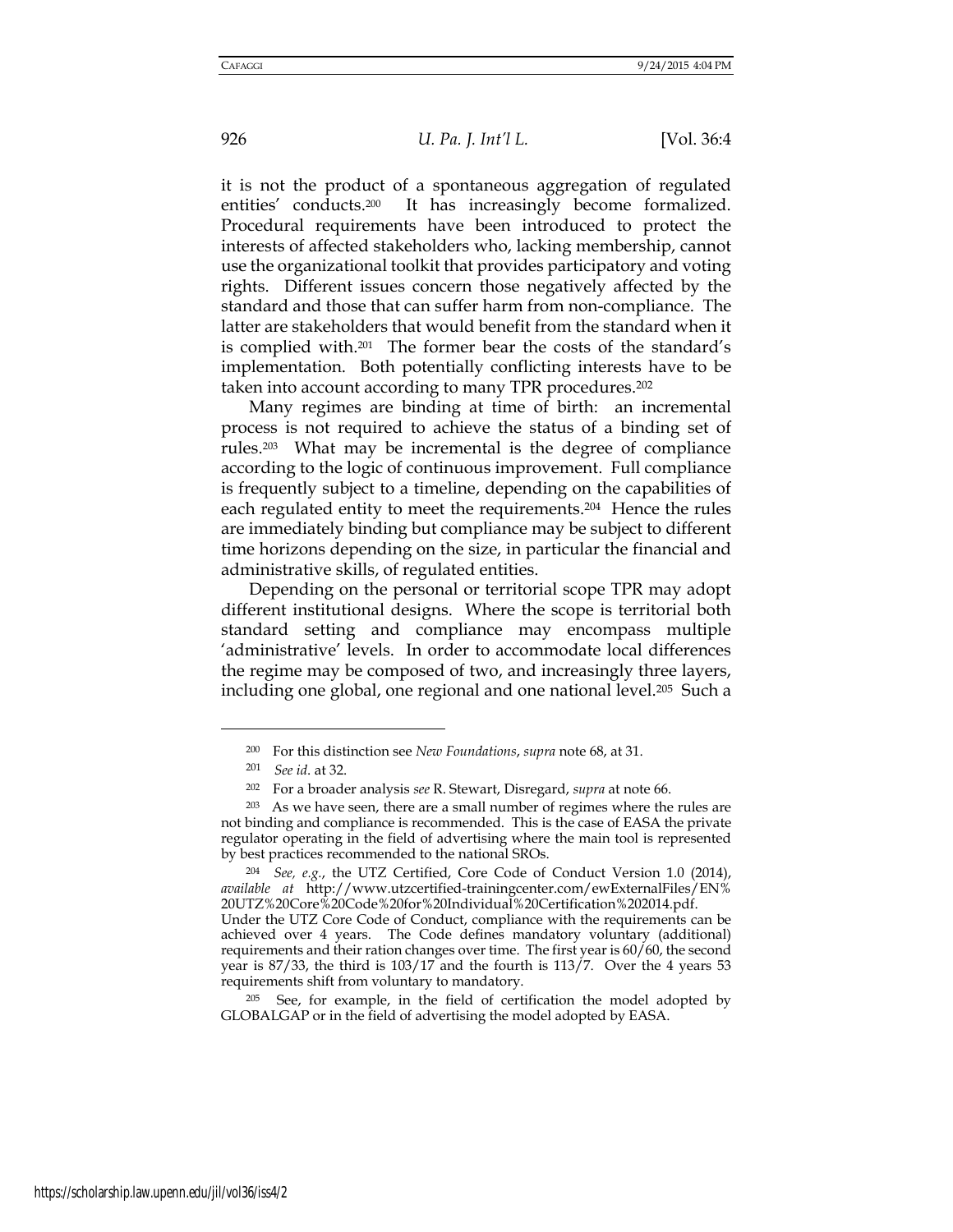multilevel structure is missing when the scope is designed functionally rather than territorially. The relevant community of regulated entities is identified by formal rules that define both the membership and the effects of the rules. As we have seen, the predominant is membership-based while the alternative model is that of free or for sale standards to which regulated entities can individually commit.206 In the latter case, the community is shaped by individual choices of regulated entities that subscribe to the regime. Absent membership and organizational forms, regulated entities do not form a cohesive group and lack decision-making power. The collective dimension is very limited and the relationship between regulators and regulated rather loose. It is the use of the standard and its market share that determines the success or the failure of the regime.

### *7.3. Instruments*

The rule-making and enforcement instruments also differ. Usages and customs arise out of contractual practices by individual traders that consolidate over time and may be collected in private or intergovernmental codifications. There is not a single regulator, rather the regulatory process is based on incremental consolidation of decentralized practices. Once usages and customs become binding, members of the trading community may be bound by the rules unless they opt out. Up to that moment, parties have to opt in the usages or custom, making a specific and express commitment. Within usages, the collection of contract terms and clauses is rather common. The creation of a market might be the outcome of the process of developing customary rules. As we have seen, transnational contract forms and terms are also used in private regulation. In the latter case, however, they primarily serve the purpose of implementing international public and private standards; broadening their scope by pursuing regulatory objectives. The existence of conflicting interests typical of TPR does not prevent the standardization of contracts by the transnational regulator. On the contrary! Once the compromise is reached on the

<sup>206</sup> This commitment can occur on the basis of an agreement between the standard setter and the regulated entities (for example in the case of GFSI or that of Equator principles with the adoption agreement) or on the basis of a unilateral declaration or a code of conduct enacted by the regulated entity.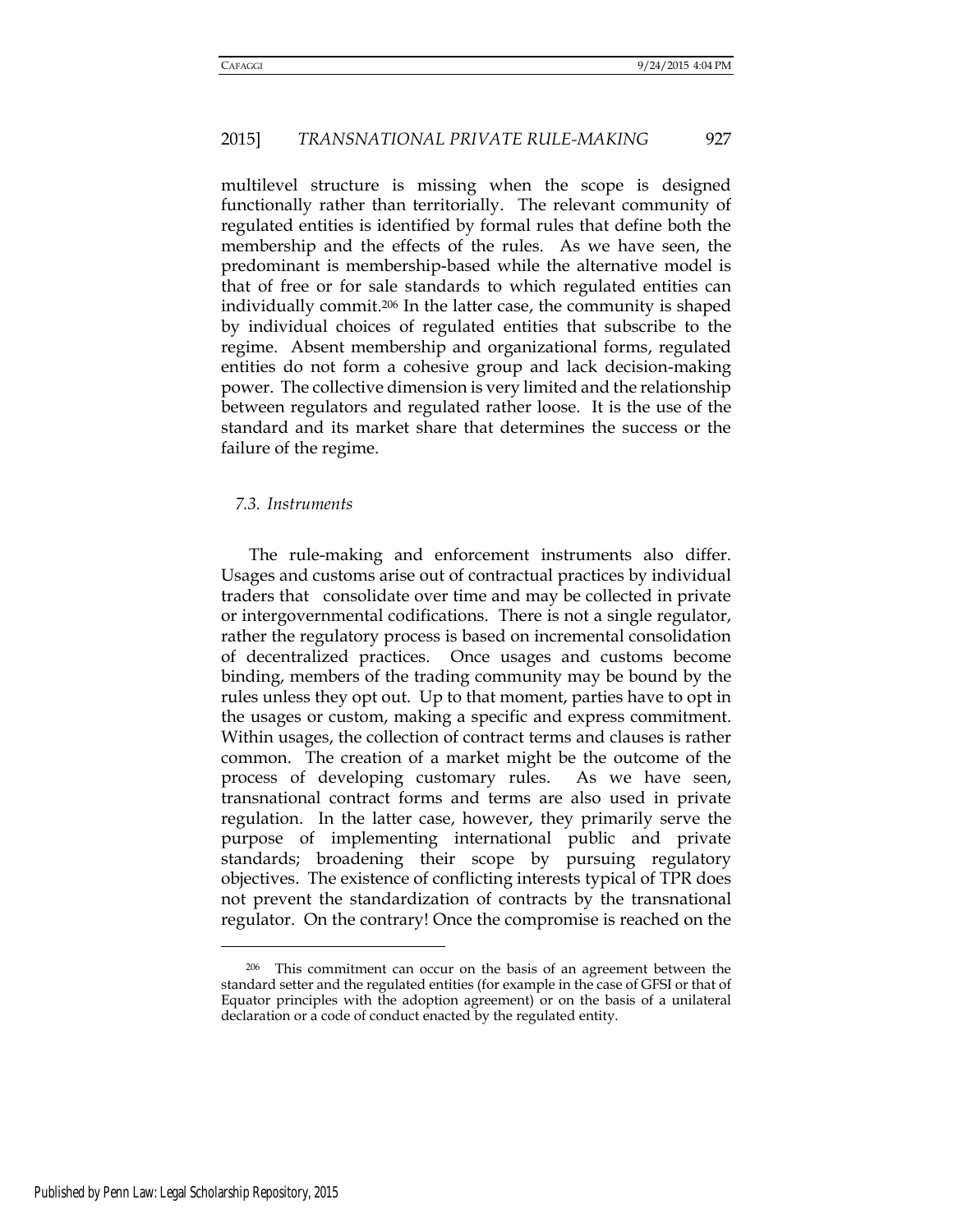standard or on the framework contract, deviations from standards by individually regulated entities are much rarer in TPR than in customary law.

**In TPR, the standards are defined ex ante through detailed standard setting procedures that are followed by regulators**. Regulatory instruments to design and implement standards vary depending on the functions they perform: codes of conduct, rulebooks, guidelines and best-practice recommendations. The use of regulatory contracts suggests that the process of norm making is consensual, but consent by regulated entities is expressed ex ante.

Contracts are commonly used to implement transnational regulatory standards. In order to reduce transaction costs and harmonize rules among market or supply chain participants, private regulators design standard contract forms or suggest incorporation of standard terms and conditions in commercial contracts by regulated entities between them or with third parties. The standard is articulated in a code of conduct or in guidelines and rulebooks and then applied by parties in a commercial contract.

If standards address externalities, they state principles that regulated entities have to "transpose" into contractual clauses when engaging third parties. In product safety, if the code of conduct imposes compliance with a hazard analysis control point (HACCP), the parties have to define contractual terms, rights, and obligations that can implement a safety management scheme. In advertising, the advertiser and the media include contract clauses concerning compliance with codes related to deceptiveness, fairness, and decency.207 TPR deploys contracts to implement standards. Safety standards produced by IATA in relation to civil aviation are incorporated in bilateral or multiparty production contracts between airlines and their suppliers.<sup>208</sup> Data protection standards are incorporated into contracts between search engines and consumers.209 Privacy policies are incorporated into sales contracts

<sup>207</sup> *See, e.g.*, INTERNATIONAL CHAMBER OF COMMERCE, ADVERTISING AND MARKETING COMMUNICATION PRACTICE, Consolidated International Chamber of Commerce Code, art. 26 (explaining advertising and marketing communication marketing practices).

<sup>208</sup> *See* Brian F. Havel and Gabriel S. Sanchez, *The Emerging Lex Aviatica*, 42 GEO. J. INT'L L. 639, 639 (2011) (detailing industry standards in international commercial air travel).

<sup>209</sup> *See Google Terms of Service*, GOOGLE.COM, [https://www.google.it/intl/e](https://www.google.it/intl/)n/ policies/terms/regional.html (last visited Mar. 27, 2015) ("Google's privacy policies explain how we treat your personal data and protect your privacy when you use our Services. By using our Services, you agree that Google can use such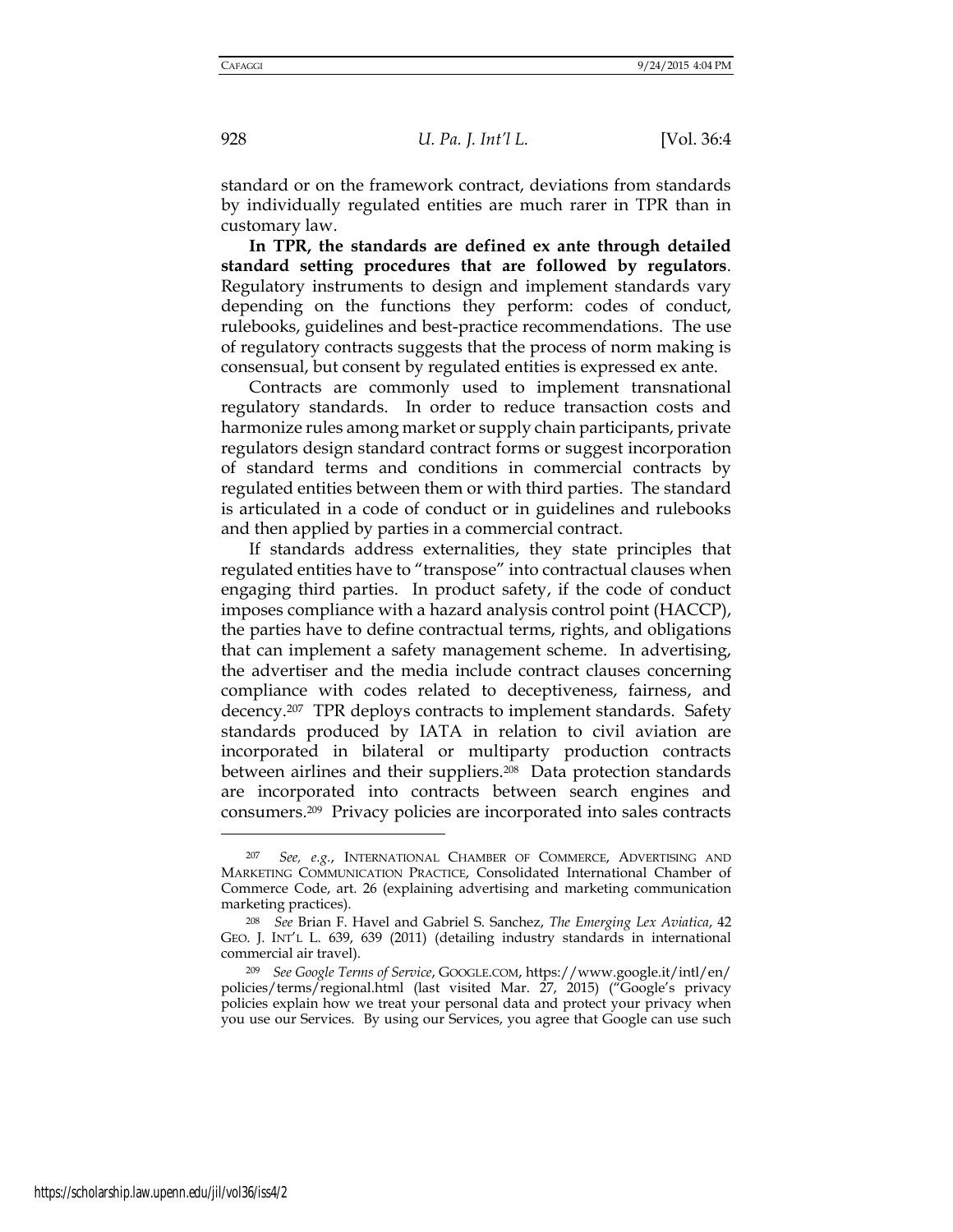<u>.</u>

# 2015] *TRANSNATIONAL PRIVATE RULE-MAKING* 929

between electronic platforms and customers.<sup>210</sup> Human rights regimes are incorporated in contracts between diamond producers and retailers<sup>211</sup> or in contracts between private military companies and their customers.212 Human rights regimes are incorporated in lending contracts between banks and other financial institutions and borrowers, as with the Equator principles.<sup>213</sup>

<sup>213</sup> *See*, *Guidance for EPFIS on Incorporating Environmental and Social Considerations into Loan Documentation*, EQUATOR PRINCIPLES FINANCIAL INSTITUTIONS

data in accordance with our privacy policies. We respond to notices of alleged copyright infringement and terminate accounts of repeat infringers according to the process set out in the U.S. Digital Millennium Copyright Act. We provide information to help copyright holders manage their intellectual property online. If you think somebody is violating your copyrights and want to notify us, you can find information about submitting notices and Google's policy about responding to notices in our Help Center."); *See also*, *Yahoo Terms of Service*, YAHOO.COM, <https://info.yahoo.com/legal/us/yahoo/utos/terms/>(last visited Mar. 27, 2015) ("By accessing and using the Yahoo Services, you accept and agree to be bound by the terms and provision of the TOS. In addition, when using particular Yahoo owned or operated services, you and Yahoo shall be subject to any posted guidelines or rules applicable to such services, which may be posted and modified from time to time. All such guidelines or rules (including but not limited to our Spam Policy) are hereby incorporated by reference into the TOS. Yahoo may also offer other services that are governed by different Terms of Service. In such cases the other terms of service will be posted on the relevant service to which they apply.").

<sup>210</sup> *See eBay User Agreement*, eBay.com, <http://pages.ebay.com/help/> policies/user-agreement.html (last visited Mar. 27, 2015) ("This User Agreement, the User Privacy Notice, the Mobile Devices Terms and all policies posted on our sites set out the terms on which eBay offers you access to and use of our sites, services, applications and tools (collectively "Services"). You can find an overview of our policies here. All policies, the Mobile Devices Terms, and the User Privacy Notice are incorporated into this User Agreement. You agree to comply with all the above when accessing or using our Services.").

<sup>211</sup> *See System of Warranties*, WORLD DIAMOND COUNCIL, [https://www.](https://www/) worlddiamondcouncil.org/download/resources/documents/System%20of%20W arranties%20WDC%202014.pdf (last visited Mar. 27, 2015) (requiring each buyer and seller of rough diamonds, polished diamonds and jewelry containing diamonds to make the following affirmative statement on all invoices: "The diamonds herein invoiced have been purchased from legitimate sources not involved in funding conflict and in compliance with United Nations resolutions. The seller hereby guarantees that these diamonds are conflict free, based on personal knowledge and/or written guarantees provided by the supplier of these diamonds.").

<sup>212</sup> *See* Laura Dickinson, *Public/Private Contract, in* GOVERNMENT BY CONTRACT (Jody Freeman & Martha Mino eds., 2009) (detailing the pervasive outsourcing of U.S. government work to private actors and the clash with traditional American values); Carsten Hoppe & Ottavio Quirico, *Codes of Conduct for Private Military and Security Companies, in* WAR BY CONTRACT 362 (Francesco Francioni & Natalino Ronzitti eds., 2011) (explaining the state of self-regulation in the military and security industry).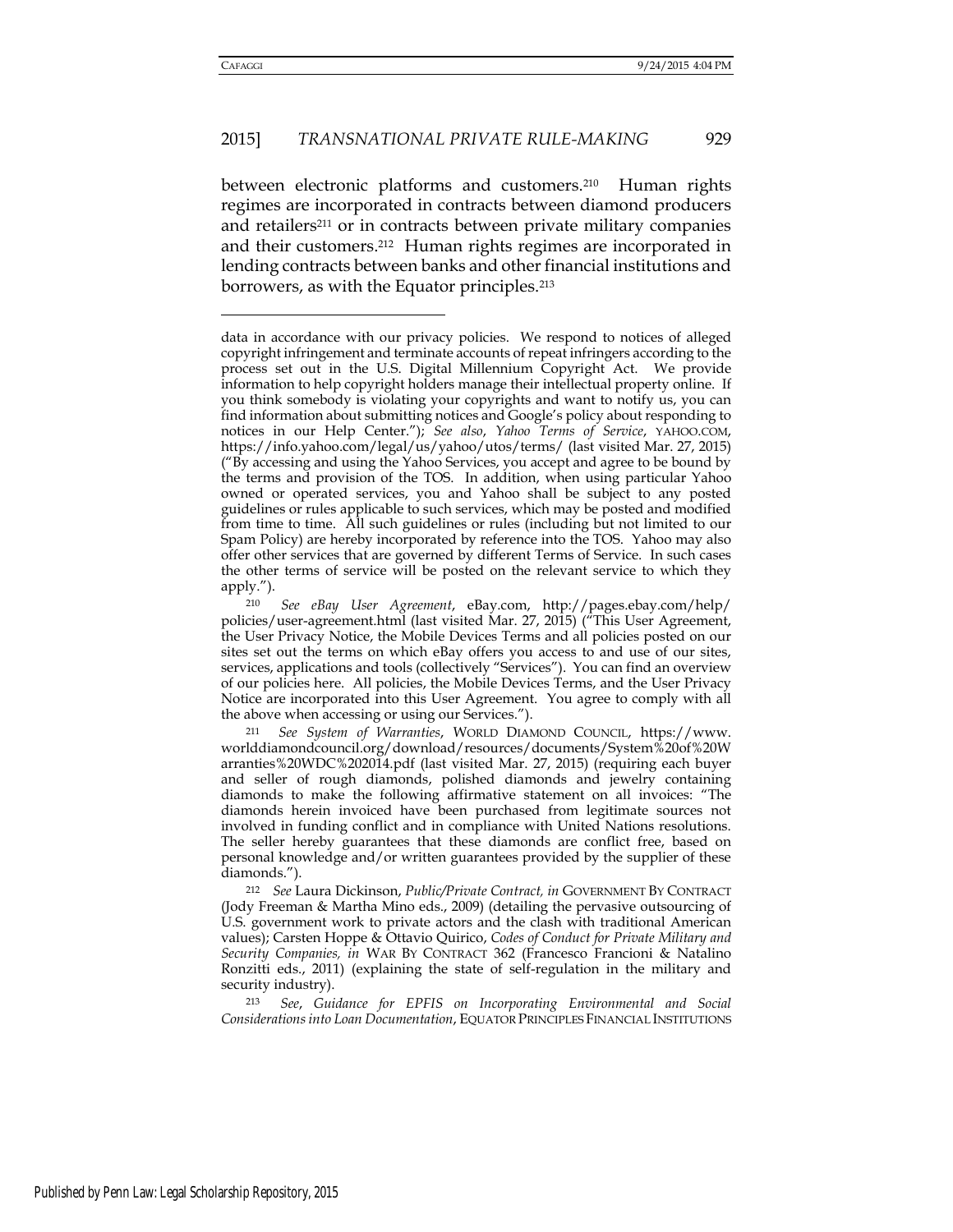If the purpose of the regulatory regime designing a market, rather than implementing a standard, the regulatory instrument imposes or recommends to traders the use of executory contracts that partly reflect the framework or master agreement and partly regulate the specific relationship.214 This can be done in different ways: (1) through standardized bilateral contracts designed by the regulator; (2) through a multiparty contract applicable to all trading partners; or (3) through a rulebook that defines contractual terms to be applied by individual traders in their contractual relationships.

Instruments of private regulation are not confined within contracts. In TPR, a wider variety of instruments is deployed, ranging from property rights to regulatory contracts; from the law of associations and foundations to corporate and trust law.<sup>215</sup>

Enforcement mechanisms differ between custom and TPR. While merchant courts are composed by members of the same business community using primarily non-legal sanctions, in TPR enforcement is increasingly performed by third parties independent from standard setters - subject to formalized procedural rules implementing due process, fair trial, and effective remedies principles. At times, the vertical relationship between enforcer and disputants is supplemented by peer monitoring in order to implement reputational mechanisms. In TPR the sanctioning system is often the result of a combination of legal and extra-legal sanctions. These differences with law merchants can be explained by the degrees of heterogeneity and conflicts within the private sphere and by the relevance of regulatory beneficiaries and

[http://www.equator-principles.com/resources/ep\\_guidance\\_for\\_epfis\\_on\\_](http://www.equator-principles.com/resources/ep_guidance_for_epfis_on_%20loan_documentation_march_2014.pdf) 

[loan\\_documentation\\_march\\_2014.pdf](http://www.equator-principles.com/resources/ep_guidance_for_epfis_on_%20loan_documentation_march_2014.pdf) (last visited Mar. 27, 2015)) ("It is not a requirement to include the Equator Principles Action Plan as an Annex in the loan agreement. If an Equator Principles Action Plan has been agreed, the loan agreement should, as a minimum, contain a reference to this plan, and/or conditions precedent/subsequent in order to have the clients' commitment to comply with the plan." However, it further affirms "Where a client is not in compliance with its environmental and social covenants, the EPFI will work with the client on remedial actions to bring it back into compliance to the extent feasible. If the client fails to re-establish compliance within an agreed grace period, the EPFI reserves the right to exercise remedies, as considered appropriate.").

<sup>214</sup> *See* Choi & Gulati, *supra* note 138, at 149 (showing the distinction between economic and noneconomic terms).

<sup>215</sup> Depending on the legal form of the regulatory body, the relationship between regulators and regulated is subject to the law of association or nonprofit corporations or to that of contract law. In the latter instance the regulated is bound by a regulatory contract signed with the organization.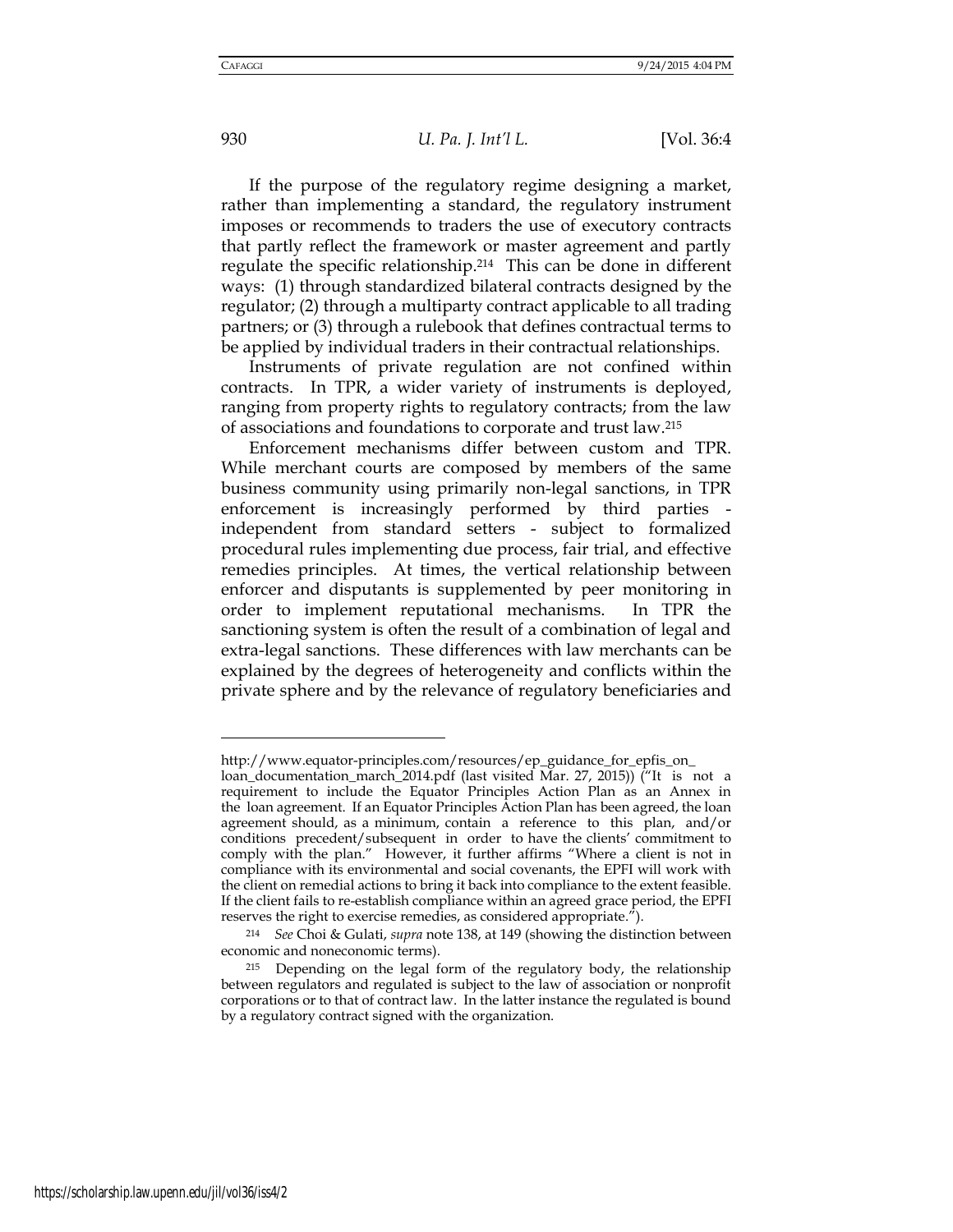third parties in private regulation.216 Merchant courts work in a context of homogenous communities where interests are usually aligned.217 When interests and objectives are divergent or conflicting, more formalized and impartial enforcement regimes become necessary. The other factor influencing different enforcement mechanisms is the role of affected stakeholders. As we have seen, different issues concern those negatively affected by the standard if implemented and those that can suffer harm from noncompliance.218 The latter should be considered regulatory beneficiaries of the regime, but may suffer detriment for infringements of the standard. The communities of stakeholders that may be positively affected by compliance require access to dispute resolution mechanisms to limit the negative consequences of non-compliance. The effectiveness of regulatory regimes is primarily (albeit not exclusively) dependent upon their ability to participate in the rule-making process and have access to ex post internal review.<sup>219</sup>

# *7.4. Effects*

The definition of "effects" concerns the personal scope of the private regime based on customary or regulatory law. To whom does it apply? How is the domain of application defined and by whom? What is the shape of the community of regulated entities? Custom applies primarily to the community of traders, but it can extend beyond the community.<sup>220</sup> How such a community is defined

<sup>216</sup> *Id.*

<sup>217</sup> Medieval merchant courts applied *lex mercatoria* also to relationships with non-merchants, generally protecting merchants' interests at the expenses of other communities like artisans or agricultural producers. Current merchant courts apply almost exclusively to relationships among merchants, whereas transnational private law (the contemporary *jus commune*) applies to relationships between merchants and non-merchants.

<sup>218</sup> *See Stewart Disregard*, *supra* note 84, at 213 (explaining the relative harms of bad implementation and non-compliance).

<sup>219</sup> An important function is also played by domestic courts exercising judicial review. However, legal systems distinguish the judicial power to review regulation depending on their public or private nature or on the pursuit of public interest and public function.

<sup>220</sup> Baldo degli Ubaldi, and then Benvenuto Stracca (tractatus de mercatura seu mercatore), distinguished between the power to regulate and the personal scope of the regulation. *See* Baldo In Decretalium Volumen Commentaria, Venetiis,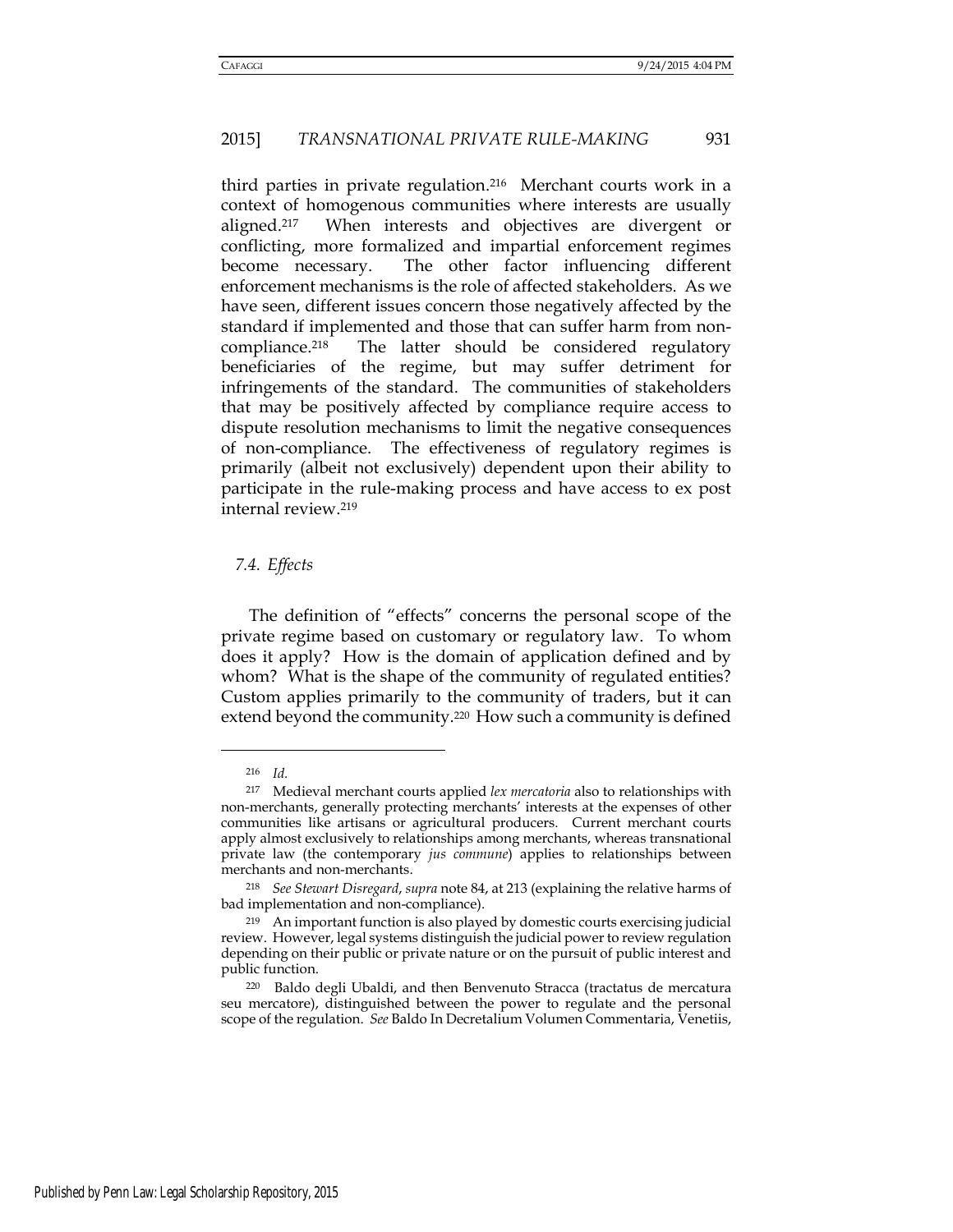is not clearly determined. Within the codification process of custom, there is often an effort to define the boundaries of the community, but many times its extent is variable and flexible.

In TPR the instruments to define the regime's personal scope are much clearer: as to the regulated entities it is (1) membership when the regime is regulated by an organization-like association, or it is (2) contract between the regulator and the regulated when the foundational model is deployed.221 However, the regulatory function of the private regime implies that the standard's implementation produces effects on third parties; the consumers, the investors, the human rights holders would benefit from compliance and be harmed by infringements. When a standard defines the safety of a product, compliance reduces consumer risks, whereas the lack of compliance increases them. These forms of regulation differ from conventional self-regulation because there is no coincidence between regulators and regulated.

A second important difference of effects concerns the distinction between territorial and functional scope. Custom, according to the more recent findings, tends to be local and geographically circumscribed. TPR is often defined functionally. The relevant community of regulated is identified by the regulatory objectives safety, financial stability, and consumer protection, and by the geographical location of the regulated entities. In fact, the different geographical operations of global supply chain make the territorial scope hard to define.

MDXCV, c. 104 v.n. 48, ("Quaero ecce mercatores habent judicem mercantiae, nunquid non merctarores possunt eius jurisditionem prorogare seu adire? Resp. non: quia municipalis non potest prorogari seu ampliari. . ." quoted by V. Piergiovanni, Statuti diritto comune e processo mercantile, in Norme, scienza e pratica giuridica tra Genova e l'occidente medievale e moderno, Genova, 2012, p. 1105 ff at . 1108 fn. 15 stating: "Piu' complesso il problema della validita' degli statuti presso altri tribunali: Baldo non ne accetta la limitazione per i soli iscritti alla corporazione, ma esclude che i giudici ordinari possano applicare disposizioni statutarie che non riguardano i mercatores ma siano relative ai giudici mercantili stessi e all'ordo juris.").

<sup>221</sup> *See* Cafaggi, *supra* note 2, at 14, 17 (comparing different modes of transnational private regulation).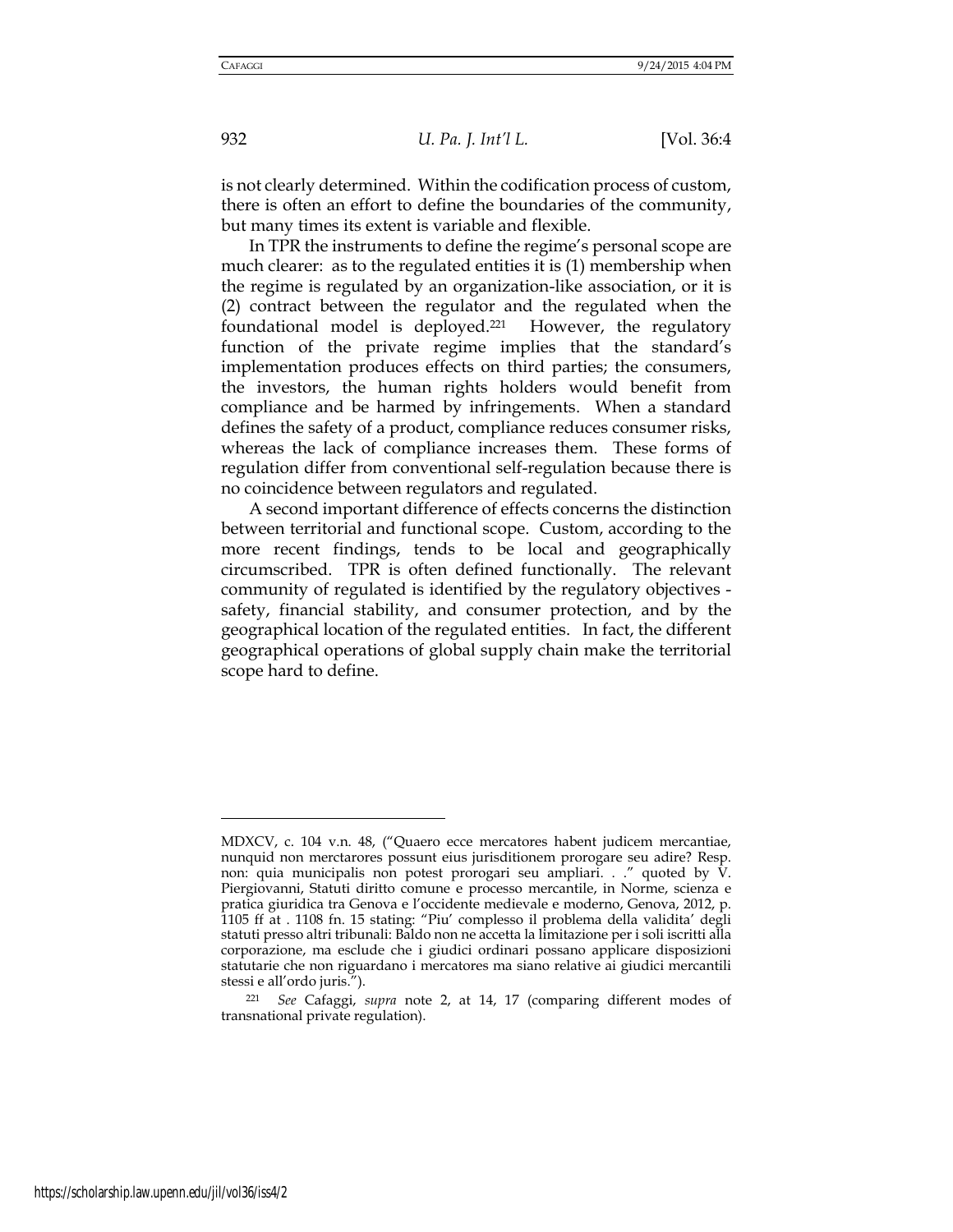|                                               | <b>Actors</b>                                                                                                                             | <b>Procedures</b>                                                                                                       | <b>Instruments</b>                                                    | <b>Effects</b>                                                               |
|-----------------------------------------------|-------------------------------------------------------------------------------------------------------------------------------------------|-------------------------------------------------------------------------------------------------------------------------|-----------------------------------------------------------------------|------------------------------------------------------------------------------|
| Transnational<br>Custom                       | Merchants                                                                                                                                 | Undefined, both<br>oral and written                                                                                     | Collection of<br>customs,<br>with<br>contract<br>terms and<br>clauses | Binding on<br>the<br>community<br>with opt out<br>possibilities              |
|                                               |                                                                                                                                           |                                                                                                                         |                                                                       |                                                                              |
| <b>Transnational</b><br>Private<br>Regulation | Manufactu<br>rers,<br>retailers,<br><b>SMEs. Civil</b><br>society<br>organizatio<br>ns, States,<br>Internation<br>al<br>organizatio<br>ns | Written.<br><b>Standards</b><br>setting codes,<br>auditing and<br>reporting,<br>independent<br>evaluation<br>mechanisms | Regulatory<br>contracts,<br>Reports                                   | Binding on<br>the<br>members<br>even in<br>disputes<br>with third<br>parties |

In light of the foregoing differences, what are the implications concerning the foundations of private norm-making power? Is there a common foundation of private rule-making or does it differ?

The different features suggest that **foundations of transnational private rule-making are not the same in Custom and TPR**. While, in the case of custom, private autonomy and freedom of contract can be the source of legitimacy, this is certainly not enough in TPR. The legitimacy of a transnational regulatory regime cannot depend only on the consent of the parties that join the regime since the effects go beyond their respective spheres. Many stakeholders affected by the standard are unable to express consent or dissent. What provides legitimacy to the regulatory regime is not only the expression of consent by regulated entities, but also the inclusiveness, the transparency of the process, and proportionality of the regulatory product (the standard). Procedural requirements related to the process and the final regulatory products are a necessary component of the legitimacy towards affected stakeholders that do not belong to the community of regulated entities. The validity of these rules depends on their legitimacy. Consent by the regulated is not enough; affected stakeholders have to participate and confer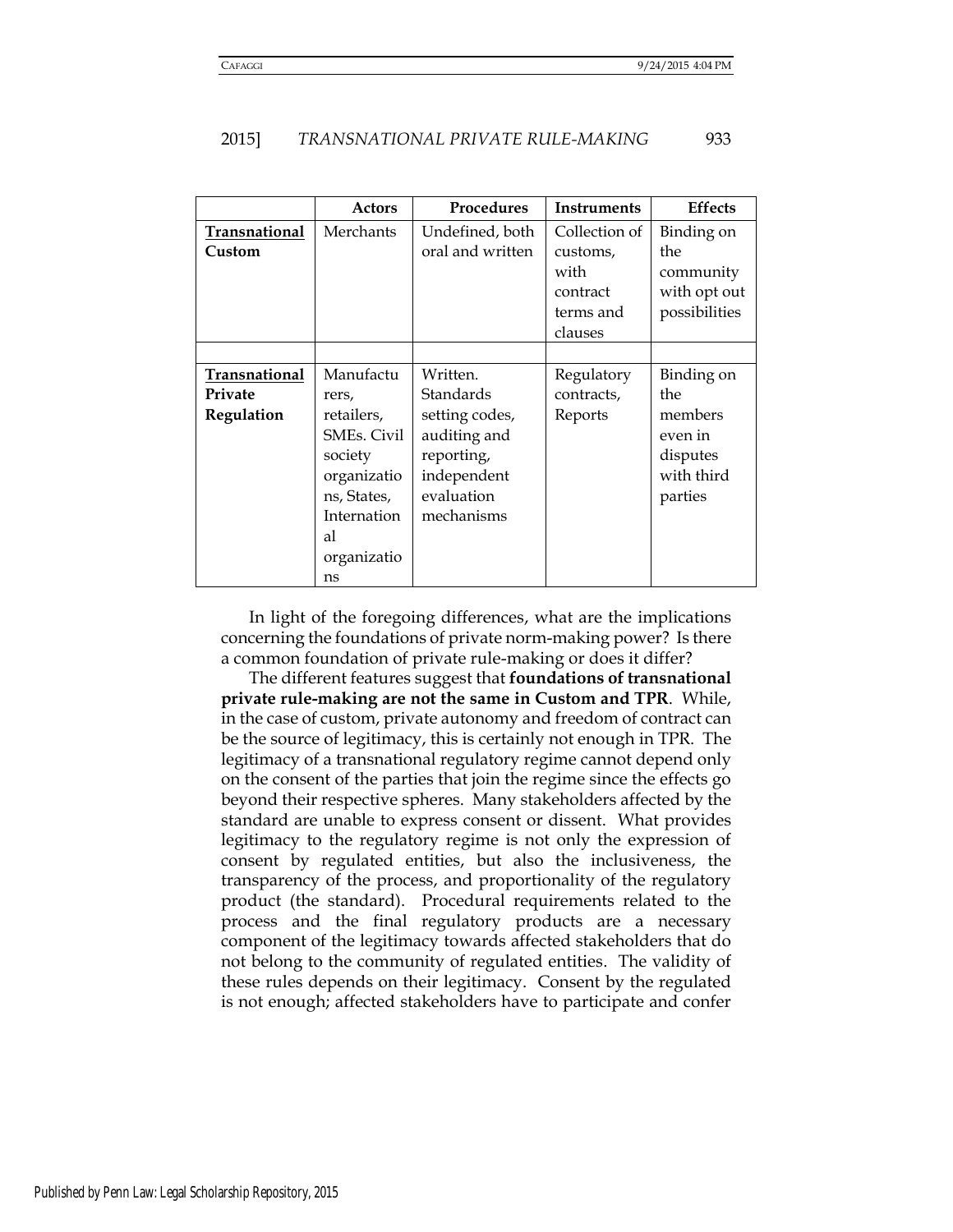(input and throughput) legitimacy.222 When judicially reviewed, transnational private regimes can be stricken down by judges even if they have been expressly consented upon. Private autonomy and consent are necessary, but are not sufficient conditions to ensure normative character to the rules. They have to be combined with procedural rules that grant third parties access and control, enabling contestation, e.g., access to dispute resolution.

### 8. AN AGENDA FOR FUTURE RESEARCH

To map and to understand transnational private law making, it is essential to make comparisons among the different modes of the standards' production and the various domains over which they develop, stabilize, and decline. "What are the combinations between legal and social norms in standard setting and enforcement" is a key question to differentiate the various forms. Comparative analysis of transnational private regulation, customs, and *jura mercatorum* is at its very early stage. Issues concerning (1) why different private regimes emerge, (2) how they spread, and (3) why they decline over time are still largely unexplored. As to TPR, such questions have been raised in relation to specific sectors. But comprehensive inter-sectoral analyses are still lacking. These forms, it has been contended here, have existed for a long time and developed in connection with the transformations of the public sphere and, in the last centuries, of the State as the dominant unit of analysis.<sup>223</sup>

Four themes should be subject to further comparative investigation: (1) the different functional partition between local and global private regimes (more specifically, a comparison

<sup>222</sup> *Id.* at 11 (outlining the common interests of the regulated and the stakeholders); Cafaggi, *supra* note 68, at 4 (explaining the role stakeholders can play in regulation).

<sup>223</sup> *See* Edward Ballesein, *Rights of Way, Red Flags, and Safety Valves: Business Self-Regulation and State-Building in the United States* 1 (Kenan Institute for Ethics, Working Paper No. 1, 2012) (telling the history behind self-regulation in the U.S. business community). *See also* Edward Ballesein & Marc Eisner*, The Promise and Pitfalls of Co-Regulation: How Governments Can Draw on Private Governance for Public Purpose, in* NEW PERSPECTIVES ON REGULATION 127 (David Moss & John Cisternino eds., 2009) (examining the role nongovernmental actors can play in regulatory development); William Novak, *Public-Private Governance: A Historical Introduction, in* GOVERNMENT BY CONTRACT 23 (Jody Freeman & Martha Mino eds., 2009).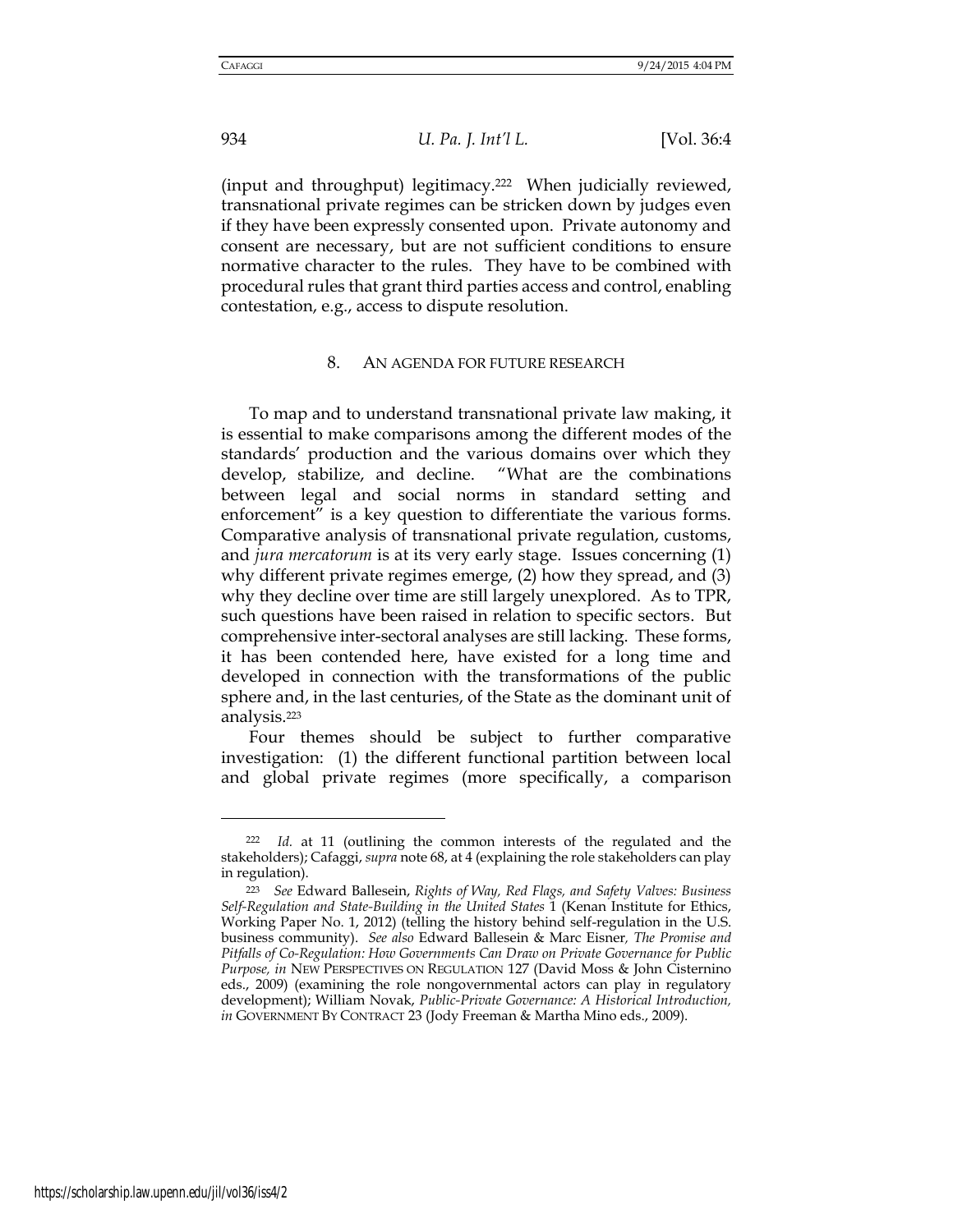between domestic and transnational forms of private regulation); (2) the techniques (i.e., indicators) to measure the success and failure of transnational private regulation and custom; (3) the different modes of integrating transnational private rules into domestic and international public legal orders; and (4) the different distributional impacts and effects of private regulation and customary rules. Other relevant aspects of a research agenda include: the use of private regulation and custom to regulate, increase or decrease competition, the different nature of legal and non-legal instruments, and the various criteria to draw the boundaries between social and legal norms.

Both TPR and customs include local and global components. The local or global nature of rulemaking is not a static feature. Local customs and regimes have become global, gaining dominance over competitors. Global customs and regulatory regimes have declined and, in some instances, have become local, whereas in other instances they have altogether disappeared. Studying TPR and customs from an evolutionary perspective demonstrates that the boundaries between local and global are diachronically mobile and sector or market specific.

The debate on transnational private law making is often characterized by lack of data concerning their effectiveness. Effectiveness should be measured within the private sphere both between alternative modes and between private and public regimes. We still lack appropriate indicators that can be used to engage in a comparative analysis instrumental to policy decision-making.224

Both transnational regulation and customary rules have huge distributional impacts. They transfer power, wealth, and capabilities between communities of private actors, between communities and states and between states. The dominance of a regulatory regime or that of a custom marks the temporary victory of one standard over competing ones and has large socioeconomic impacts on communities, transferring wealth and power within and between them. The nature and features of distributional effects are largely unexplored both by the transnational regulators and by the institutions engaged in collecting customs. It is strongly

<sup>224</sup> *See* Cafaggi & Renda, *supra* note 9, at 115 (explaining the use of indicators in measuring regulations). For a general overview of indicators as instruments of governance see Davis & Kingsbury, INDICATORS AS GOVERNANCE, OUP, 2013.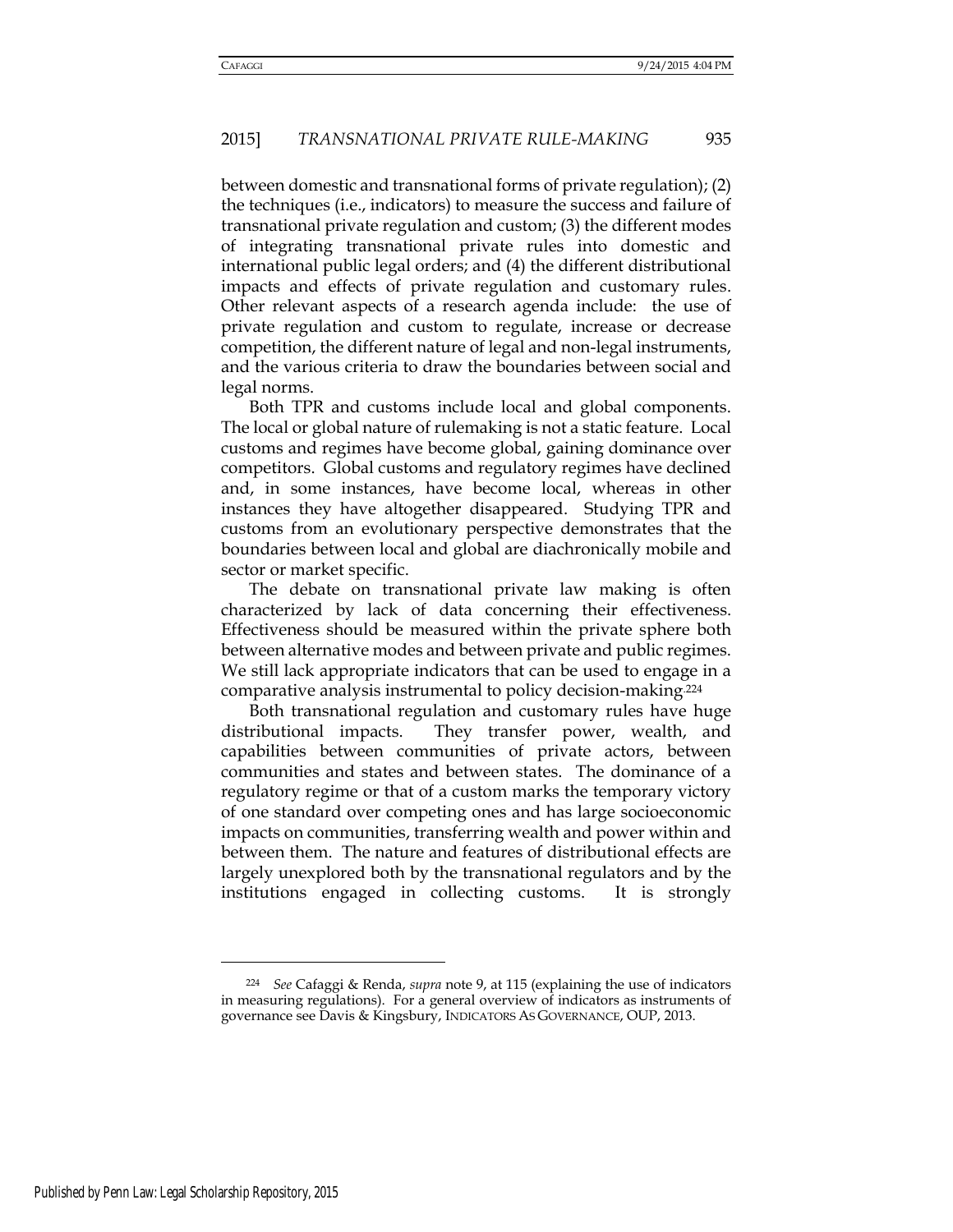recommended that shared indicators to measure distributional impacts be used in policy design by international organizations.<sup>225</sup>

A fourth area is that of integration of transnational private standards into both domestic and international legal orders. How are customs and regulatory regimes integrated? There are important contributions concerning the technique of incorporation, but many other techniques have developed to provide private regimes a legal status and ensure general application. Open issues concern the applicability of domestic techniques of legal integration to transnational private standards. Recent research on the EU shows that a piecemeal approach, rather than a coordinated and consistent approach, is used to integrate transnational standards into the EU legal order.226 Similarly the UN system does not have general principles to define forms of private standards' integration. The WTO code of practice represents a point of reference but it does not say much about integration into domestic legal orders and its effects.

### 9. CONCLUSION

Transnational regulatory regimes generated by private actors have witnessed a rapid and unexpected increase. This process has been caused by significant transformations in global value chains, global trade and international markets, combined with a stronger role played by CSOs. This article has delved into whether the newly created regimes resemble and can be easily associated to conventional *jura mercatorum* and customs. This question has both theoretical and practical implications. From the theoretical and historical viewpoint, it asks whether TPR simply constitutes a development of *jus mercatorum* and customary law or reflects different needs connected to the changing instruments and objectives of international public policies related to market design and regulation. From the policy perspectives, it forces one to rethink different approaches to transnational private rulemaking by states and international organizations.

<sup>225</sup> For example, the OECD Guidelines for multinational enterprises and their impact on global supply chains should be supported by a much deeper distributional analysis of the standards.

<sup>226</sup> *See* Fabrizio Cafaggi, *Integrating Global Standards into the European Union*, on file with the author.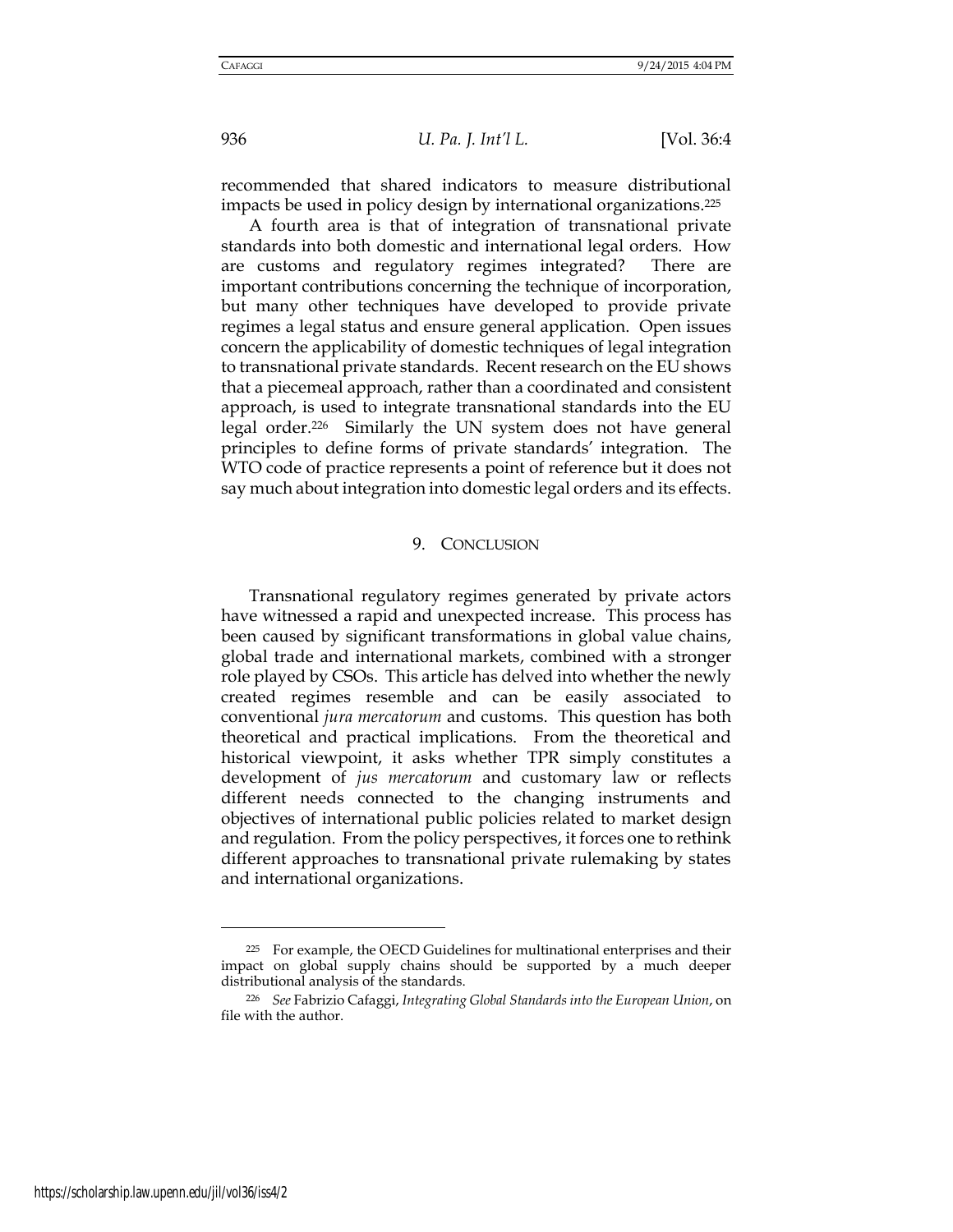The new forms differ from both custom and *jura mercatorum*. Differences concern both processes and objectives. The new private regulatory regimes are generated by different private actors - often with conflicting interests - through processes similar to those deployed in public legislation or international treaty making. The new regimes are trying to address these conflicts by internalizing trade-offs within the same standard avoiding or mitigating the conflicts. TPR is neither incremental nor decentralized.227 However, it is multilevel and composed of two (and increasingly, three) layers including a global, a regional, and a national level when the scope is geographic.228 In TPR, standard setting and enforcement procedures are defined and approved ex ante. For rulemaking, monitoring, and enforcement private regulators are bound to abide by the rules designed by themselves or by meta private regulators.

Customs, on the contrary, are generally created by homogenous communities that produce legal rules through repeat behavior. They become binding on the communities retrospectively, after sufficient consent becomes clear. It is gradual, incremental, and unstable. The legal requirements that transform a business practice into a legally binding rule do not address the issue of external negative effects.

Functionally, TPRs are characterized by regulatory functions that not only address different types of market failures but also solve collective action problems in contexts where states' regulatory capacities are limited at best. Customs, on the other hand, regulate exchanges and trading, but rarely address externalities and the production of public goods.

Unlike *jus mercatorum* and custom, where private collective autonomy constitutes the foundations of rule-making power and provides the legitimacy of their normativity, these new regimes involve third parties' interests to a much greater extent. The public interest function - which differentiates them from conventional selfregulation - calls for procedural and substantive requirements that ensure legitimacy and effectiveness. Collective private autonomy is integrated and limited by the pursuit of public interest and the necessity to comply with the rule of law.

These differences suggest that the relationship with public orders - both at the transnational and domestic level - should be

<sup>227</sup> This is not to say that it is not evolutionary and multilevel.

<sup>228</sup> Such a multilevel structure is lacking when the scope is functional and not territorial.